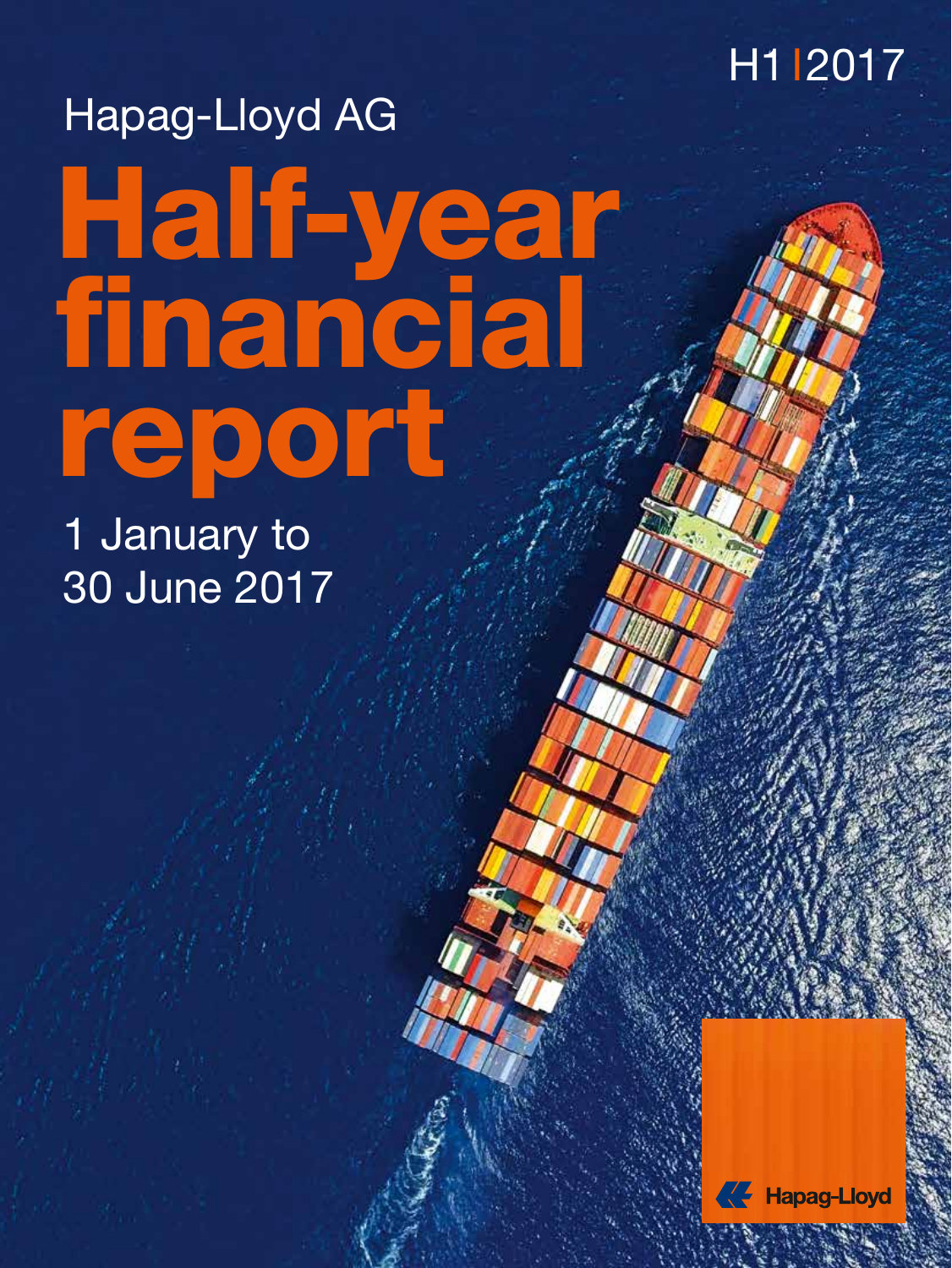# **SUMMARY OF HAPAG-LLOYD KEY FIGURES HALF-YEAR FINANCIAL REPORT 2017**

| million EUR                                             |             | $1.4 - 30.6$ , $1.4 - 30.6$ .<br>2017 | 2016    | $1.1 - 30.6$<br>2017 | $1.1 - 30.6$<br>2016 | Change<br>absolute |
|---------------------------------------------------------|-------------|---------------------------------------|---------|----------------------|----------------------|--------------------|
| Key operating figures <sup>1</sup>                      |             |                                       |         |                      |                      |                    |
| Totel vessels (as at 30 June)                           |             | 219                                   | 170     | 219                  | 170                  | 49                 |
| Aggregate capacity of vessels                           | <b>TTEU</b> | 1,557                                 | 952     | 1,557                | 952                  | 605                |
| Freight rate<br>(average for the period)                | USD/TEU     | 1,064                                 | 1,019   | 1,056                | 1,042                | 14                 |
| Transport volume                                        | <b>TTEU</b> | 2,287                                 | 1,892   | 4,221                | 3,703                | 518                |
| Revenue                                                 | million EUR | 2,386                                 | 1,860   | 4,518                | 3,786                | 732                |
| <b>EBITDA</b>                                           | million EUR | 229.1                                 | 73.3    | 360.4                | 196.7                | 163.7              |
| <b>EBIT</b>                                             | million EUR | 83.8                                  | $-44.5$ | 87.3                 | $-39.7$              | 127.0              |
| Group profit/loss                                       | million EUR | 16.0                                  | $-99.3$ | $-46.1$              | $-142.1$             | 96.0               |
| Earnings per share                                      | <b>EUR</b>  | 0.11                                  | $-0.85$ | $-0.38$              | $-1.22$              | 0.84               |
| Cash flow from operating activities million EUR         |             | 158.4                                 | 61.9    | 306.5                | 203.1                | 103.4              |
| Key return figures <sup>1</sup>                         |             |                                       |         |                      |                      |                    |
| EBITDA margin (EBITDA/revenue)                          | $\%$        | 9.6                                   | 3.9     | 8.0                  | 5.2                  | $2.8$ ppt          |
| EBIT margin (EBIT/revenue)                              | $\%$        | 3.5                                   | $-2.4$  | 1.9                  | $-1.0$               | 2.9 ppt            |
| ROIC (Return on invested capital) <sup>3</sup>          | %           | 2.4                                   | $-2.6$  | 1.2                  | $-1.3$               | $2.5$ ppt          |
| Key balance sheet figures<br>as at 30 June <sup>2</sup> |             |                                       |         |                      |                      |                    |
| Balance sheet total                                     | million EUR | 15,803                                | 11,331  | 15,803               | 11,331               | 4,472              |
| Equity                                                  | million EUR | 5,930                                 | 5,058   | 5,930                | 5,058                | 872                |
| Equity ratio<br>(equity/balance sheet total)            | $\%$        | 37.5                                  | 44.6    | 37.5                 | 44.6                 | $-7.1$ ppt         |
| Borrowed capital                                        | million EUR | 9,873                                 | 6,273   | 9,873                | 6,273                | 3,600              |
| Financial debt                                          | million EUR | 7,312                                 | 4,181   | 7,312                | 4,181                | 3,131              |
| Cash and cash equivalents                               | million EUR | 754                                   | 570     | 754                  | 570                  | 184                |

UASC Ltd. and its subsidiaries (subsequently referred to as the UASC Group) have been included in Hapag-Lloyd AG's consolidated financial statements from the date control was transferred on 24 May 2017. The presented figures include the effects of the transaction from this date and can therefore only be compared to the prior year's figures to a limited extent. The earnings development in the first half of the year is affected by one-off effects resulting from the presentation of the transaction in the financial statements.

<sup>1</sup> The key operating figures and key return figures refer to the respective reporting period.

<sup>2</sup> The comparison of key balance sheet figures refers to the balance sheet date 31 December 2016.

<sup>3</sup> The return on invested capital (ROIC) is calculated as the ratio of net operating profit after taxes (NOPAT) to invested capital (assets excluding cash and cash equivalents less liabilities excluding financial debt). This key operating figure is calculated on an annualised basis and in US dollars.

Disclaimer: this half-year financial report contains statements concerning future developments at Hapag-Lloyd. Due to market fluctuations, the development of the competitive situation, world market prices for commodities, and changes in exchange rates and the economic environment, the actual results may differ considerably from these forecasts. Hapag-Lloyd neither intends nor undertakes to update forward-looking statements to adjust them for events or developments which occur after the date of this report. UASC Ltd. and its subsidiaries (subsequently referred to as the UASC Group) have been included in Hapag-Lloyd AG's consolidated financial statements from the date control was transferred on 24 May 2017. The presented figures include the effects of the transaction from this date and can therefore only be compared to the prior year's figures to a limited extent.

**This half-year financial report was published on 29 August 2017.**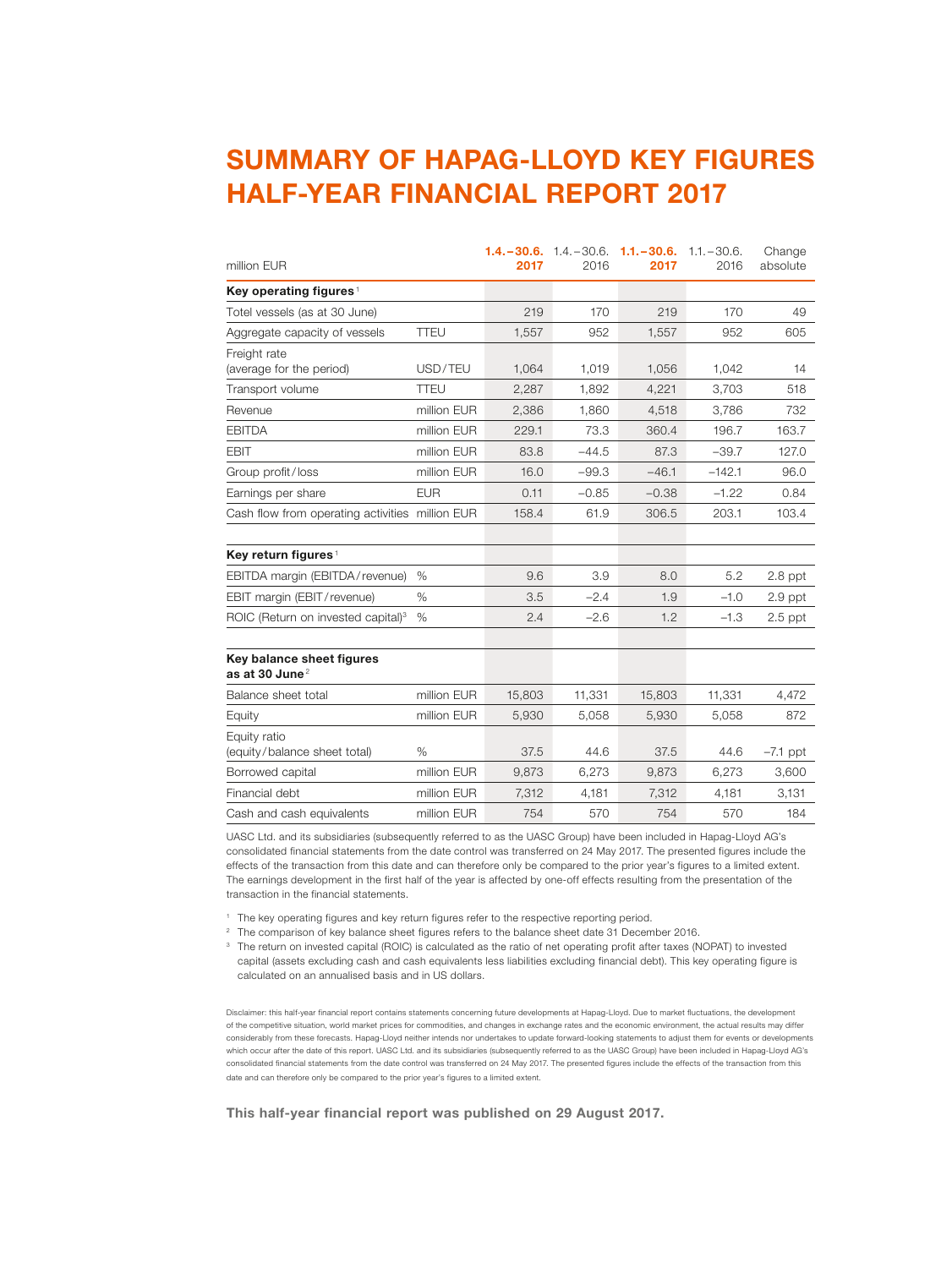# **MAIN DEVELOPMENTS IN H1 2017**

- The merger with UASC was completed on 24 May 2017 and will strengthen Hapag-Lloyd's competitive position significantly
- Strong organic increase in transport volume of 7.3% in the first half of the year. UASC adds 248 TTEU of transport volume since the initial consolidation
- Freight rate gains continue in Q2 2017. H1 2017 freight rate (without the UASC Group) of 1,068 USD/ TEU exceeds the previous year's level. Including the UASC Group, the combined freight rate amounts to 1,056 USD/ TEU
- Transport expenses (excl. bunker costs) increase only slightly as a result of successful cost-cutting programmes
- Initial optimisation stages already implemented in the areas of network and ship systems
- Clearly positive EBITDA of EUR 360.4 million in first six months of 2017 (H1 2016: EUR 196.7 million)
- Operating result (EBIT) of EUR 87.3 million clearly above the previous year's level (H1 2016: EUR –39.7 million)
- Liquidity reserve totalled EUR 1,157.0 million as at 30 June 2017
- Equity ratio decreased to 37.5% due to the substantial increase of EUR 4,472 million in the balance sheet to total EUR 15,803 million

# **CONTENTS**

- **4 INTERIM CONSOLIDATED FINANCIAL STATEMENTS**
- **4 Operating activities**
- **5 Group objectives and strategy**
- **8 Important financial performance indicators**
- **9 Important non-financial principles**
- **12 Economic report**
- 12 General economic conditions
- 12 Sector-specific conditions
- 15 Group earnings, financial and net asset position
- 15 Group earnings position
- 21 Group financial position
- 23 Group net asset position
- 25 Executive Board's statement on overall expected developments
- **25 Risk and opportunity report**
- **26 Note on significant transactions with related parties**
- **27 Revised outlook**

## **30 INTERIM CONSOLIDATED FINANCIAL STATEMENTS**

- **30 Consolidated income statement**
- **31 Consolidated statement of comprehensive income**
- **32 Consolidated statement of financial position**
- **34 Consolidated statement of cash flows**
- **36 Consolidated statement of changes in equity**
- **38 Condensed notes to the interim consolidated financial statements**
- 58 Financial calendar
- 59 Imprint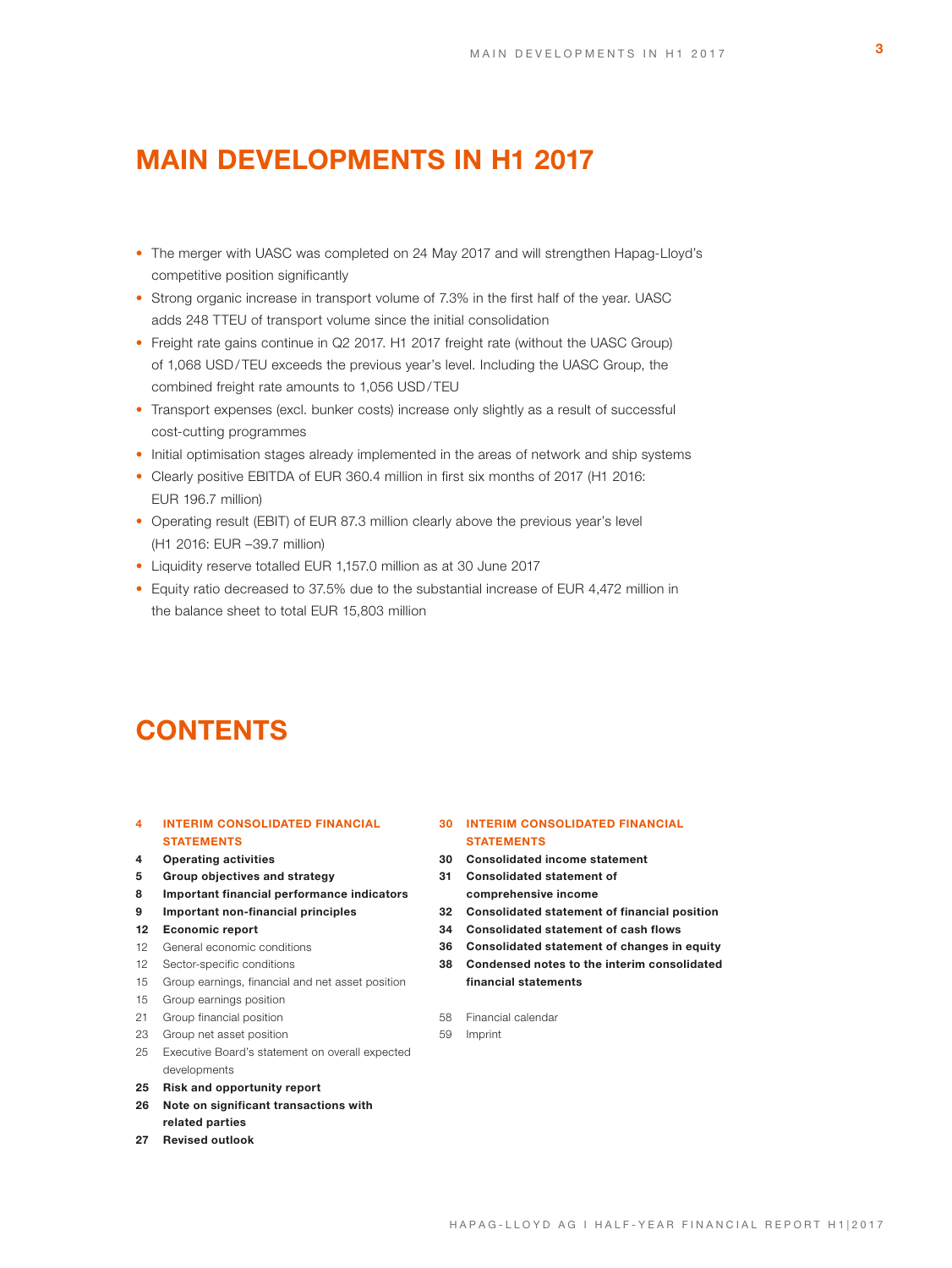# **INTERIM CONSOLIDATED FINANCIAL STATEMENTS**

## **OPERATING ACTIVITIES**

The legal merger between Hapag-Lloyd AG and United Arab Shipping Company Ltd. (UASC) was successfully completed on 24 May 2017. From this date, UASC Ltd. and its subsidiaries (the UASC Group) are included in the consolidated financial statements of Hapag-Lloyd AG. Due to the firsttime consolidation of the UASC Group as at 24 May 2017, the previous year's figures from the consolidated statement of financial position, consolidated income statement, consolidated statement of cash flows as well as the key operating figures are only comparable to a limited extent with the values as at 30 June 2017.

Hapag-Lloyd is Germany's largest container liner shipping company and is one of the world's leading liner shipping companies in terms of global market coverage. Its core business is the shipping of containers by sea, but it can also encompass transport services from door to door.

Since 1 April 2017, Hapag-Lloyd is operating the Alliance together with Kawasaki Kisen Kaisha Ltd. (Japan) ("K" Line), Mitsui O.S.K. Lines Ltd. (Japan) (MOL), Nippon Yusen Kabushiki Kaisha Ltd. (Japan) (NYK) and Yang Ming Marine Transport Corp. Ltd. (Taiwan) (Yang Ming). As at 30 June 2017, THE Alliance covers all East-West trades with around 564 container ships.



**Network of Hapag-Lloyd services**

Source: company data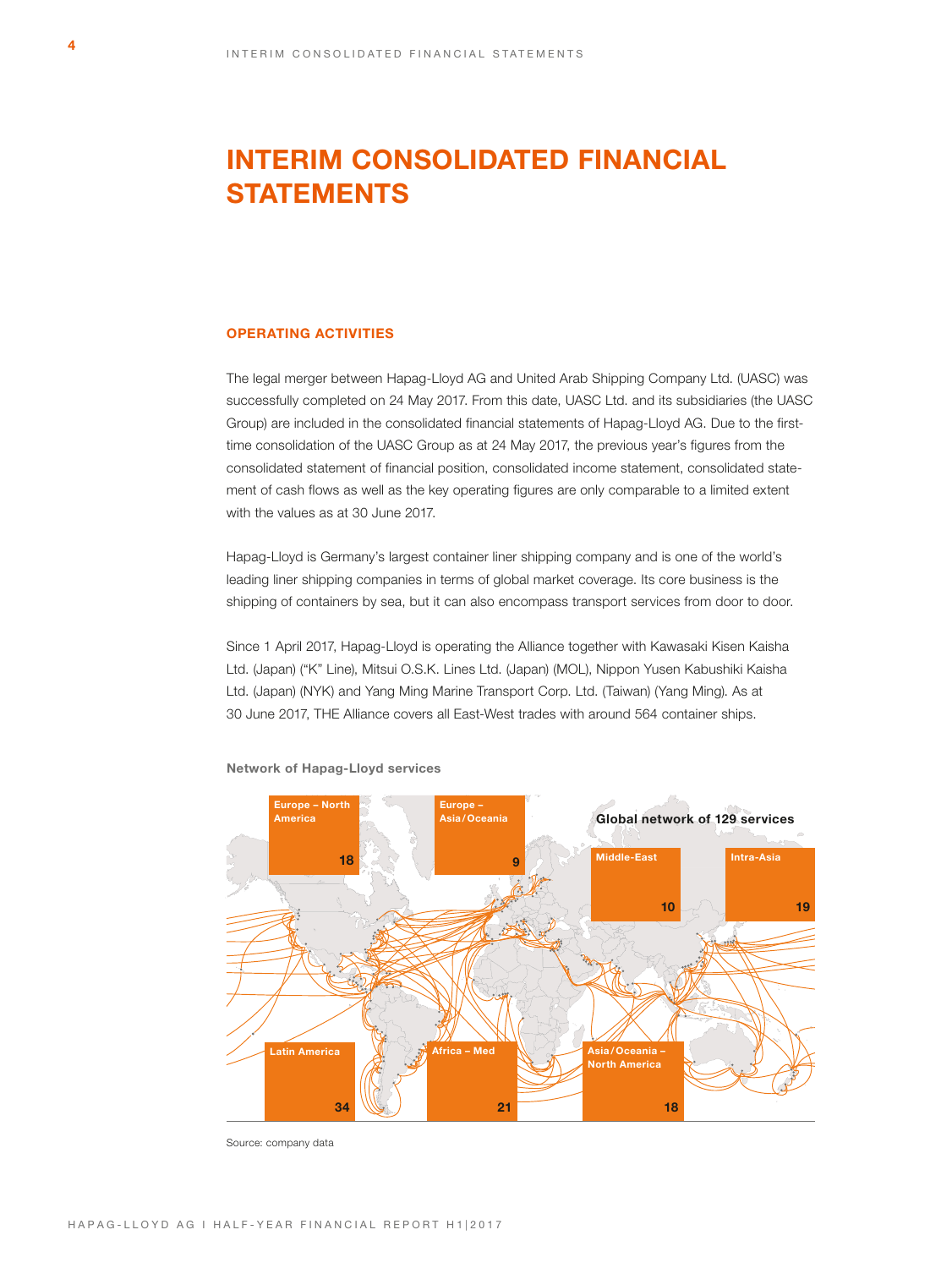As at 30 June 2017, Hapag-Lloyd's fleet (including UASC's container ships) comprises 219 container ships (30 June 2016, without the UASC Group: 170 container ships). The Group currently has 436 sales offices in 126 countries and offers its customers worldwide access to a network of 129 liner services. In the first half of 2017, Hapag-Lloyd served approximately 26,200 customers around the world (UASC Group included for six months).

Hapag-Lloyd conducts its container liner shipping business in an international business environment. Transactions are invoiced mainly in US dollars and payment procedures are handled in US dollars. This relates not only to operating business transactions, but also to investment activities and the corresponding financing of investments. The functional currency of Hapag-Lloyd AG and its main subsidiaries is the US dollar. The reporting currency of Hapag-Lloyd AG is, however, the euro. For reporting purposes, the assets and liabilities of the Hapag-Lloyd Group are translated into euros using the mean exchange rate on the balance sheet date (closing rate). The cash flows listed in the consolidated statement of cash flows and the expenses, income and result shown in the consolidated income statement are translated at the average exchange rate for the reporting period. The resulting differences are recognised in other comprehensive income.

# **GROUP OBJECTIVES AND STRATEGY**

The prime objective of the Hapag-Lloyd Group is to achieve long-term profitable growth. Developments in the Group's transport volume and the operating performance indicators EBITDA and EBIT serve as the basis for measuring whether the corporate objectives are met. Hapag-Lloyd aims to benefit from the market opportunities for organic growth while also strategically protecting its leading competitive position by utilising measures to increase its value in the context of consolidation within the industry.

The growing global demand for container transportation is the very foundation of the organic growth which Hapag-Lloyd hopes to achieve. IHS Global Insight (May 2017) has forecast a rise in global container shipments of 4.6% to around 139 million TEU in 2017 and a further 4.9% to approximately 146 million TEU in 2018. Hapag-Lloyd intends to increase the transport volume organically in line with market growth.

Five strategic projects have been implemented in the last few years to improve efficiency and cost structures. Hapag-Lloyd's aim is to improve its profitability, based on the increasing effectiveness of the strategic measures. From 2017 onwards, the CUATRO and OCTAVE projects will deliver annual synergies, efficiency improvements and cost savings totalling USD 600.0 million as against the comparable cost base in the 2014 financial year and assuming that external factors remain the same. Planned synergies and cost-saving programmes associated with the CUATRO and OCTAVE projects were implemented in full in the first quarter of 2017.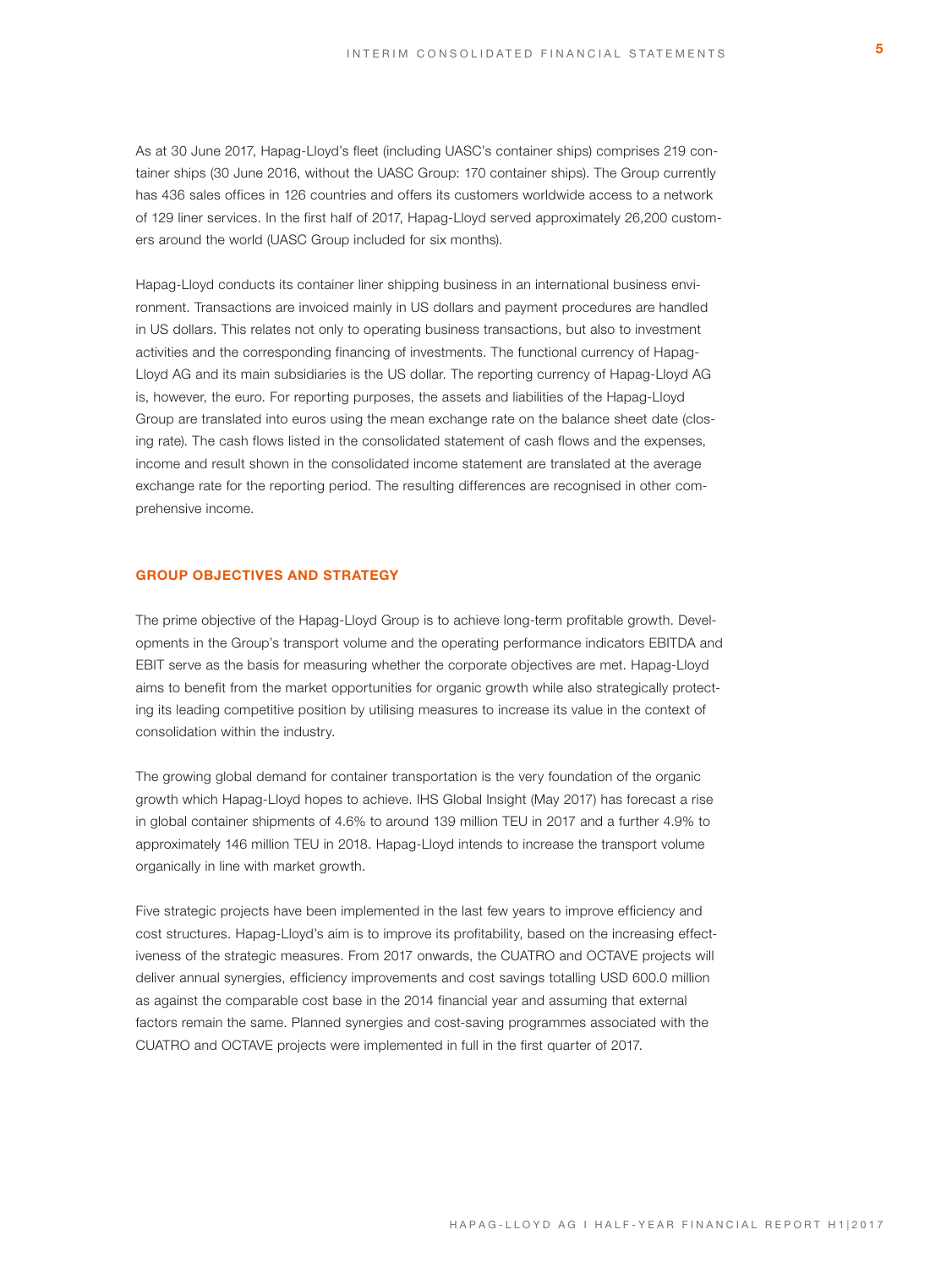The following measures were taken to achieve the profitability targets:



**Our way forward: sustainable profitable growth**

The key internal performance indicators for the Company's operating activities are earnings before interest, taxes, depreciation and amortisation (EBITDA) and earnings before interest and taxes (EBIT). The performance of these key financial indicators is outlined on page 15. The main factors influencing these are transport volume, freight rate, the US dollar exchange rate against the euro, and operating costs including bunker price. EBITDA is an important indicator of the achievement of sustainable company results and gross cash flows. It has a special significance for capital-intensive companies. Hapag-Lloyd – which owns approximately 68% (incl. UASC) of its fleet (based on TEU capacity) – uses EBITDA as an important parameter for investment decisions.

The generation of sustainable cash flows, solid corporate financing, and therefore in particular a sufficient liquidity and equity base, are once again key cornerstones of the Hapag-Lloyd Group's corporate strategy in the 2017 financial year. As at 30 June 2017, the Hapag-Lloyd Group had a liquidity reserve (consisting of cash, cash equivalents and unused credit facilities) totalling EUR 1,157.0 million (31 December 2016, without the UASC Group: EUR 759.6 million;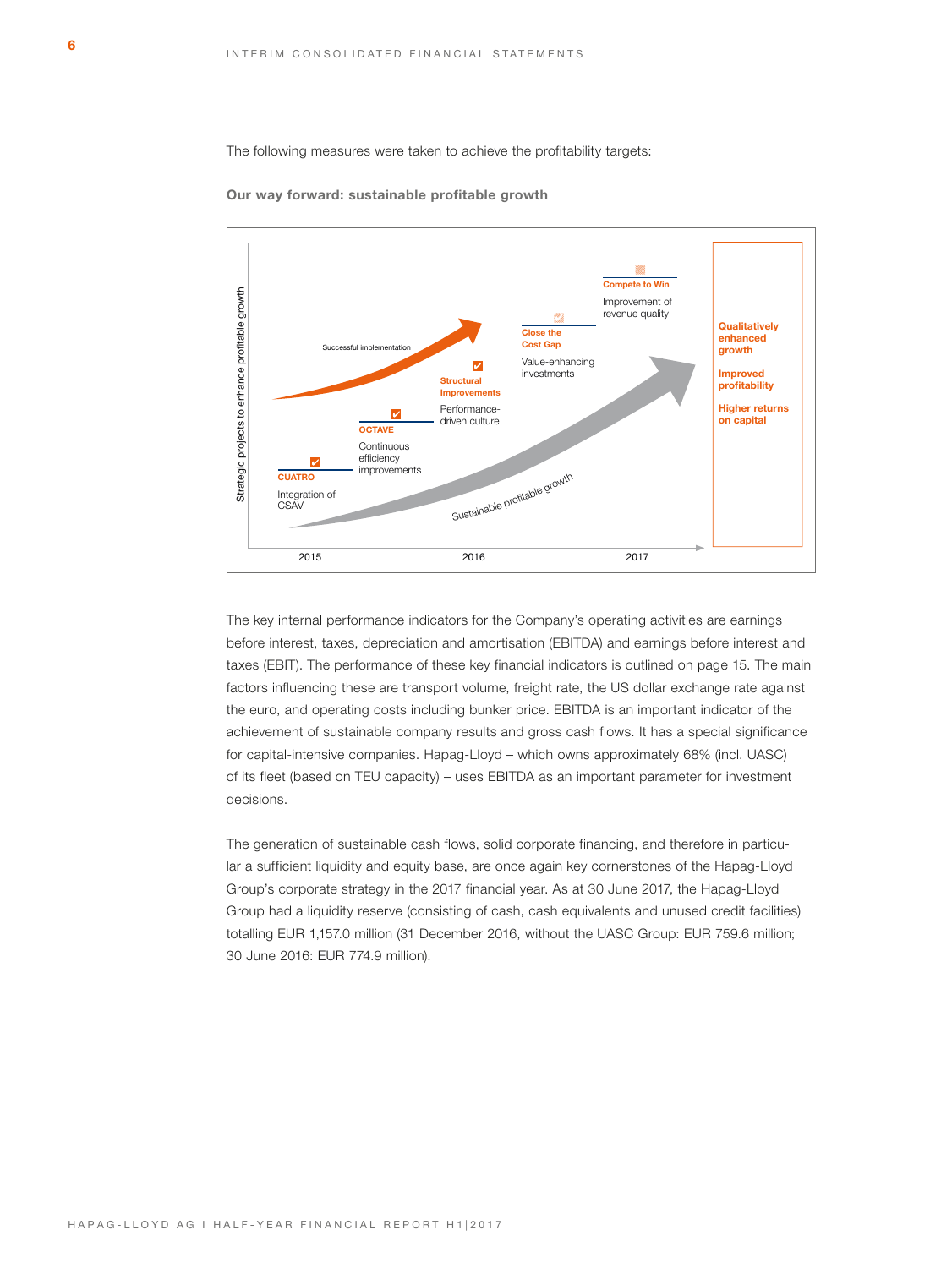# **Strategic steps to strengthen the Group's market position and expand its shareholder base**

To make use of external growth opportunities, a business combination agreement regarding the merging of container activities was signed with the Arab shipping company UASC on 15 July 2016. The legal merger between Hapag-Lloyd and UASC occurred on 24 May 2017 via a contribution in kind in exchange for the issuing of approximately 45.9 million Hapag-Lloyd shares.

From the Hapag-Lloyd AG Executive Board's perspective, the merger of the Hapag-Lloyd and UASC container shipping activities is expected to bring with it the following advantages:

- Strengthened market position in the top five of a container shipping industry which is continuing to consolidate
- Enhanced market presence in attractive Middle East trade and solid position in all trades
- Efficient and young fleet with a low level of investment needed
- Annual synergies of USD 435 million starting in 2019
- Strong partner in THE Alliance

Following the capital increase in exchange for contributions in kind, UASC's former primary shareholders, Qatar Holding LLC on behalf of the Qatar Investment Authority (QIA) and Public Investment Fund Saudi Arabia (PIF), are additional major shareholders in Hapag-Lloyd AG, with stakes in its share capital of 14.4% (QIA) and 10.1% (PIF). The shares held by the other previous UASC shareholders (Kuwait, Iraq, the United Arab Emirates and Bahrain) totalling around 3.4% of Hapag-Lloyd shares are included in the free float. CSAV Germany Container Holding GmbH, Hamburg (CSAV), Hamburger Gesellschaft für Vermögens- und Beteiligungsmanagement mbH, Hamburg (HGV) and Kühne Maritime GmbH together with Kühne Holding AG (Kühne) continue to be anchor shareholders. As part of the capital increase in exchange for contributions in kind, the total number of voting rights increased from 118,110,917 to 164,042,940 (24 May 2017). TUI Beteiligungs GmbH sold its entire portfolio of Hapag-Lloyd shares on 11 July 2017. Kühne Holding AG acquired 5 million shares in Hapag-Lloyd AG from TUI Beteiligungs GmbH as part of the sale of its shares.

#### **Shareholder structure of Hapag-Lloyd AG**

| <b>Total</b>                                                                | 100.0 |
|-----------------------------------------------------------------------------|-------|
| Free float                                                                  | 20.4  |
| PIF Public Investment Fund Saudi Arabia                                     | 10.1  |
| QIA Qatar Holding LLC on behalf of the Qatar Investment Authority           | 14.4  |
| HGV Hamburger Gesellschaft für Vermögens- und<br>Beteiligungsmanagement mbH | 14.9  |
| Kühne Holding AG und Kühne Maritime GmbH                                    | 17.6  |
| CSAV Germany Container Holding GmbH                                         | 22.6  |
|                                                                             |       |

As at 17 July 2017

Shareholdings in %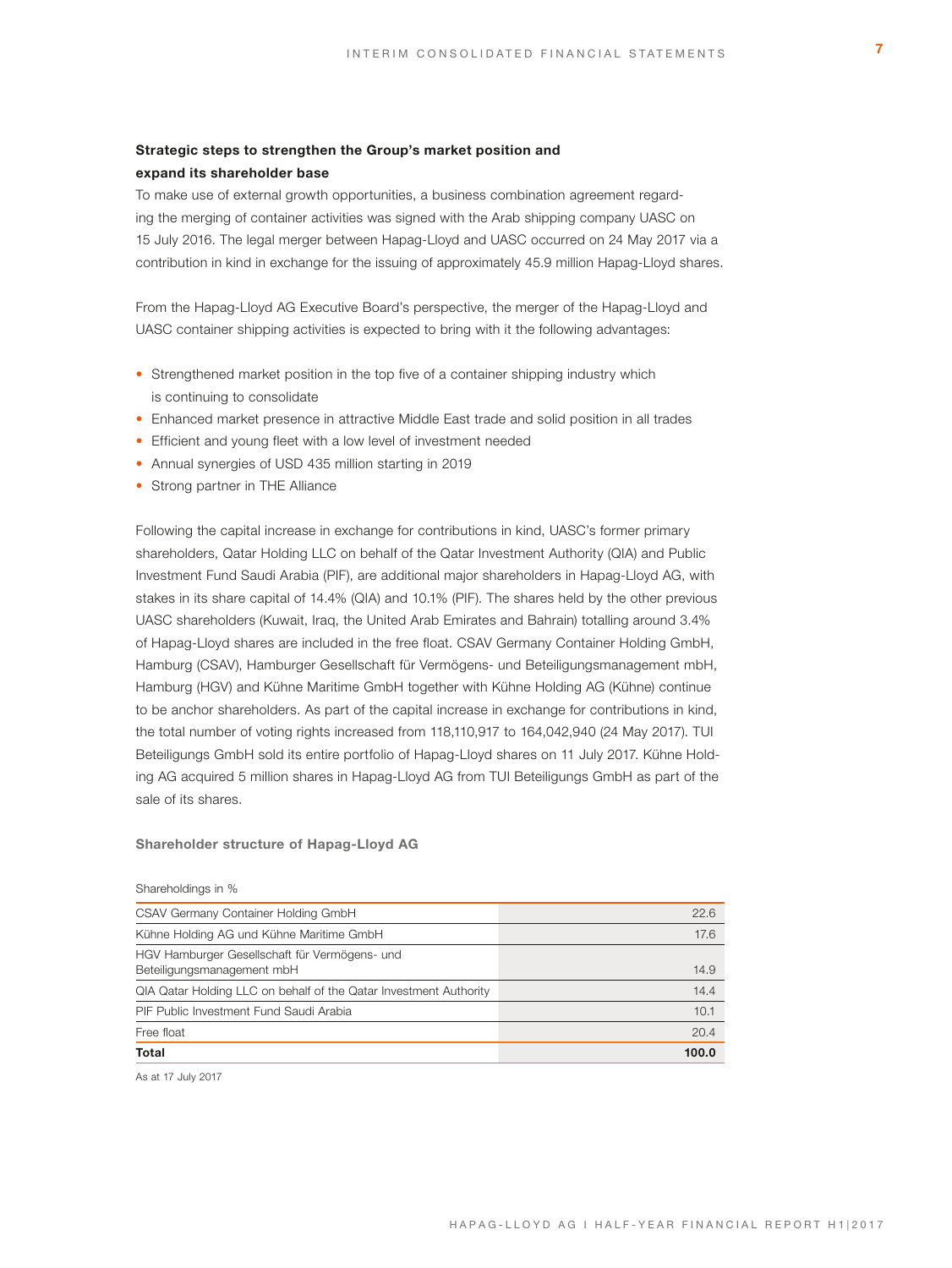On 19 July 2017, 42,749,568 of the shares resulting from the capital increase in exchange for contributions in kind were listed for trading on the Frankfurt and Hamburg stock exchanges.

The business combination agreement stipulates that a cash capital increase equivalent to USD 400 million will be carried out within six months of the completion of the merger. The shareholders of Hapag-Lloyd AG approved the creation of new authorised share capital of EUR 23.0 million at this year's ordinary Annual General Meeting on 29 May 2017.

#### **Medium-term objectives**

The 2017 financial year will remain dedicated to the completed transaction and the integration of UASC's activities into the Hapag-Lloyd Group as well as the operational launch of the new THE Alliance. Upon completion of the integration and the associated incorporation of all UASC activities into Hapag-Lloyd's existing IT system (voyage cut-over), Hapag-Lloyd will be able to forecast the medium-term income targets. The synergies from the merger with UASC should contribute USD 435 million a year from the 2019 financial year onwards. It is currently assumed that the expenses for the transaction and the full integration of UASC's container liner shipping activities could amount to approximately USD 40 million from the second half of 2017 until the end of the first half of 2018.

## **IMPORTANT FINANCIAL PERFORMANCE INDICATORS**

Important financial performance indicators for the Hapag-Lloyd Group include EBITDA, the EBIT, the transport volume and the freight rate. Since the 2015 financial year, return on invested capital (ROIC) has also been used as a performance indicator. The development of the most important financial performance indicators in the first six months of 2017 is presented in the section "Group earnings position". ROIC compares net operating profit after tax (NOPAT), defined as EBIT less income taxes, with invested capital as at the reporting date. Invested capital is defined as assets excluding cash and cash equivalents less liabilities excluding financial debt. To facilitate comparison with other international shipping companies, the return on invested capital will be calculated and presented exclusively on the basis of the functional currency, the US dollar.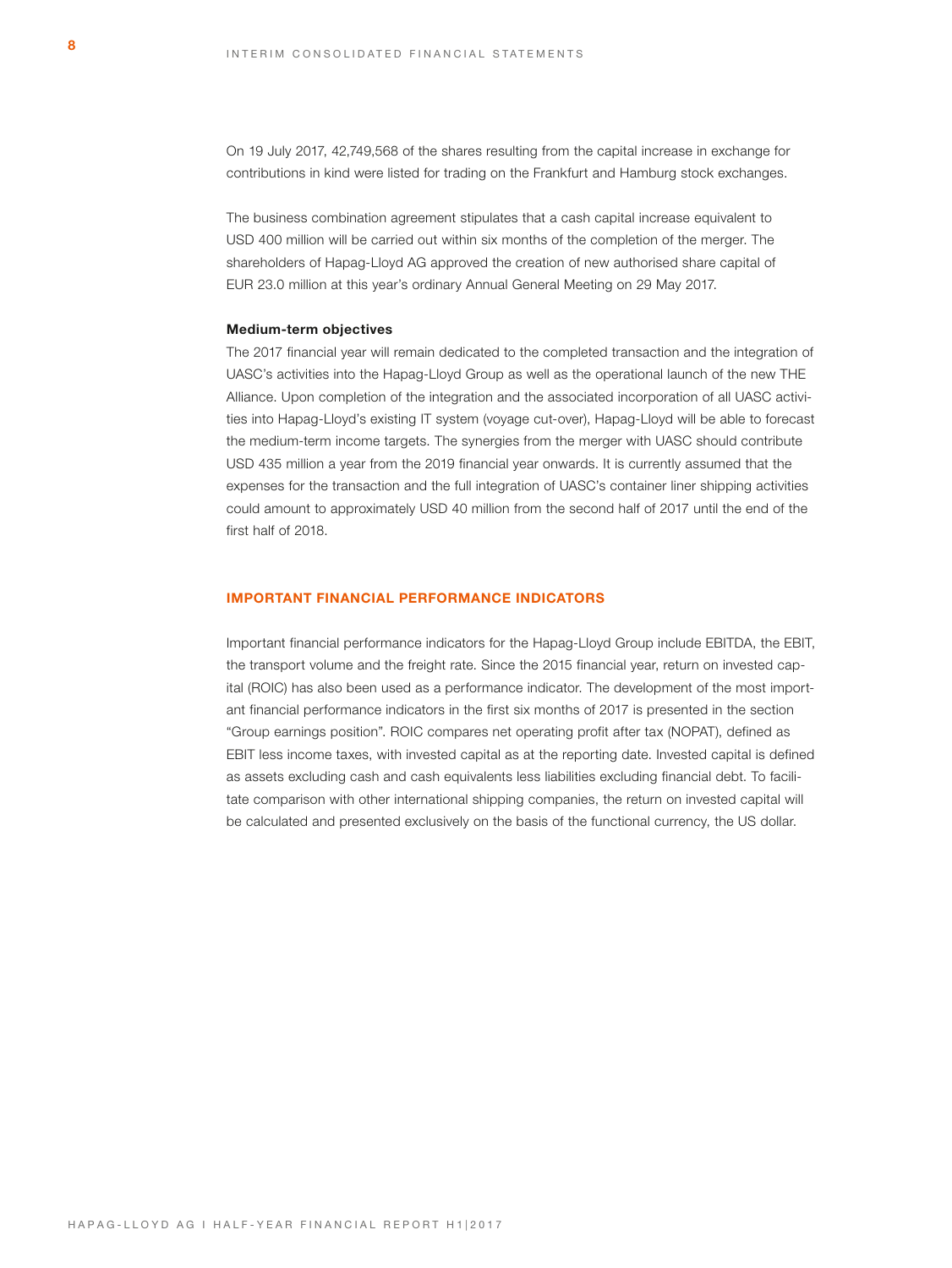#### Calculation of the return on invested capital is as follows:

|                                                         |                     | million EUR         |                                                  | million USD         |         |
|---------------------------------------------------------|---------------------|---------------------|--------------------------------------------------|---------------------|---------|
|                                                         | H <sub>1</sub> 2017 | H <sub>1</sub> 2016 |                                                  | H <sub>1</sub> 2017 | H1 2016 |
| <b>Fixed assets</b>                                     | 13,541              | 9,259               | Fixed assets                                     | 15,443              | 10,320  |
| Accounts receivable                                     | 942                 | 628                 | Accounts receivable                              | 1,075               | 700     |
| Other assets                                            | 567                 | 314                 | Other assets                                     | 646                 | 350     |
| Assets                                                  | 15,050              | 10,201              | <b>Assets</b>                                    | 17,164              | 11,370  |
| Provisions                                              | 712                 | 606                 | Provisions                                       | 812                 | 675     |
| Accounts payable                                        | 1,604               | 1,282               | Accounts payable                                 | 1,830               | 1,429   |
| Other liabilities                                       | 245                 | 220                 | Other liabilities                                | 279                 | 245     |
| <b>Liabilities</b>                                      | 2,561               | 2,108               | <b>Liabilities</b>                               | 2,921               | 2,349   |
| <b>Invested capital</b>                                 | 12,488              | 8,093               | <b>Invested capital</b>                          | 14,243              | 9,021   |
| <b>EBIT</b>                                             | 87.3                | $-39.7$             | <b>EBIT</b>                                      | 96.5                | $-44.2$ |
| Tax                                                     | 12.0                | 12.5                | Tax                                              | 13.0                | 13.9    |
| <b>Net Operating Profit</b><br><b>After Tax (NOPAT)</b> | 75.3                | $-52.2$             | <b>Net Operating Profit</b><br>After Tax (NOPAT) | 83.5                | $-58.1$ |
|                                                         |                     |                     | <b>Return on Invested</b><br>Capital (ROIC)*     | 1.2%                | $-1.3%$ |

\* Figures are in USD, rounded, aggregated and calculated on an annualised basis

UASC Ltd. and its subsidiaries will be included in Hapag-Lloyd AG's consolidated financial statements from the date control was transferred on 24 May 2017. The presented figures include the effects of the transaction from this date and can therefore only be compared to the prior year's figures to a limited extent.

#### **IMPORTANT NON-FINANCIAL PRINCIPLES**

The optimum utilisation of the available ship and container capacities has a substantial influence on whether Hapag-Lloyd achieves long-term profitable growth. Sustainable and quality-conscious corporate governance and highly qualified and motivated employees are also important principles for Hapag-Lloyd's targeted profitable growth.

# **Efficient fleet**

Following the acquisition of the UASC Group and reflecting first optimisation measurements, Hapag-Lloyd's fleet comprised 219 container ships as at 30 June 2017. All of the ships are certified in accordance with the ISM (International Safety Management) Code and have a valid ISSC (ISPS) certificate. The majority of the ships are certified as per ISO 9001 (quality management) and ISO 14001 (environmental management). The TEU capacity of the entire Hapag-Lloyd fleet increased to 1,557,013 TEU. As a result of the merger with the UASC Group, the share of ships owned outright based on TEU capacity increased to approximately 68% as at 30 June 2017 (30 June 2016, without the UASC Group: approximately 57%). The average age of the ships (capacity-weighted) was 7.1 years. The average ship size within the Hapag-Lloyd Group fleet is 7,110 TEU, which is approximately 27% above the comparable average figure for the ten largest container liner shipping companies and around 83% above the average ship size in the global fleet (H1 2017: 3,893 TEU). The container capacity also increased substantially as a result of the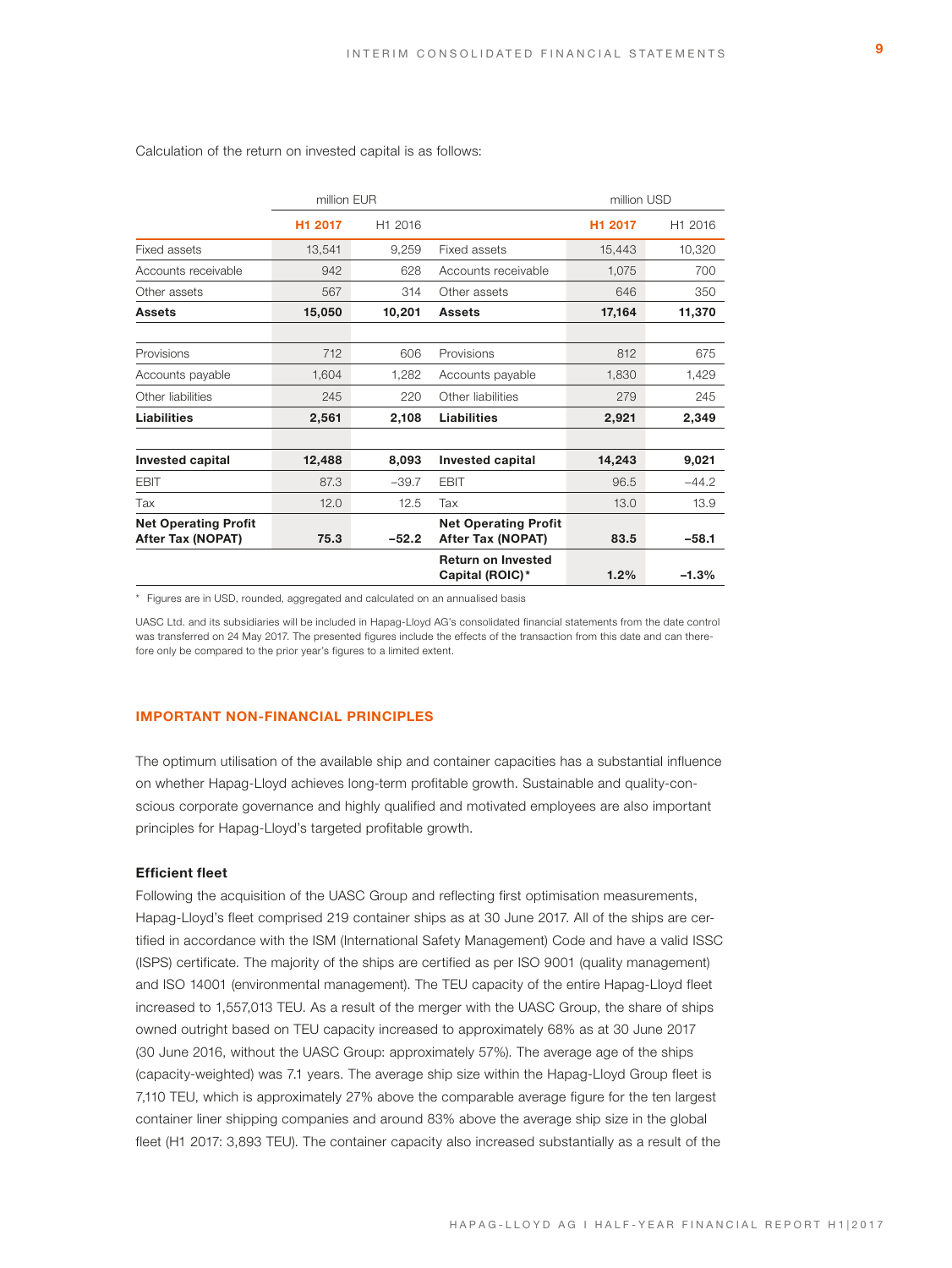merger with UASC. As at 30 June 2017, Hapag-Lloyd owned or rented 1,398,327 containers with a capacity of 2,286,955 TEU for shipping cargo. The capacity-weighted share of containers owned by the Group increased to around 67% as at 30 June 2017 (30 June 2016, without the UASC Group: approximately 43%). Furthermore, the service structures of both companies have already been merged and the first steps towards optimising the new structures have taken place. As at 30 June 2017, Hapag-Lloyd (with the UASC Group) now offers over 129 services. Prior to the merger, Hapag-Lloyd had a global network of 118 services (31 March 2017). UASC offered its customers a network of 45 services.

## **Structure of Hapag-Lloyd's container ship fleet**

|                                      | 30.6.2017 | 31.12.2016 | 30.6.2016 |
|--------------------------------------|-----------|------------|-----------|
| Number of vessels                    | 219       | 166        | 170       |
| thereof                              |           |            |           |
| Own vessels                          | 112       | 72         | 70        |
| Leased vessels                       | 8         | 3          | 3         |
| Chartered vessels                    | 99        | 91         | 97        |
| Aggregate capacity of vessels (TTEU) | 1,557     | 963        | 952       |
| Aggregate container capacity (TTEU)  | 2,287     | 1,576      | 1,513     |
| Number of services                   | 129       | 128        | 128       |

UASC Ltd. and its subsidiaries will be included in Hapag-Lloyd AG's consolidated financial statements from the date control was transferred on 24 May 2017. The presented figures include the effects of the transaction from this date and can therefore only be compared to the prior year's figures to a limited extent.

In the first half of 2017, Hapag-Lloyd used three chartered ships to reposition empty containers. Together, the vessels had a capacity of 10,611 TEU. As the ships were not employed in a liner service, they are not included in the above fleet data.

Bunker consumption totalled approximately 1.73 million tonnes (metric tonnes) in the first six months of 2017. In the first half of 2016, bunker consumption amounted to a total of around 1.57 million tonnes before the integration of the UASC Group. Around 15% (H1 2016, without the UASC Group: approximately 16%) of this comprised bunker with a low proportion of sulphur (MFO low sulphur, MDO). Based on the total transport volume, the bunker consumption per TEU amounted to 0.41 metric tonnes (H1 2017, without the UASC Group: 0.42 metric tonnes per TEU).

The final vessel from Hapag-Lloyd's original order book of five container ships, each with a capacity of 10,500 TEU (incl. 2,100 slots for reefer containers), was delivered in April 2017. One of two ships from UASC's current order book with a capacity of 15,000 TEU each will be delivered to Hapag-Lloyd on 27 July 2017. The second ship will be delivered in the second half of 2017.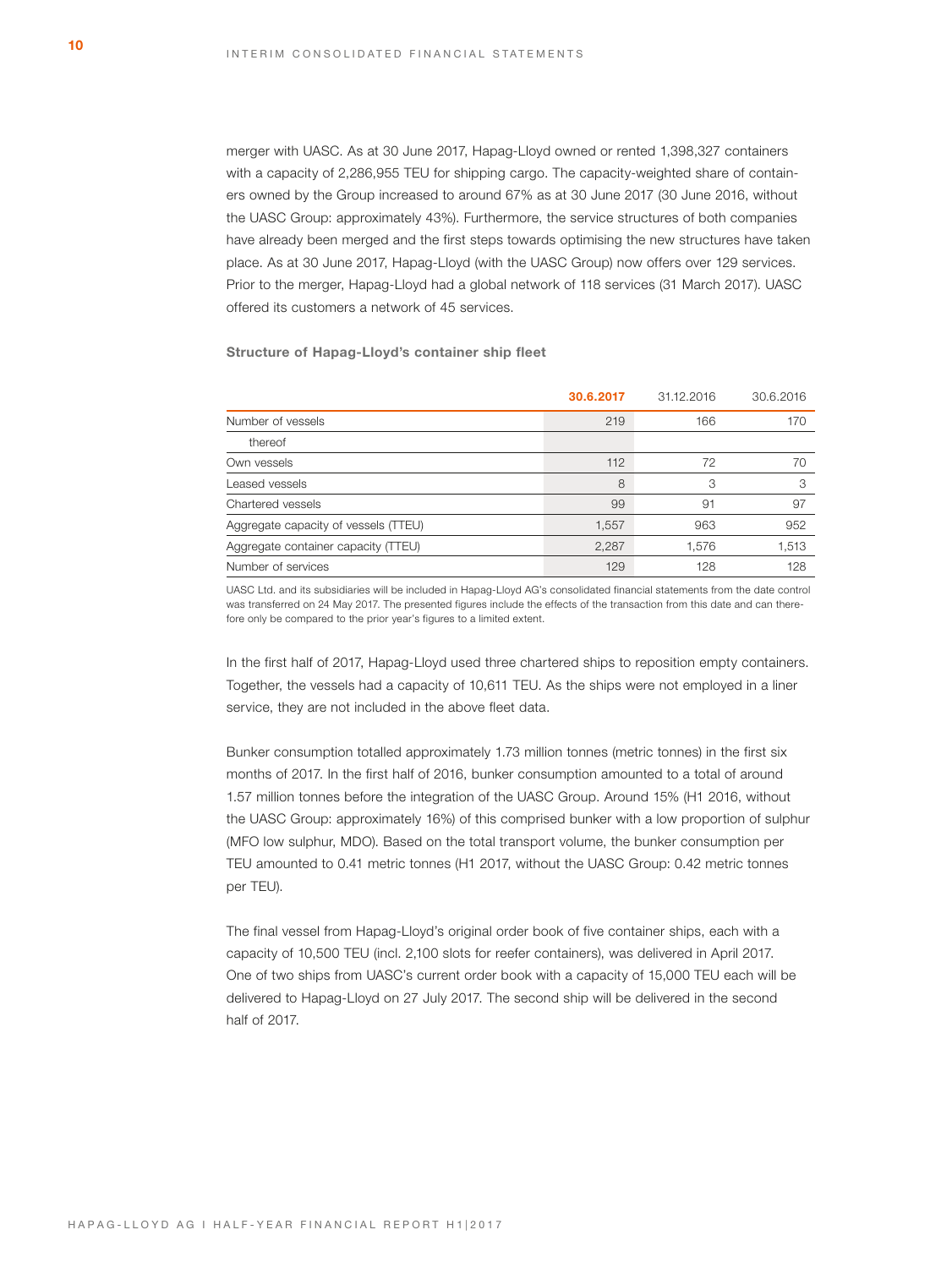With demand for container shipping services continuing to rise, container shipping will remain a growth industry in the long term. Following the completed takeover of UASC's container shipping activities, at present, no investments in new ship systems are planned for the next years. The joint fleet should make it possible to utilise the medium-term expansion opportunities resulting from market growth and to realise economies of scale in ship operations.

# **CUSTOMERS**

Long-term, close business relations with customers are also important in driving value for corporate development. A global key account team manages relationships with major customers. This enables the Company to establish and maintain sustainable customer relationships. In the first six months of the 2017 financial year, Hapag-Lloyd and UASC completed transport contracts for around 26,200 customers (H1 2017: UASC Group integrated for six months; prior year period, without UASC Group: approximately 18,400).

# **EMPLOYEES**

The figures as at 30 June 2017 relate to Hapag-Lloyd including UASC. The figures regarding the previous year relate to Hapag-Lloyd only. The Hapag-Lloyd Group employed 12,585 people as at 30 June 2017 (31 December 2016: 9,413). Of this total, 10,811 were shore-based employees (31 December 2016: 7,895), while 1,583 people were sea-based (31 December 2016: 1,295). Hapag-Lloyd employed 191 apprentices as at 30 June 2017.

#### **Number of employees**

|                       | 30.6.2017 | 31.12.2016 | 30.6.2016 |
|-----------------------|-----------|------------|-----------|
| Marine personnel      | 1.583     | 1.295      | 1.405     |
| Shore-based personnel | 10.811    | 7.895      | 7.708     |
| Apprentices           | 191       | 223        | 192       |
| <b>Total</b>          | 12,585    | 9.413      | 9.305     |

UASC Ltd. and its subsidiaries will be included in Hapag-Lloyd AG's consolidated financial statements from the date control was transferred on 24 May 2017. The presented figures include the effects of the transaction from this date and can therefore only be compared to the prior year's figures to a limited extent.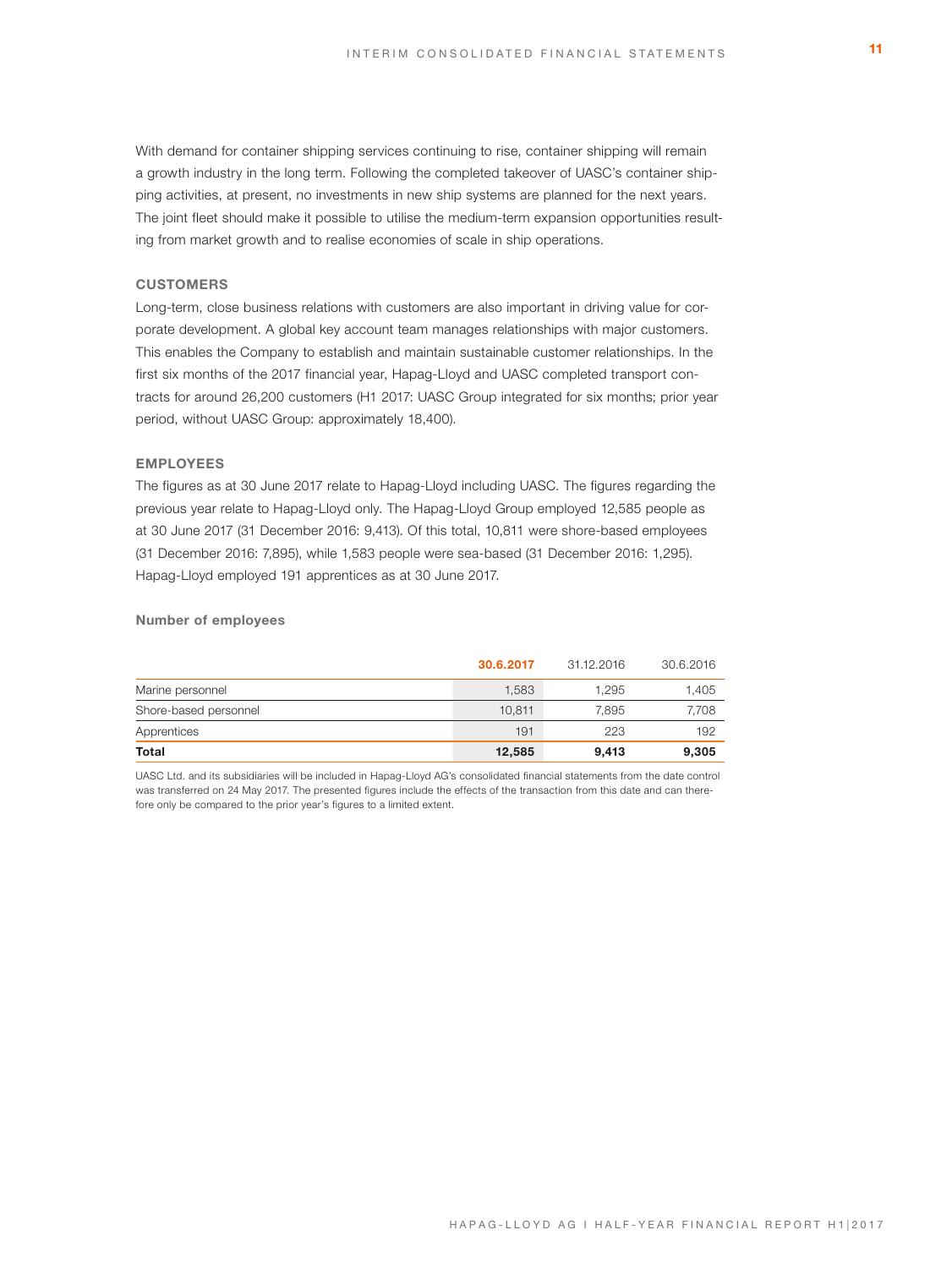# **ECONOMIC REPORT**

#### **General economic conditions**

The experts at the International Monetary Fund (IMF) anticipate global economic growth of 3.5% in 2017, followed by stronger global growth of 3.6% in 2018 (IMF, World Economic Outlook, July 2017). The forecast economic growth remained unchanged from the forecast published in April 2017.

According to the IMF, the volume of global trade, which is key to the demand for container shipping services, will increase by 4.0% in the current year (IMF, World Economic Outlook, April 2017: 3.8%). Growth of 3.9% is expected in 2018.

**Developments in global economic growth (GDP) and world trading volume**

| in $%$                                           | 2018e | 2017e | 2016 | 2015 | 2014 | 2013 |
|--------------------------------------------------|-------|-------|------|------|------|------|
| Global economic growth                           | 3.6   | 3.5   | 3.2  | 3.4  | 3.4  | 3.3  |
| Industrialised countries                         | 1.9   | 2.0   | 1.7  | 2.1  | 1.8  | 1.4  |
| Developing and newly<br>industrialised countries | 4.8   | 4.6   | 4.3  | 4.3  | 4.6  | 5.0  |
| World trading volume<br>(goods and services)     | 3.9   | 4.0   | 2.3  | 2.6  | 3.8  | 3.4  |
| Container transport volume (IHS)                 | 4.9   | 4.6   | 3.2  |      | 4.3  | 2.3  |

Source: IMF, July 2017; IHS Global Insight, May 2017

Based on the current forecasts, the global cargo volume could rise to 139 million TEU in 2017 (IHS Global Insight, May 2017). IHS Global Insight expects the global container shipping volume to increase by 4.6% in 2017, outpacing the forecast rate of growth for global trade. For the period 2018 to 2021, IHS Global Insight is predicting annual growth of between 4.7% and 4.9% in the global container shipping volume.

# **Sector-specific conditions**

At the beginning of 2017, the aggregate capacity of the global container ship fleet was approximately 20 million TEU (Drewry Container Forecaster Q2 2017, June 2017). Based on the container ships on order and planned deliveries, the globally available transport capacity should see increases of around 1.1 million TEU in 2017 and around 1.5 million TEU in 2018 (Drewry Container Forecaster Q2 2017, June 2017). This includes the expected delays of deliveries in the current financial year. The tonnage of the commissioned container ships of approximately 2.9 million TEU (MDS Transmodal, July 2017) is equivalent to around 14% of the present global container fleet's capacity (approximately 20 million TEU). It therefore remains well below the highest level seen to date, which was around 56% in 2008. In the period from January to June 2017, orders were placed for the construction of 38 container ships with a transport capacity totalling approximately 37,600 TEU (FY 2016: capacity of 0.2 million TEU [Clarksons Research, July 2017]).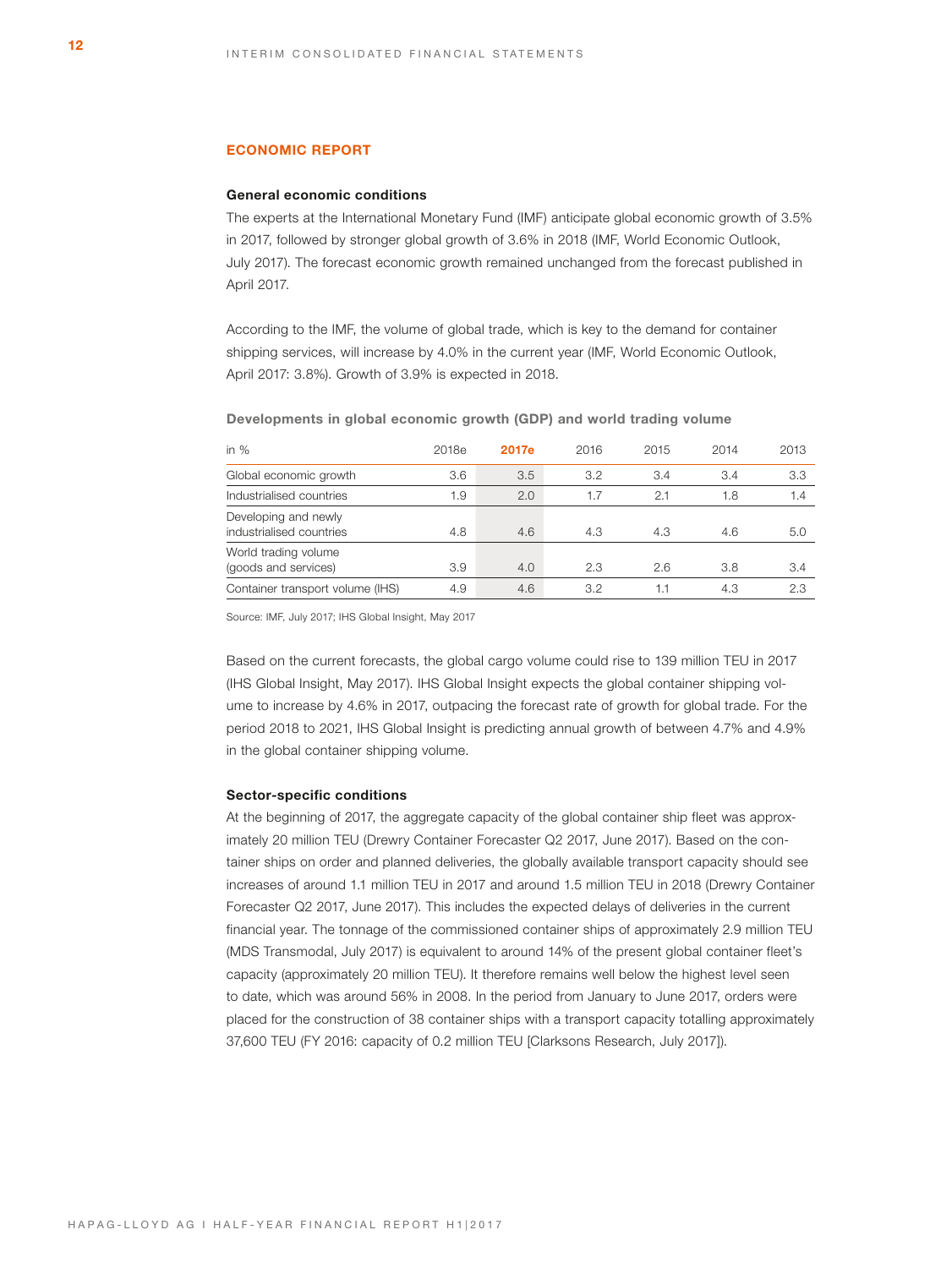# **Development of global container fleet capacity**

| million TEU                      | 2018e | 2017e | 2016 | 2015 | 2014 |
|----------------------------------|-------|-------|------|------|------|
| Total capacity (end of the year) | 21.6  | 20.6  | 20.0 | 19.7 | 18.2 |
| Planned deliveries               | 1.76  | 1.48  | 0.89 | 1.72 | 1.46 |
| Postponed deliveries             | 0.28  | 0.35  | 0.00 | 0.00 | 0.00 |
| Scrappings                       | 0.45  | 0.50  | 0.66 | 0.19 | 0.38 |
| Net capacity growth              | 1.0   | 0.6   | 0.3  | 1.5  | 1.1  |

Source: Drewry Maritime Research, Container Forecaster Q2 2017, June 2017. Expected nominal capacity based on planned deliveries. Based on existing orders and current predictions for scrappings and postponed deliveries. Figures rounded. Rounding differences may be the result of changes in the databases.

Based on figures from MDS Transmodal, a total of 70 container ships with a transport capacity of approximately 578,000 TEU were placed into service in the first six months of 2017 (H1 2016: 77 ships with a transport capacity of approximately 518,000 million TEU). In the future, the actual growth in the global container ship fleet's transport capacity is expected to be lower than the projected nominal increase, as old and inefficient ships are scrapped, deliveries of newbuilds are postponed and slow steaming (reducing the speed at which services operate) is used. According to Drewry (Container Forecaster Q2 2017), the scrapping of inefficient ships reached a record high of 659,000 TEU in 2016 (2013: 444,000 TEU). Drewry expects 500,000 TEU to be scrapped in 2017.

Idle capacity fell to around 0.5 million TEU at the end of June 2017 – approximately 69% lower than the current record of around 1.6 million TEU recorded in October 2016 (Alphaliner Weekly, Issue 29, July 2017). This reduction stemmed from the large number of vessels which were scrapped and the rise in demand for chartered ships. The majority of idle ships have a capacity of up to 5,100 TEU.

**Consolidation continues within the industry and new alliances are launched** The alliances operating in the East-West trades were extensively reorganised at the beginning of the second quarter of 2017. The shipping companies which had previously been operating in four alliances formed three alliances: the "2M Alliance" consists of the two market leaders – Maersk Line (Denmark) and Mediterranean Shipping Company S.A. (Switzerland) (MSC) – which started operating back in early 2015 and the "Ocean Alliance" consists of CMA CGM S.A. (France), including the shipping company American President Lines Ltd. (Singapore) (APL), which was taken over by CMA CGM, Orient Overseas Container Line (Hong Kong) (OOCL), Evergreen Marine Corp. (Taiwan) Ltd. (Taiwan) (Evergreen) and China Ocean Shipping (Group) Company (China) (COSCO) Container Lines. Since 1 April 2017, Hapag-Lloyd has operated the "THE Alliance" along with Kawasaki Kisen Kaisha Ltd. (Japan) ("K" Line), Mitsui O.S.K. Lines Ltd. (Japan) (MOL), Nippon Yusen Kabushiki Kaisha Ltd. (Japan) (NYK) and Yang Ming Marine Transport Corp. Ltd. (Taiwan) (Yang Ming).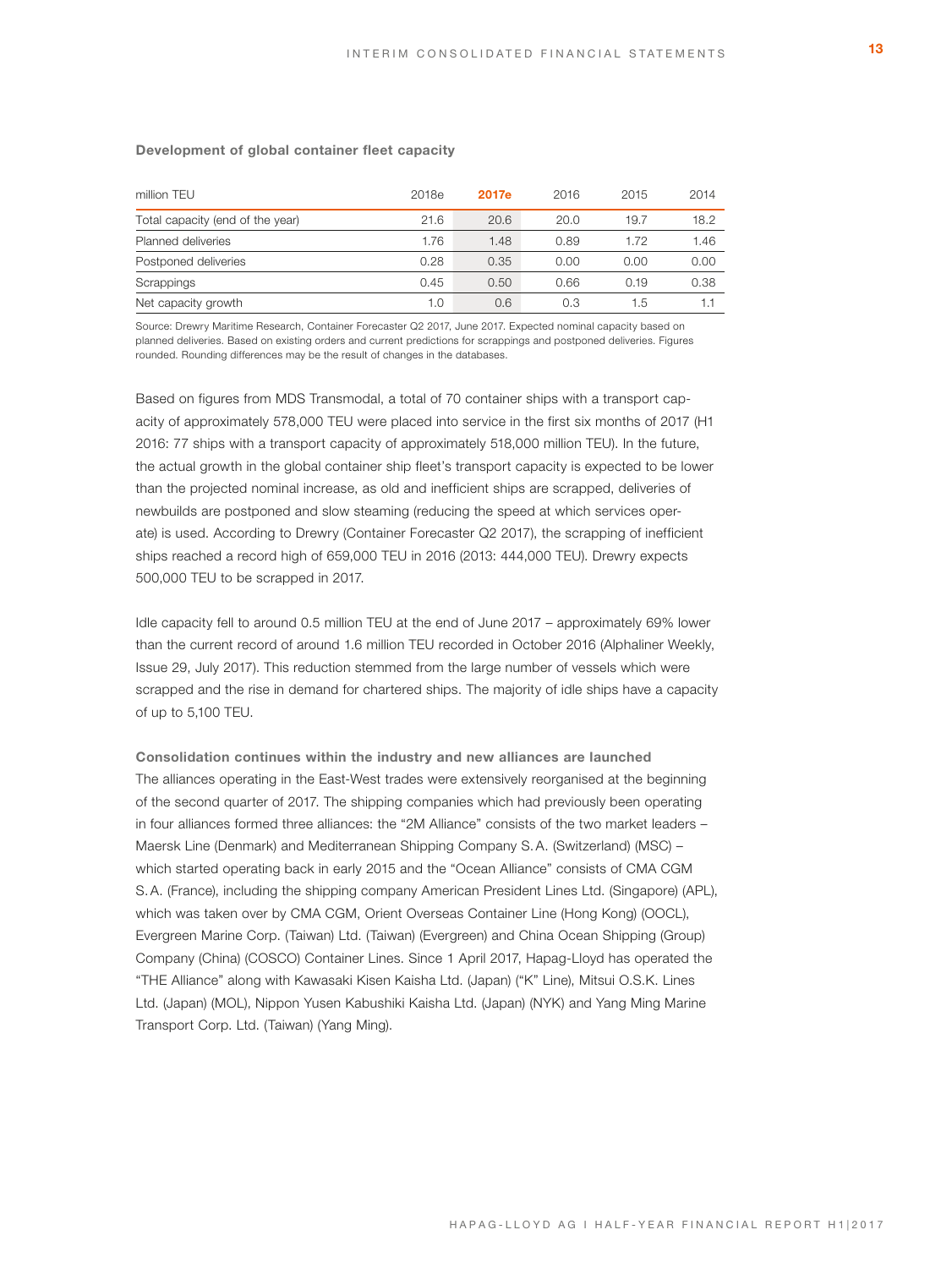#### **Capacity share of new alliances based on selected trades**

|                     | Far East Trade | Transpacific<br>Trade | Atlantic Trade |
|---------------------|----------------|-----------------------|----------------|
| 2M                  | 39%            | 22%                   | 43%            |
| Ocean Alliance      | 35%            | 39%                   | 15%            |
| <b>THE Alliance</b> | 25%            | 27%                   | 33%            |
| Other               | $1\%$          | 12%                   | 9%             |

Source: Alphaliner, July 2017

On 1 December 2016, A.P. Møller – Mærsk A/S (Maersk) announced the takeover of Hamburg Süd. The takeover and integration of Hamburg Süd is due to be completed by the end of 2017. Furthermore, Maersk and Hamburg Süd entered into a slot-chartering agreement for the East-West trades in February 2017. In March 2017, MSC, Maersk and Hyundai Merchant Marine agreed to cooperate in the East-West trades. This collaboration includes slot-chartering agreements for East-West trades. On 7 July 2017, the three Japanese shipping companies "K" Line, MOL and NYK established a new holding company for the planned joint venture One Network Express (ONE). The joint venture is expected to commence operating on 1 April 2018 and integrate the container shipping business (including the terminal business outside Japan) of the three companies. On 9 July 2017, the Chinese shipping company COSCO announced a takeover bid for OOCL, Hong Kong. With a total transport capacity of 2.4 million TEU, this would make COSCO the third-largest container shipping company in the world. On 8 August 2017, 14 Korean liner shipping companies signed a memorandum of understanding, thereby founding the "Korean Shipping Partnership" (KSP). The initiative will be supported by the Korean government and the Korea Shipowners Association and led by Hyundai Merchant Marine (HMM).

According to data from MDS Transmodal (July 2017), the ten largest container liner shipping companies provide approximately 84% of the total capacity of the global fleet of container ships.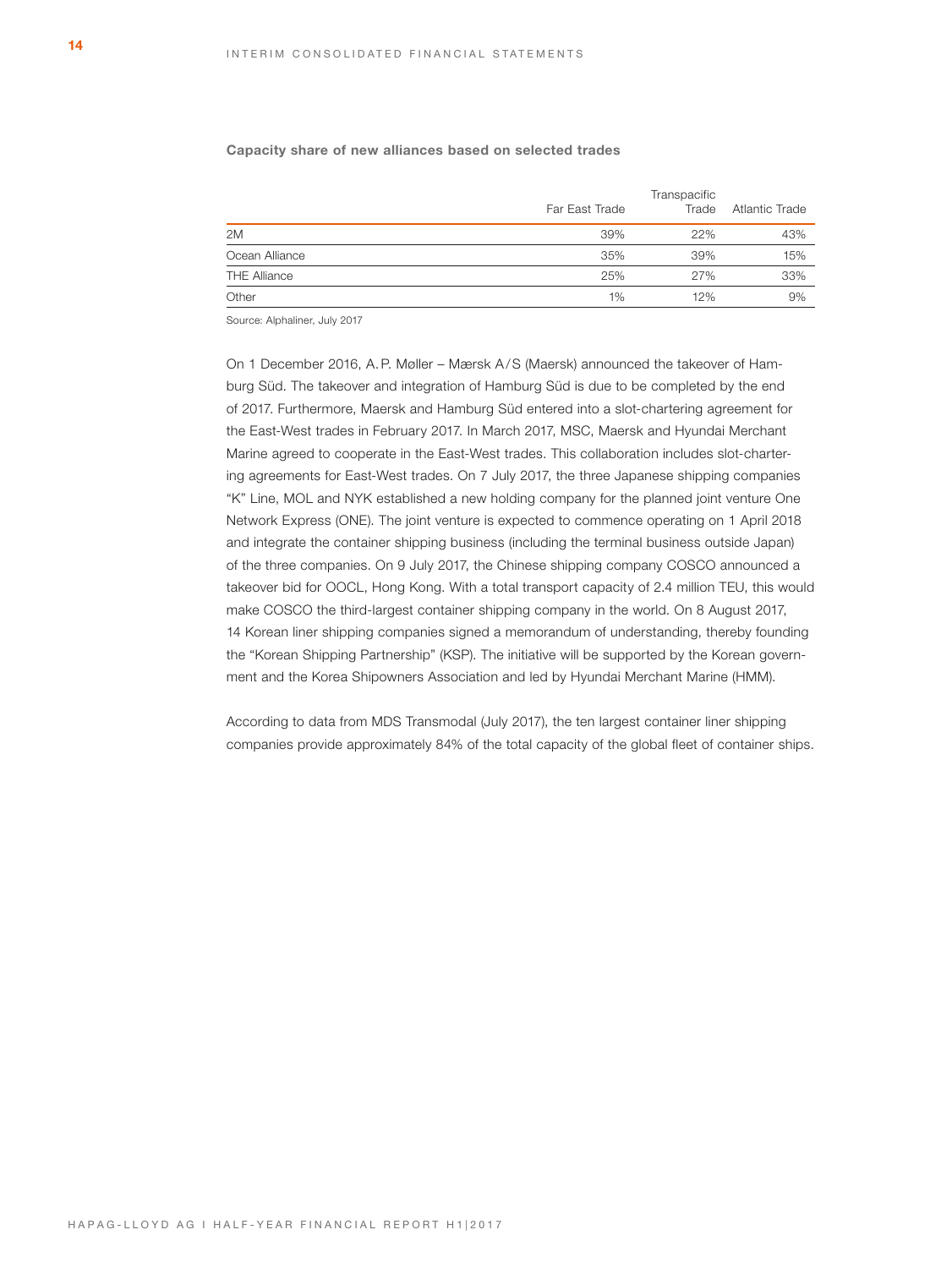#### **Group earnings, financial and net asset position**

UASC and its subsidiaries (UASC Group) were consolidated on 24 May 2017 and are included in the consolidated financial statements of Hapag-Lloyd AG as at 30 June 2017. This increased the group of consolidated subsidiaries from 82 companies (31 December 2016) to 181 companies. As such, the net asset, financial and earnings position figures for the first half of 2017 can only be compared with those of previous years to a limited extent. This pertains to the Group's net asset and financial position in particular.

Unless stated otherwise, the figures for the first half of 2016 refer to Hapag-Lloyd without the UASC Group.

## **Group earnings position**

The Hapag-Lloyd Group's performance in the first half of 2017 was dominated by the first-time consolidation of the UASC Group and by the ongoing challenges in the container shipping industry.

The first-time consolidation generated one-off income from the first-time consolidation of EUR 46.8 million at Hapag-Lloyd. At the same time, costs for implementing the restructuring of the UASC Group in relation to the operational integration of UASC's business activities into Hapag-Lloyd totalled EUR 42.5 million.

In terms of operations, Hapag-Lloyd's freight rates (not including the UASC Group and its subsidiaries) continued to increase in the first half of 2017 following their low point in the second quarter of 2016. However, this recovery was not sufficient to fully compensate for the costs of the higher bunker price. Nevertheless, the freight rate increases implemented in the second quarter of 2017 impacted positively on the Group's overall earnings position. The higher bunker price and weaker US dollar compared with the euro at the end of the first half of 2017 had a negative effect on earnings. At USD 1.08 /EUR, the average US dollar/ euro exchange rate at the end of the first half of 2017 was stronger than in the prior year period (USD 1.11 /EUR). By contrast, the significant rise in the transport volume, the full realisation of synergy effects resulting from the integration of CSAV, and the cost savings from the cost-cutting programmes initiated in the preceding years had a positive effect on earnings. Hapag-Lloyd generated an operating result before interest and taxes (EBIT) of EUR 83.8 million in the second quarter of 2017 (prior year period: EUR –44.5 million) and a Group profit after taxes of EUR 16.0 million. Overall, Hapag-Lloyd recorded earnings before interest and taxes (EBIT) of EUR 87.3 million in the first half of 2017 and a Group loss after taxes of EUR –46.1 million (prior year period: EUR –142.1 million).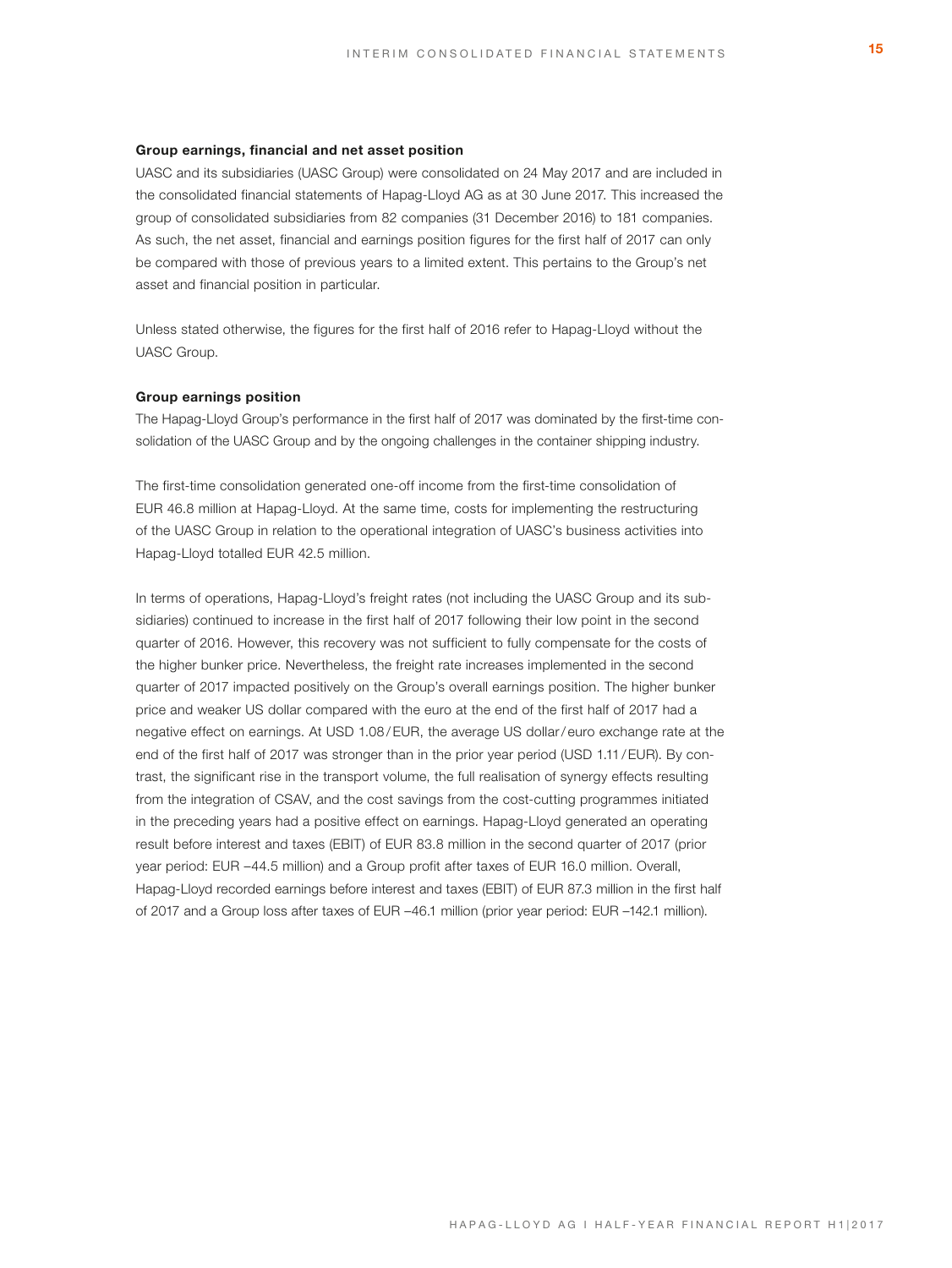# **Group income statement**

| million EUR                                                           | Q <sub>2</sub><br>2017 | Q2<br>2016 | H1<br>2017 | H1<br>2016 |
|-----------------------------------------------------------------------|------------------------|------------|------------|------------|
| Revenue                                                               | 2,386.2                | 1,859.8    | 4,518.3    | 3,785.5    |
| Other operating income                                                | 77.6                   | 36.1       | 103.9      | 58.6       |
| Transport expenses                                                    | 1,933.2                | 1,608.6    | 3,722.3    | 3,200.6    |
| Personnel expenses                                                    | 196.7                  | 112.6      | 344.1      | 254.3      |
| Depreciation, amortisation and<br>impairment                          | 145.3                  | 117.8      | 273.1      | 236.4      |
| Other operating expenses                                              | 115.6                  | 107.8      | 213.8      | 204.7      |
| <b>Operating result</b>                                               | 73.0                   | $-50.9$    | 68.9       | $-51.9$    |
| Share of profit of equity-accounted<br>investees                      | 10.8                   | 6.3        | 18.4       | 12.1       |
| Other financial result                                                | 0.0                    | 0.1        | 0.0        | 0.1        |
| Earnings before interest and tax<br>(EBIT)                            | 83.8                   | $-44.5$    | 87.3       | $-39.7$    |
| Interest result                                                       | $-59.6$                | $-46.8$    | $-121.4$   | $-89.9$    |
| Income taxes                                                          | 8.2                    | 8.0        | 12.0       | 12.5       |
| Group profit/loss                                                     | 16.0                   | $-99.3$    | $-46.1$    | $-142.1$   |
| thereof profit/loss attributable to<br>shareholders of Hapag-Lloyd AG | 14.4                   | $-99.9$    | $-48.4$    | $-143.9$   |
| thereof profit/loss attributable to<br>non-controlling interests      | 1.6                    | 0.6        | 2.3        | 1.8        |
| Basic earnings per share (in EUR)                                     | 0.11                   | $-0.85$    | $-0.38$    | $-1.22$    |
| <b>EBITDA</b>                                                         | 229.1                  | 73.3       | 360.4      | 196.7      |
| <b>EBITDA</b> margin (%)                                              | 9.6                    | 3.9        | 8.0        | 5.2        |
| <b>EBIT</b>                                                           | 83.8                   | $-44.5$    | 87.3       | $-39.7$    |
| EBIT margin (%)                                                       | 3.5                    | $-2.4$     | 1.9        | $-1.0$     |

The figures for the second quarter and the first half of 2016 relate to Hapag-Lloyd only and do not include the integration of the UASC Group.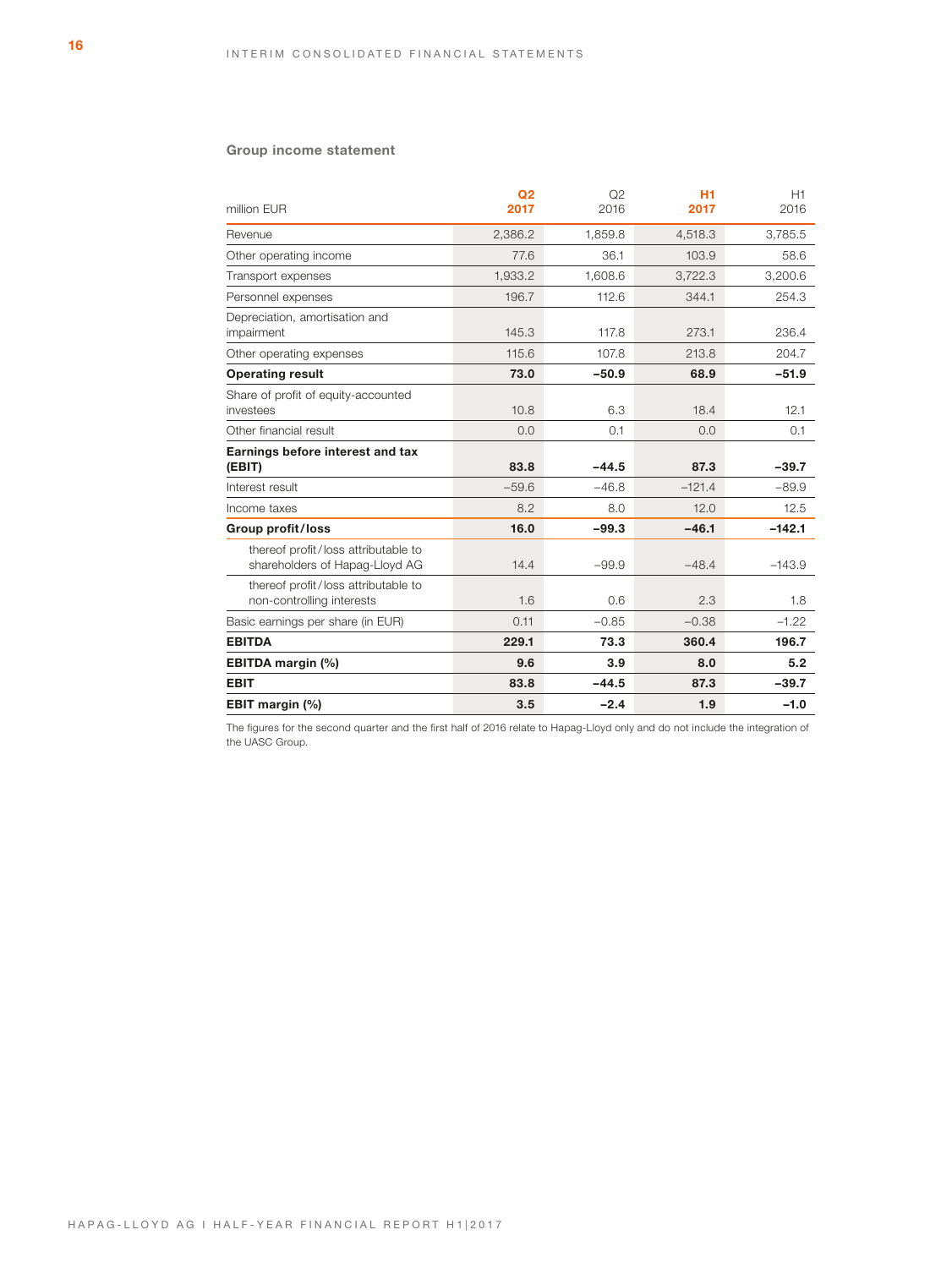Not including the UASC Group, the average freight rate in the first six months of 2017 was USD 1,068/TEU and was therefore USD 26/TEU (2.5%) up on the prior year period (USD 1,042 / TEU). Freight rate increases in the Far East, Middle East, Intra-Asia and Latin America trades had a positive impact on the rate level in the first half of 2017. However, as competition remains intense, the freight rate increases announced in a number of trades could not be fully implemented. The main reason for this was the persistently difficult market environment, with pressure on freight rates continuing. The UASC Group was included in the consolidated financial statements as at 24 May 2017. The average freight rate for the acquired UASC Group activities since this date was USD 870 / TEU.

| USD/TEU                                                             | Q2 2017 | Q2 2016 | H <sub>1</sub> 2017 | H1 2016 |
|---------------------------------------------------------------------|---------|---------|---------------------|---------|
| Atlantic                                                            | 1,292   | 1,319   | 1,293               | 1,350   |
| Transpacific                                                        | 1,272   | 1,223   | 1,245               | 1,285   |
| Far East                                                            | 1,007   | 719     | 955                 | 757     |
| Middle East                                                         | 1,017   | 689     | 902                 | 695     |
| Intra-Asia                                                          | 607     | 563     | 573                 | 570     |
| Latin America                                                       | 1,008   | 965     | 1,012               | 963     |
| <b>EMAO</b><br>(Europe-Mediterranean-Africa-Oceania)                | 1,048   | 1,064   | 1,030               | 1,071   |
| <b>Total Hapag-Lloyd excluding</b><br>UASC Group (weighted average) | 1,087   | 1,019   | 1,068               | 1,042   |
| <b>UASC Group</b>                                                   | 870     | N/A     | 870                 | N/A     |
| Total (weighted average)                                            | 1,064   | 1,019   | 1,056               | 1,042   |

# **Freight rates per trade \***

\* In connection with the merger of the UASC Group, the trades have been restructured and the assignment of individual services amended. The prior period figures have been amended accordingly.

The transport volume performed particularly well in the first six months of the 2017 financial year. Hapag-Lloyd (without the UASC Group) was able to increase its transport volume by 270 TTEU to 3,973 TTEU (prior year period: 3,703 TTEU) as a result of its balanced positioning in all trades. This growth of 7.3% was higher than the predicted overall market trend (source: Clarksons Research, July 2017). All of the trades contributed to this positive performance. The inclusion of the UASC Group led to a further rise in the transport volume of 248 TTEU, resulting in a total transport volume of 4,221 TTEU (+14.0%) in the first half of 2017 (prior year period: 3,703 TTEU).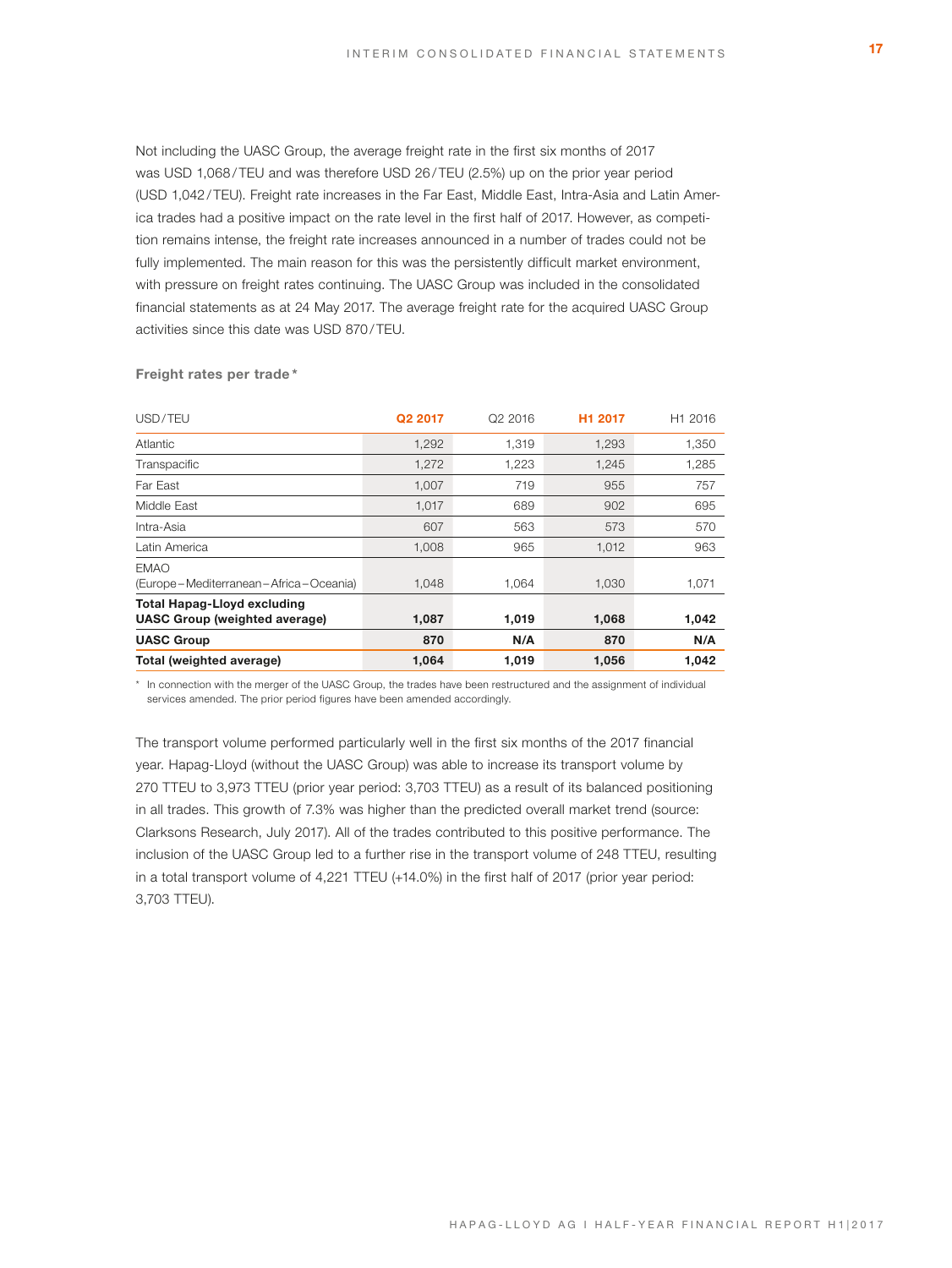# **Transport volume per trade \***

| TTEU                                                    | Q2 2017 | Q2 2016 | H1 2017 | H1 2016 |
|---------------------------------------------------------|---------|---------|---------|---------|
| Atlantic                                                | 422     | 398     | 811     | 774     |
| Transpacific                                            | 374     | 365     | 760     | 712     |
| Far East                                                | 234     | 201     | 449     | 412     |
| Middle East                                             | 119     | 114     | 242     | 223     |
| Intra-Asia                                              | 158     | 157     | 310     | 287     |
| Latin America                                           | 604     | 551     | 1,156   | 1,087   |
| <b>EMAO</b><br>(Europe-Mediterranean-Africa-Oceania)    | 128     | 106     | 245     | 208     |
| <b>Total Hapag-Lloyd excluding</b><br><b>UASC Group</b> | 2,039   | 1,892   | 3,973   | 3,703   |
| <b>UASC Group</b>                                       | 248     | N/A     | 248     | N/A     |
| <b>Total</b>                                            | 2,287   | 1,892   | 4,221   | 3,703   |

\* In connection with the merger of the UASC Group, the trades have been restructured and the assignment of individual services amended. The prior period figures have been amended accordingly.

Not including the UASC Group, the Hapag-Lloyd Group's revenue increased by EUR 533.8 million to EUR 4,319.3 million in the first half of 2017 (prior year period: EUR 3,785.5 million). With the inclusion of the UASC Group as at 24 May 2017, revenue increased by an additional EUR 199.0 million. As a result, revenue rose in the first half of 2017 to EUR 4,518.3 million overall (prior year period: EUR 3,785.5 million).

# **Revenue per trade \***

| million EUR                                             | Q2 2017 | Q2 2016 | H <sub>1</sub> 2017 | H1 2016 |
|---------------------------------------------------------|---------|---------|---------------------|---------|
| Atlantic                                                | 496.2   | 466.1   | 968.8               | 938.3   |
| Transpacific                                            | 432.3   | 398.2   | 874.0               | 822.6   |
| Far East                                                | 215.1   | 128.9   | 396.0               | 280.5   |
| Middle East                                             | 109.6   | 70.0    | 201.2               | 138.9   |
| Intra-Asia                                              | 86.9    | 78.8    | 164.0               | 147.2   |
| Latin America                                           | 554.3   | 474.6   | 1,080.8             | 941.2   |
| <b>EMAO</b><br>(Europe-Mediterranean-Africa-Oceania)    | 122.8   | 100.4   | 233.3               | 200.6   |
| Others                                                  | 170.0   | 142.8   | 401.2               | 316.2   |
| <b>Total Hapag-Lloyd excluding</b><br><b>UASC Group</b> | 2,187.2 | 1,859.8 | 4,319.3             | 3,785.5 |
| <b>UASC Group</b>                                       | 199.0   | N/A     | 199.0               | N/A     |
| Total                                                   | 2,386.2 | 1,859.8 | 4,518.3             | 3,785.5 |

\* In connection with the merger of the UASC Group, the trades have been restructured and the assignment of individual services amended. The prior period figures have been amended accordingly.

The UASC Group is included in the expenses and income presented below from its first-time consolidation as at 24 May 2017. A comparison with the corresponding prior year period is therefore only possible to a limited extent.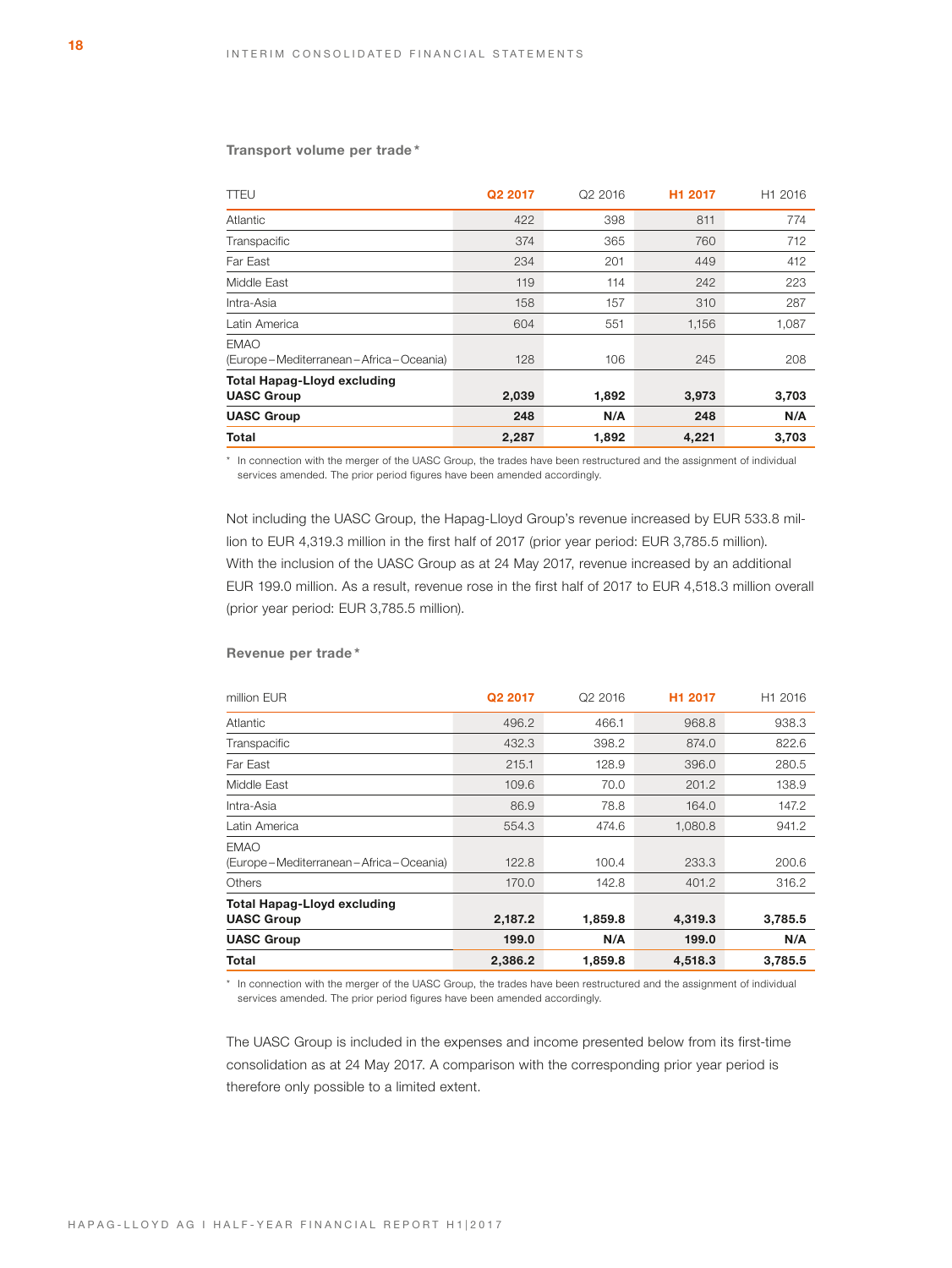Other operating income increased by EUR 45.3 million to EUR 103.9 million in the first half of 2017 compared to the respective prior year period. The main reason for this was the negative difference of EUR 46.8 million, which resulted from the provisional purchase allocation in accordance with IFRS 3 as part of the acquisition of the UASC Group and which had to be recognised in earnings in the reporting period.

Transport expenses rose by EUR 521.7 million in the first six months of 2017 to EUR 3,722.3 million (prior year period: EUR 3,200.6 million). This represents an increase of 16.3%. This development was particularly attributable to an increase of EUR 254.8 million (88.9%) in expenses for raw materials, supplies and purchase goods as a result of the higher bunker price. In the first half of 2017, the average bunker consumption price for Hapag-Lloyd was USD 312 per tonne, up USD 114 per tonne on the figure for the prior year period. From the 2017 financial year onwards, the average bunker consumption price used by Hapag-Lloyd is a combined figure for marine fuel oil (MFO) and marine diesel oil (MDO). The previous year's figure has been restated accordingly. The cost of purchased services has risen disproportionately by EUR 266.9 million (9.2%) against the growth of transport volumes. This increase is a reflection of the significant 14.0% rise in transport volumes and, in particular, the initial inclusion of the UASC Group. Both the integration of UASC's fleet and lower charter rates enabled Hapag-Lloyd to enter into more favourable agreements in place of existing charter contracts. As such, chartering, lease and container rentals fell by EUR 104.3 million to EUR 458.5 million (prior year period: EUR 562.8 million). Transport expenses were also down thanks to the full achievement of synergy effects resulting from the integration of CSAV and cost savings from the cost-cutting measures that have now been implemented in full. The rise in container transport costs was essentially due to the increase in transport volumes of around 14%.

| million EUR                                 | Q2 2017 | Q2 2016 | H <sub>1</sub> 2017 | H1 2016 |
|---------------------------------------------|---------|---------|---------------------|---------|
| Expenses for raw materials and supplies     | 279.0   | 146.4   | 541.5               | 286.7   |
| Cost of purchased services                  | 1.654.2 | 1,462.2 | 3,180.8             | 2,913.9 |
| thereof:                                    |         |         |                     |         |
| Port, canal and terminal costs              | 814.1   | 660.9   | 1.532.5             | 1.312.2 |
| Chartering, leases and container<br>rentals | 216.0   | 280.6   | 458.5               | 562.8   |
| Container transport costs                   | 559.3   | 471.3   | 1.065.6             | 931.4   |
| Maintenance/repair/other                    | 64.8    | 49.4    | 124.2               | 107.5   |
| <b>Transport expenses</b>                   | 1.933.2 | 1.608.6 | 3.722.3             | 3.200.6 |

# **Transport expenses \***

\* Within the cost of purchased services, there has been a reclassification between port, canal and terminal costs and chartering, leases and container rentals for the first half year of 2016.

The gross profit margin (ratio of revenue less transport expenses to revenue) for the first six months of the current financial year came to 17.6% (prior year period: 15.5%).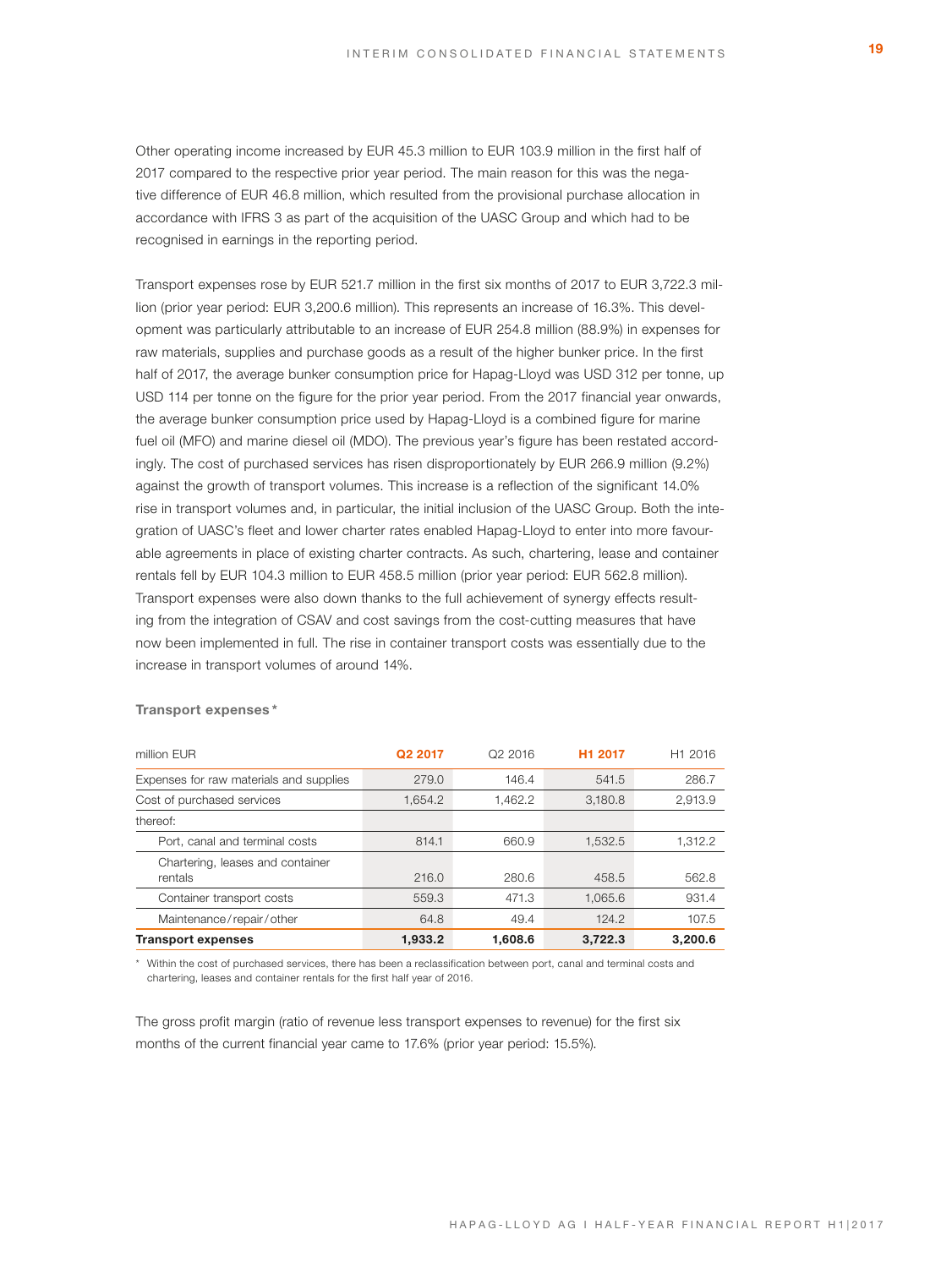Changes in the US dollar/ euro exchange rate caused period-specific exchange rate gains and losses to decrease in the period under review. This was reflected in other operating income and other operating expenses. Netted, this resulted in an exchange rate gain of EUR 9.1 million in the first half of 2017 (prior year period: exchange rate loss of EUR 12.8 million). At USD 1.08/EUR, the average US dollar/ euro exchange rate was stronger than in the prior year period (USD 1.11/EUR). Other operating expenses included one-off special items of EUR 16.1 million, primarily for advisory services.

Personnel expenses rose by EUR 89.8 million to EUR 344.1 million in the first half of 2017 (prior year period: EUR 254.3 million). The main reason for this increase was the costs incurred for the restructuring of the UASC Group as part of the operational integration of UASC's business activities and associated one-off effects amounting to EUR 38.4 million in total. Furthermore, the firsttime inclusion of the personnel costs of the UASC Group led to an increase in personal expenses. In addition, the exchange rate losses at the balance sheet date resulting from the valuation of pension provisions in the amount of EUR 9.5 million (prior year period: EUR 2.8 million) led to a year-on-year increase in personnel expenses.

Depreciation and amortisation came to EUR 273.1 million in the first six months of the 2017 financial year (prior year period: EUR 236.4 million). The year-on-year increase in depreciation and amortisation was primarily due to depreciation of the acquired newly built ships and containers as well as the first-time inclusion of the UASC Group.

The Group's earnings before interest and taxes (EBIT) amounted to EUR 87.3 million in the reporting period. They were therefore well above the corresponding figure in the prior year period of EUR –39.7 million. The Group's earnings before interest, taxes, depreciation and amortisation (EBITDA) came in at EUR 360.4 million in the first six months of the 2017 financial year (prior year period: EUR 196.7 million). The return on invested capital (ROIC) for the first half of 2017 amounted to 1.2% (prior year period: –1.3%). Basic earnings per share for the first six months of the 2017 financial year came to EUR –0.38 per share (prior year period: EUR –1.22 per share).

| million EUR                                          | Q2 2017 | Q2 2016 | H <sub>1</sub> 2017 | H <sub>1</sub> 2016 |
|------------------------------------------------------|---------|---------|---------------------|---------------------|
| Revenue                                              | 2,386.2 | 1,859.8 | 4,518.3             | 3,785.5             |
| <b>EBIT</b>                                          | 83.8    | $-44.5$ | 87.3                | $-39.7$             |
| <b>EBITDA</b>                                        | 229.1   | 73.3    | 360.4               | 196.7               |
| EBIT margin (%)                                      | 3.5     | $-2.4$  | 1.9                 | $-1.0$              |
| EBITDA margin (%)                                    | 9.6     | 3.9     | 8.0                 | 5.2                 |
| Basic earnings per share (in EUR)                    | 0.11    | $-0.85$ | $-0.38$             | $-1.22$             |
| Return on invested capital (ROIC)<br>annualised (%)* | 2.4     | $-2.6$  | 1.2                 | $-1.3$              |

# **Key earnings figures**

\* The calculation of the return on invested capital is based on the functional currency USD.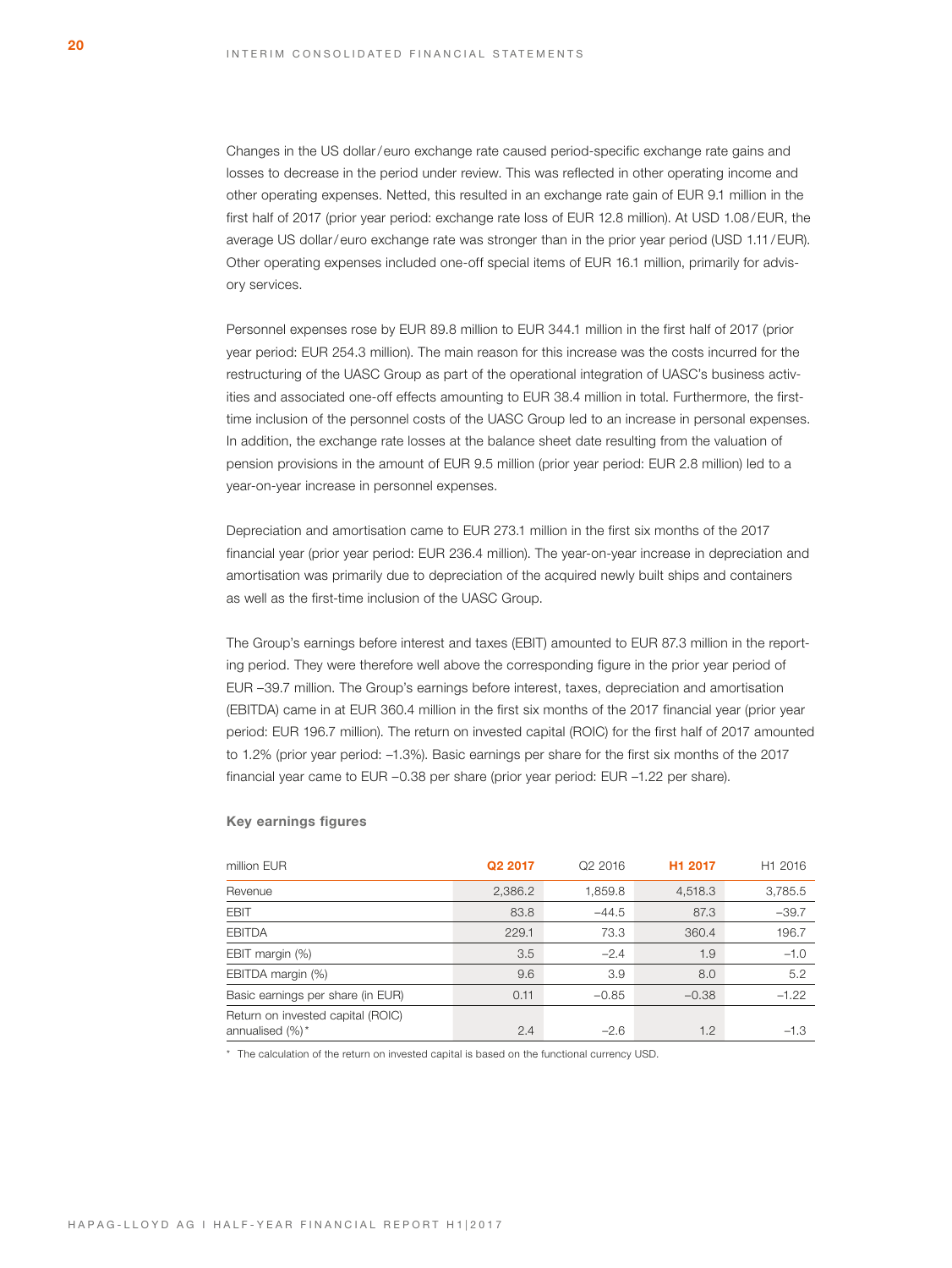The interest result for the first six months of the 2017 financial year was EUR –121.4 million (prior year period: EUR –89.9 million). The change was primarily due to the early redemption of a US dollar bond and a euro bond. These transactions were associated with one-off effects totalling EUR –14.0 million as a result of redemption charges, the partial disposal of associated embedded derivatives and other associated transaction costs. In addition to interest expenses resulting from newly utilised ship and container financing and other financing agreements, the first-time inclusion of the UASC Group with EUR –11.0 million prompted overall interest expenses to rise. This was counteracted by income of EUR 22.8 million (prior year period: EUR 9.2 million) from a change in the fair value of the derivatives embedded in the bonds issued.

The Group recorded a loss of EUR 46.1 million in the first half of 2017 (prior year period: loss of EUR 142.1 million).

# **Group financial position**

**Condensed statement of cash flows**

| equivalents                          | 272.1    | 8.4                 | 228.0               | $-87.9$             |
|--------------------------------------|----------|---------------------|---------------------|---------------------|
| Changes in cash and cash             |          |                     |                     |                     |
| Cash flow from financing activities  | $-207.8$ | 12.0                | $-287.5$            | $-117.6$            |
| Free cash flow                       | 479.9    | $-3.6$              | 515.5               | 29.7                |
| Cash flow from investment activities | 321.5    | $-65.5$             | 209.0               | $-173.4$            |
| Cash flow from operating activities  | 158.4    | 61.9                | 306.5               | 203.1               |
| million EUR                          | Q2 2017  | Q <sub>2</sub> 2016 | H <sub>1</sub> 2017 | H <sub>1</sub> 2016 |

# **Cash flow from operating activities**

Including the UASC Group, Hapag-Lloyd generated an operating cash flow of EUR 306.5 million in the first six months of the 2017 financial year (prior year period: EUR 203.1 million).

# **Cash flow from investing activities**

The cash inflow from investing activities totalled EUR 209.0 million (prior year period: cash outflow of EUR 173.4 million). This mainly consisted of cash outflows for investments in ships and containers totalling EUR 180.2 million (prior year period: EUR 197.8 million). The UASC Group was acquired by means of a non-cash investment involving the issuing of new shares. The inclusion of UASC resulted in the addition of cash and cash equivalents of EUR 364.0 million. This includes cash inflows of EUR 366.3 million from the liquidity reserves of the UASC Group and payments of EUR 2.3 million for incurred acquisition costs. The Group received additional cash inflows, in particular from dividend payments received.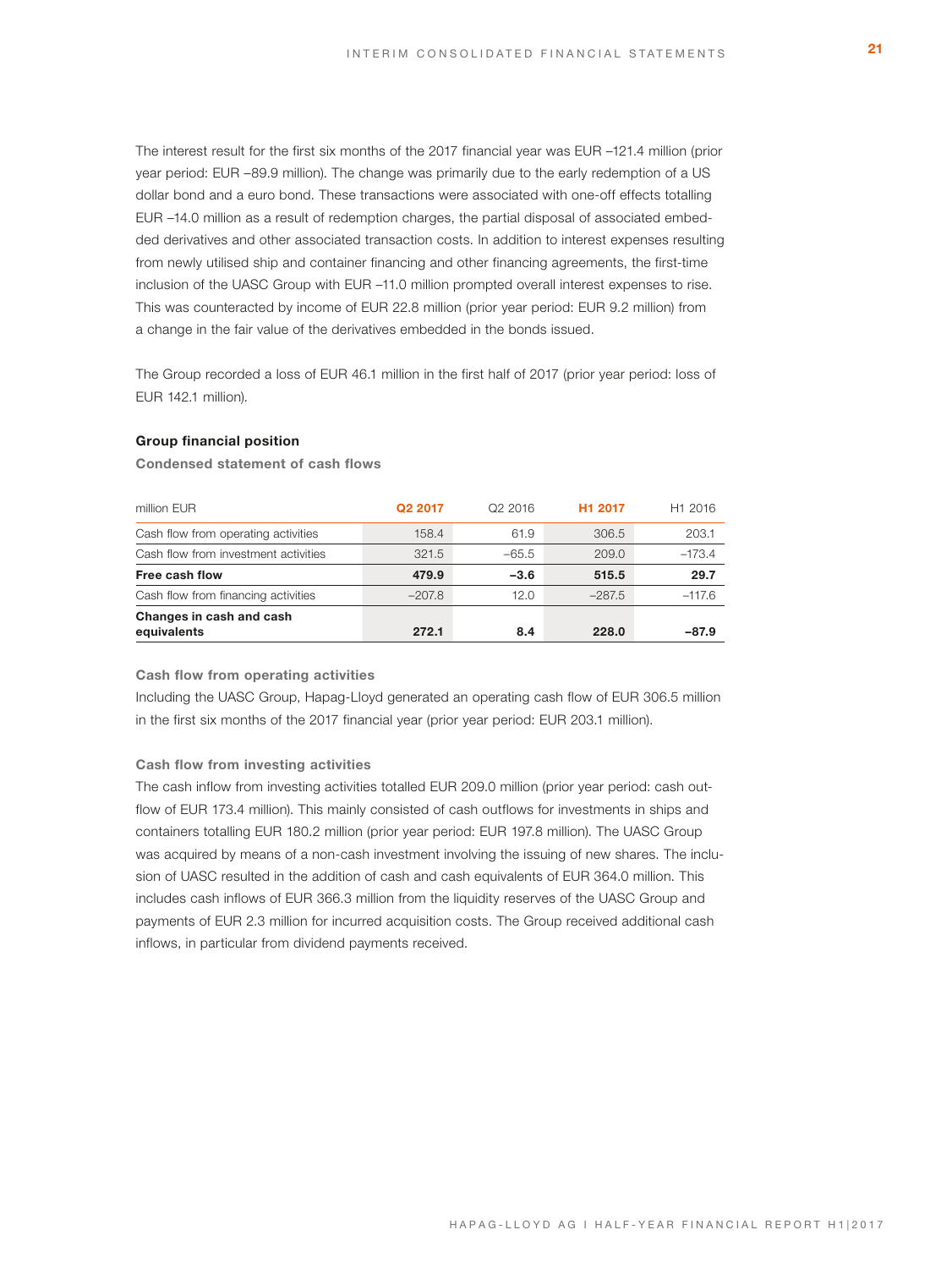#### **Cash flow from financing activities**

Financing activities resulted in a net cash outflow of EUR 287.5 million in the current reporting period (prior year period: EUR 117.6 million). Borrowing amounting to EUR 909.0 million (prior year period: EUR 264.4 million) related primarily to cash inflows from the placement of a new euro bond and to loans for the financing of vessels and containers. This was offset by cash outflows from the early repayment of the US dollar bond issued in 2010 and the euro bond issued in 2013 as well as by interest and capital repayments amounting to EUR 1,163.1 million (prior year period: EUR 379.1 million).

**Changes in cash and cash equivalents**

| million EUR                                         | Q2 2017 | Q2 2016 | H <sub>1</sub> 2017 | H <sub>1</sub> 2016 |
|-----------------------------------------------------|---------|---------|---------------------|---------------------|
| Cash and cash equivalents at<br>beginning of period | 519.8   | 456.0   | 570.2               | 573.7               |
| Changes due to exchange rate<br>fluctuations        | $-38.2$ | 8.6     | $-44.5$             | $-12.8$             |
| Net changes                                         | 272.1   | 8.4     | 228.0               | $-87.9$             |
| Cash and cash equivalents at<br>end of period       | 753.7   | 473.0   | 753.7               | 473.0               |

Cash and cash equivalents increased by EUR 228.0 million in the first half of 2017 with the result that, taking account of cash- and exchange rate-related effects, cash and cash equivalents amounting to EUR 753.7 million were reported as at the end of the reporting period on 30 June 2017 (30 June 2016: EUR 473.0 million). The cash and cash equivalents dealt with in the statement of cash flows correspond to the balance sheet item "Cash and cash equivalents". In addition, there are available credit facilities of EUR 403.3 million (30 June 2016: EUR 301.9 million). The liquidity reserve (consisting of cash, cash equivalents and unused credit facilities) therefore totalled EUR 1,157.0 million (30 June 2016: EUR 774.9 million). Furthermore, cash and cash equivalents of EUR 62.8 million (30 June 2016: EUR 0.0 million) which serve as collateral for existing financial debt are reported under other assets due to their maturity.

# **Net debt**

As at 30 June 2017, the Group's net debt came to EUR 6,495.4 million, which was an increase of EUR 2,903.6 million compared with 31 December 2016 as a result of the first-time consolidation of the UASC Group. The first-time consolidation of the UASC Group also reduced the equity ratio from 44.6% as at 31 December 2016 to 37.5% as at 30 June 2017. Gearing – the ratio of net debt to balance sheet equity – increased from 71.0% to 109.5% as a result.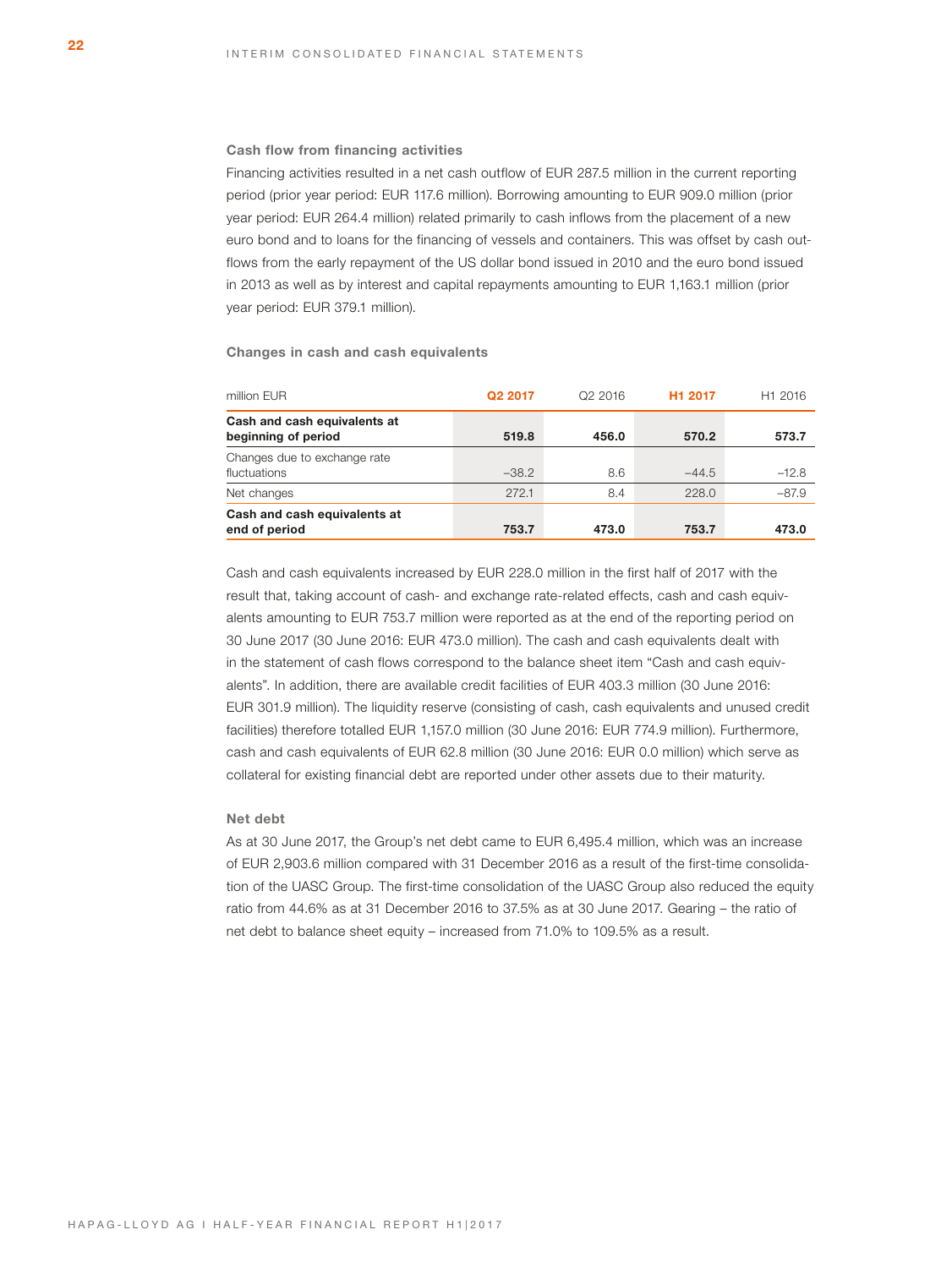# **Financial solidity**

| million EUR                    | 30.6.2017 | 31.12.2016 |
|--------------------------------|-----------|------------|
| Financial debt                 | 7,311.9   | 4,180.7    |
| Cash and cash equivalents      | 753.7     | 570.2      |
| Restricted cash (other assets) | 62.8      | 18.7       |
| Net debt                       | 6,495.4   | 3,591.8    |
| <b>EBITDA</b>                  | 360.4     | 607.4      |
| Gearing $(\%)^*$               | 109.5     | 71.0       |
| <b>Unused credit lines</b>     | 403.3     | 189.4      |
| Equity ratio (%)               | 37.5      | 44.6       |

\* Net debt/ equity

Restricted cash and cash equivalents in the amount of EUR 62.8 million (31 December 2016: EUR 18.7 million) essentially comprise cash and cash equivalents which serve as collateral for existing financial debt. The increase was primarily due to the ship financing utilised in relation to the newly built ships delivered in the first half of 2017.

# **Group net asset position**

**Changes in the net asset structure**

| million EUR                         | 30.6.2017 | 31.12.2016 |
|-------------------------------------|-----------|------------|
| <b>Assets</b>                       |           |            |
| Non-current assets                  | 13,540.9  | 9,722.9    |
| of which fixed assets               | 13,301.0  | 9,643.3    |
| Current assets                      | 2,262.4   | 1,608.0    |
| of which cash and cash equivalents  | 753.7     | 570.2      |
| <b>Total assets</b>                 | 15,803.3  | 11,330.9   |
|                                     |           |            |
| <b>Equity and liabilities</b>       |           |            |
| Equity                              | 5,930.0   | 5,058.4    |
| Borrowed capital                    | 9,873.3   | 6,272.5    |
| of which non-current liabilities    | 6,762.3   | 3,633.2    |
| of which current liabilities        | 3,111.0   | 2,639.3    |
| of which financial debt             | 7,311.9   | 4,180.7    |
| of which non-current financial debt | 6,378.1   | 3,265.5    |
| of which current financial debt     | 933.8     | 915.2      |
| <b>Total equity and liabilities</b> | 15,803.3  | 11,330.9   |
|                                     |           |            |
| Net debt                            | 6,495.4   | 3.591.8    |
| Equity ratio (%)                    | 37.5      | 44.6       |

The initial inclusion of the UASC Group as at 24 May 2017 resulted in a significant change in the consolidated statement of financial position and means that comparisons with the previous year are only possible to a limited extent. The Group's balance sheet total increased by 39.4% year-on-year, from EUR 11,330.9 million to EUR 15,803.3 million. This was primarily due to the acquisition of the UASC Group.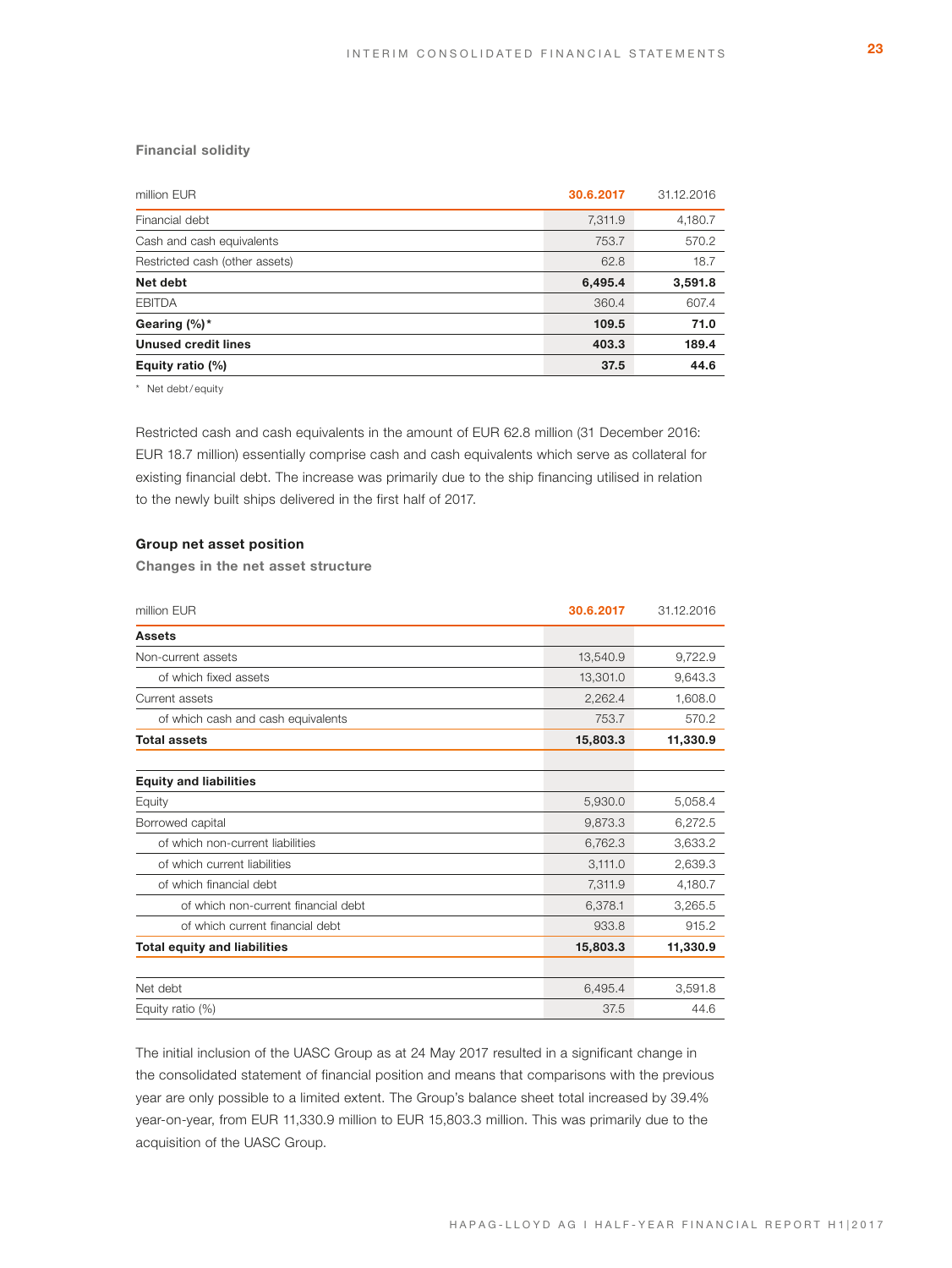Fixed assets increased by EUR 3,657.7 million in the reporting period to EUR 13,301.0 million. EUR 4,518.1 million of this related to the changes in the group of consolidated companies following the acquisition of the UASC Group, in particular the addition of ships and containers as well as intangible assets such as customer relationships, brand and software. Apart from these additions relating to the group of consolidated companies, three new ships with a capacity of 10,500 TEU each were delivered to Hapag-Lloyd in the first half of 2017. Exchange rate effects of EUR –808.8 million as at the reporting date and depreciation amounting to EUR 273.1 million prompted a fall in the carrying amounts of the fixed assets and therefore in non-current assets.

Current assets also rose primarily as a result of changes in the group of consolidated companies. Trade accounts receivable increased here by EUR 264.6 million (previous year: EUR 677.6 million).

On the liabilities side, the Group's equity increased by EUR 871.6 million to EUR 5,930.0 million. This change resulted on the one hand from the issuing of new ordinary shares as part of the acquisition of the UASC Group in the amount of EUR 1,285.3 million and, on the other hand, from the Group loss of EUR 46.1 million and from the balance of unrealised gains and losses of EUR –377.7 million due to currency translation, as recognised in other comprehensive income. The equity ratio fell to 37.5% as at 30 June 2017 (31 December 2016: 44.6%), mainly as a result of the significant rise in borrowed capital following the first-time consolidation of the UASC Group.

The Group's borrowed capital rose by EUR 3,600.8 million to EUR 9,873.3 million in comparison to the 2016 consolidated financial statements, primarily as a result of the acquisition of the UASC Group.

There was a considerable change in the Company's financial debt, which increased by EUR 3,131.3 million compared with 31 December 2016 to EUR 7,312.0 million. The inclusion of the UASC Group as at 30 June 2017 contributed EUR 3,428.9 million to this increase. Financial debt also rose as a result of loan disbursements received for newbuilds and financing for containers amounting to EUR 909.0 million. Hapag-Lloyd issued a new corporate bond with an issue volume of EUR 250.0 million on 1 February 2017. This was increased by EUR 200.0 million on 15 February 2017, taking the total amount to EUR 450.0 million. Together with existing liquidity, the proceeds from the bond's issuance were used for the early repayment of the US dollar bond due in 2017 as well as for the partial repayment of the euro bond due in 2018. Hapag-Lloyd exercised its contractually agreed early termination options here. The raising of cash and cash equivalents was offset by capital repayments of EUR 1,040.0 million.

Among others, the major impact that the acquisition of the UASC Group had on the development of the Hapag-Lloyd Group's borrowed capital can also be seen in the associated increase in current provisions amounting to EUR 140.0 million, in particular relating also to the creation of a restructuring provision in the amount of EUR 34.0 million.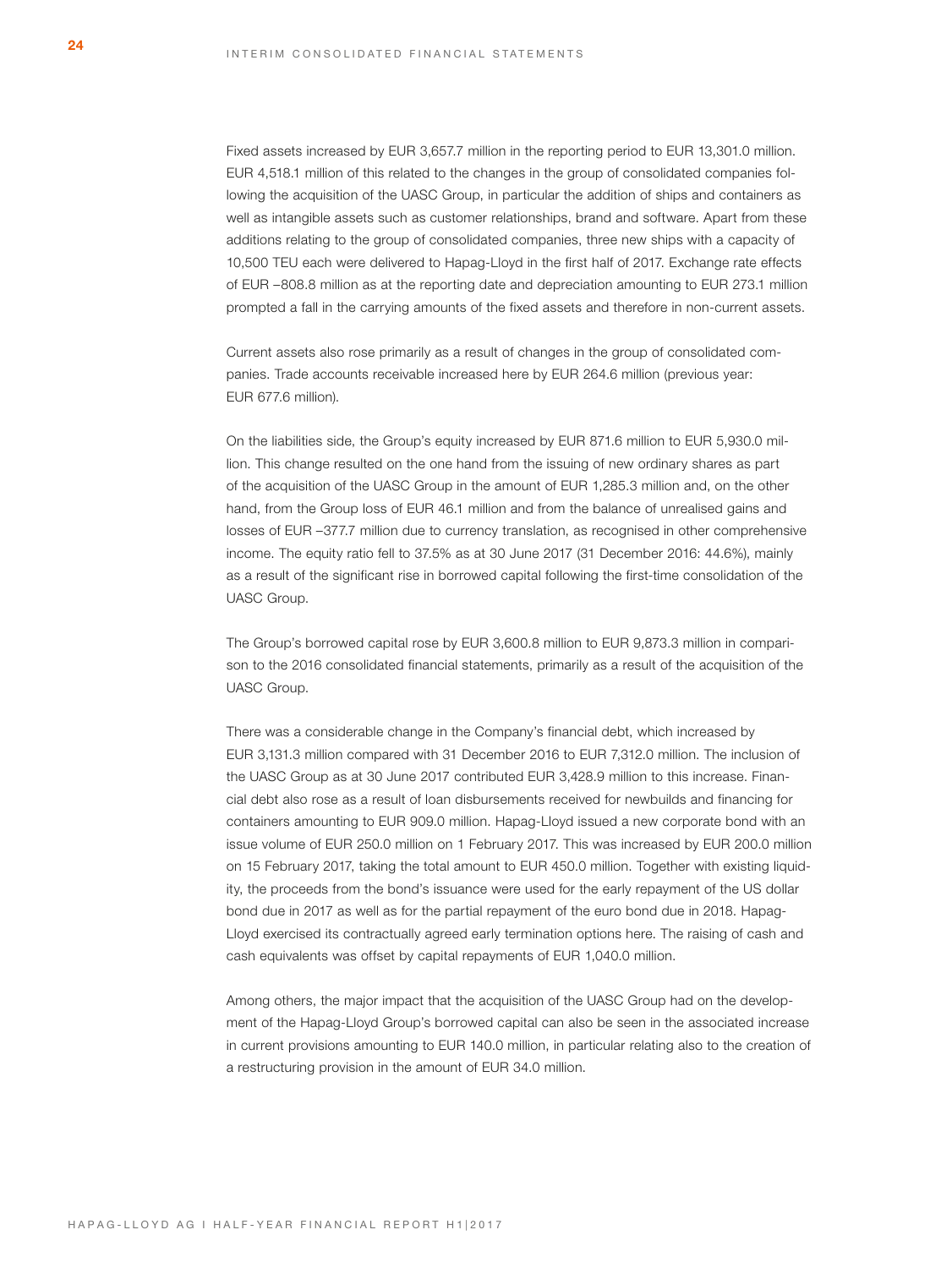Within current liabilities, trade accounts payable increased by EUR 322.8 million to EUR 1,604.4 million, primarily as a result of the change in the group of consolidated companies and exchange rate fluctuations.

Net debt came to EUR 6,495.4 million as at 30 June 2017 (previous year: EUR 3,591.8 million) including cash and cash equivalents of EUR 62.8 million (31 December 2016: EUR 18.7 million) which serve as collateral for existing financial debt and are classified as other assets due to their maturity.

For further information on significant changes to specific balance sheet items, please refer to the Notes to the consolidated statement of financial position, which can be found in the condensed Notes to the consolidated financial statements.

# **Executive Board's statement on overall expected developments**

The first half of the 2017 financial year largely reflects the forecasts of the Executive Board, despite the slight impact on revenue development caused by the freight rate increases which have not yet been wholly implemented across all trades. In addition, during the reporting period as at 24 May 2017, the UASC Group has been incorporated into the Group, leading to considerable changes to the consolidated statement of financial position. The frameworks for economic development are not subject to any material changes, however.

# **RISK AND OPPORTUNITY REPORT**

Please refer to the 2016 annual report for details of significant opportunities and risks and an assessment of these. The assessment of the reported risks' probability of occurrence remains unchanged, while the opportunities arising from a positive deviation from the budget concerning the expected freight rates and from the bunker consumption price are classified as being lower in view of the current circumstances on the market. The existing global macroeconomic uncertainties and ongoing stiff competition could have a significant negative impact on the development of transport volumes and freight rates again in 2017.

The current political tensions between Qatar and Saudi Arabia, Egypt, the United Arab Emirates and Bahrain, as well as the associated economic and political sanctions instigated by these states against Qatar, could have considerable negative repercussions on the economic development of the region. This could in turn lead to a reduction in the container transport volume in the Middle East. Heightened sanctions and a deterioration of the economic frameworks could impact negatively on Hapag-Lloyd's economic and financial situation.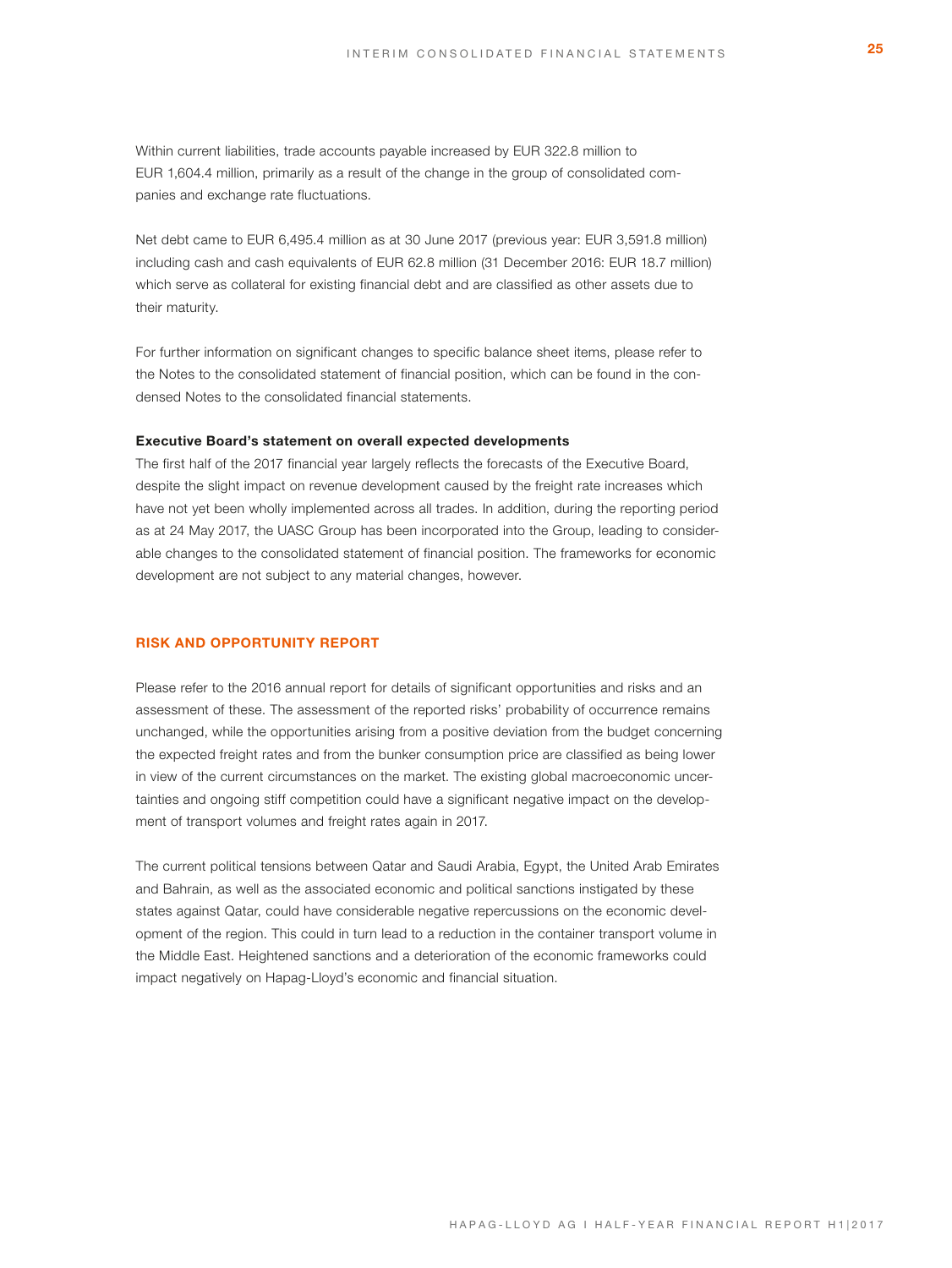Regarding the material opportunities and risks arising from the merger with UASC, we refer to the relevant presentation in the management report of the 2016 annual report.

Authorities in a number of jurisdictions launched investigations into possible breaches of competition law in the 2015/2016 financial year. All of these investigations have been largely concluded, and no significant financial effects are to be expected.

Subpoenas were served to company representatives attending the twice-yearly conference of the International Council of Containership Operators (known as the "Box Club") in San Francisco on 15 March 2017, ordering them to attend a hearing by the U.S. Department of Justice Antitrust Division ("DoJ"). Concrete allegations have not been made at present, however the subpoenas have been issued in connection with the DoJ investigation into the global container liner shipping industry. Hapag-Lloyd will cooperate with the authorities in full. A quantification of a possible risk that may result from the investigations still cannot be made at the time of reporting.

At the time of reporting, there were no risks which threatened the continued existence of the Hapag-Lloyd Group.

# **NOTE ON SIGNIFICANT TRANSACTIONS WITH RELATED PARTIES**

The notes on relationships and transactions with related parties can be found in the disclosures on page 55 of the Notes to the half-year financial report.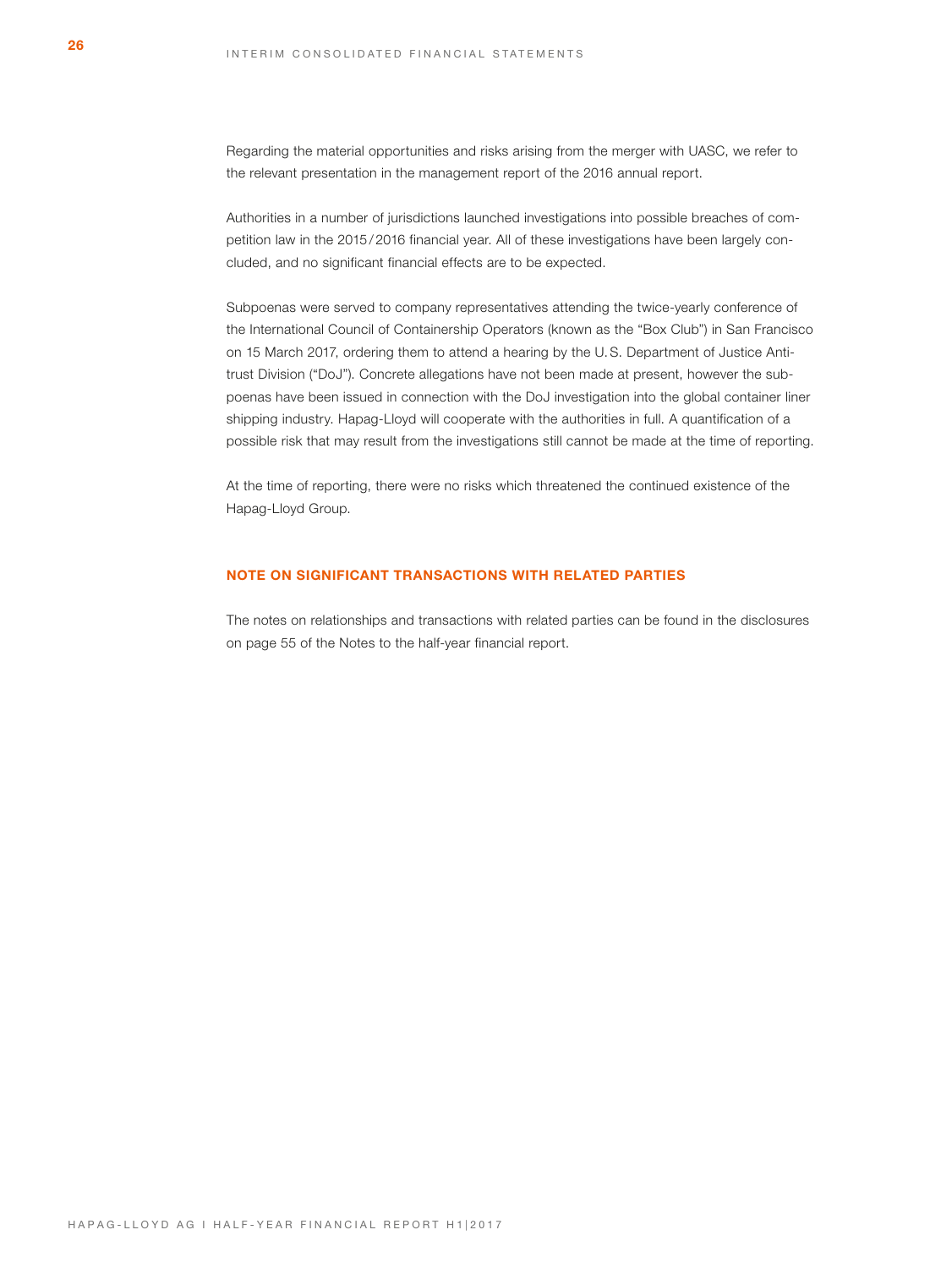# **REVISED OUTLOOK**

The outlook for the 2017 financial year published in the Group management report of the 2016 annual report was based on the Hapag-Lloyd Group's existing business activities as at 31 December 2016 and therefore does not include the UASC Group's business activities. The outlook detailed in the Group management report as at 31 December 2016 is no longer valid.

Hapag-Lloyd acquired the assets and assumed the liabilities of the UASC Group on 24 May 2017. The first outlook for the Hapag-Lloyd Group since the acquisition of UASC has been provided for the current 2017 financial year. The following forecast for the Company's expected performance includes UASC from the date of its first-time consolidation, 24 May 2017. The forecast made here thus relates first to the extended Group (including UASC's container shipping activities) and cannot therefore be compared to the forecast in the 2016 annual report with regard to the system used.

The general economic and sector-specific conditions which are of importance to container shipping are presented and analysed in the 2016 annual report (Economic report). A summary of the most important external influencing factors is given below.

In its latest economic outlook (July 2017), the International Monetary Fund (IMF) expects global economic growth to reach 3.5% in the current year. This forecast means that the global economy is set to grow at a faster rate in 2017 than in the previous year (+3.2%). According to the IMF, the volume of global trade, which is key to the demand for container shipping services, will increase by 4.0% in the current year (2016: +2.3%). Compared with its previous forecast (April 2017), the IMF has raised its outlook slightly for the increase in global trade (+0.2 percentage points). This means that in 2017 the growth in global trade will outpace that of the global economy. IHS Global Insight (May 2017) is forecasting that the global container shipping volume will increase by 4.6% to approximately 139 million TEU in 2017 (2016: +3.2%). The current value is therefore 0.9 percentage points higher than the value published in the forecast from February 2017. As such, the expected rise in worldwide transport volumes in container shipping for 2017 would once again be sharper than the rate of growth for global trade.

Following a rise in transport capacities of approximately 0.9 million TEU to 20.0 million TEU in 2016 (including delays in deliveries), Drewry forecasts a nominal increase in transport capacities of up to approximately 1.1 million TEU for the current year. The growth in supply capacity could make it difficult again to push through freight rate increases in 2017. Based on unchanged optimism about the general economic and sector-specific conditions, Hapag-Lloyd, including the integration of UASC's business activities from 24 May 2017, expects its transport volume to increase significantly.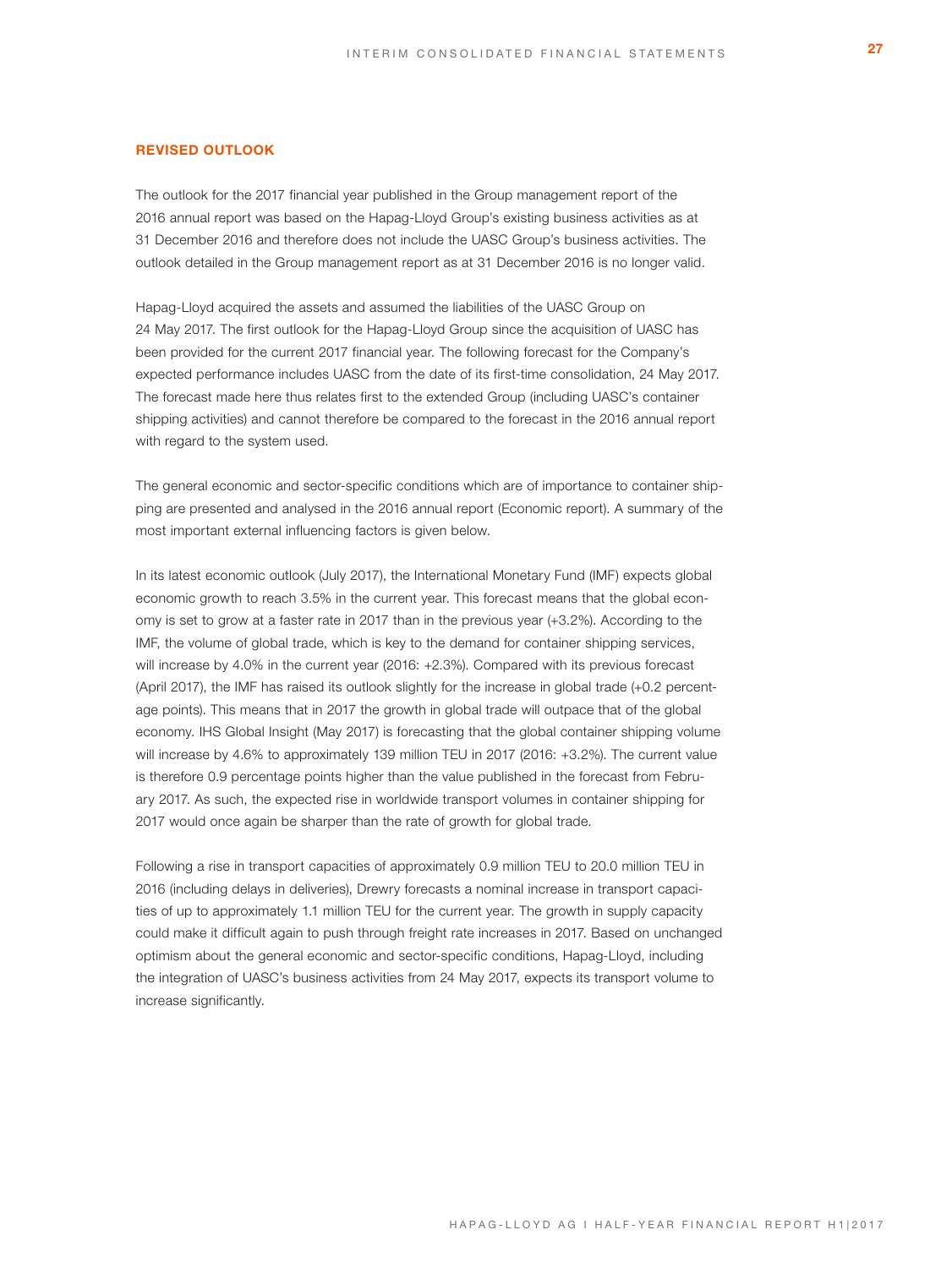For 2017, Hapag-Lloyd expects a clear increase in the average bunker consumption price, above both the average level for 2016 as well as the recorded level at the end of 2016. Due to the strong focus on the Middle East and Far East trades, UASC has a lower average freight rate than Hapag-Lloyd. The average freight rate for the combined business activities is therefore likely to be broadly unchanged in 2017 compared to the average freight rate for 2016 (without the UASC Group).

If the anticipated growth in volumes, a return to a better peak season in 2017, a significant contribution to the positive result from UASC, and the planned one-off expenses for the restructuring are considered, Hapag-Lloyd's EBITDA and EBIT, including UASC's business activities, are expected to considerably exceed the level reached in 2016 (without the UASC Group). Not accounted for here are impairments on goodwill, other intangible assets and property, plant and equipment. Although not expected at present, these cannot be ruled out especially given current political developments.

The key benchmark figures for the 2017 outlook are contained in the following table:

**Key benchmark figures for the 2017 outlook (based on the integration of UASC into the Hapag-Lloyd Group from 24 May 2017)**

| Global economic growth (IMF)                                            | 3.5%               |
|-------------------------------------------------------------------------|--------------------|
| Increase in global trade (IMF)                                          | 4.0%               |
| Increase in global container transport volume (IHS)                     | 4.6%               |
|                                                                         |                    |
| Transport volume, Hapag-Lloyd Group                                     | Increasing clearly |
| Average bunker consumption price, Hapag-Lloyd Group                     | Increasing clearly |
| Average freight rate, Hapag Lloyd Group                                 | Unchanged          |
| EBITDA (earnings before interest, taxes, depreciation and amortisation) | Increasing clearly |
| <b>EBIT</b> (earnings before interest and taxes)                        | Increasing clearly |

The revenue and earnings forecast is based on the assumption of unchanged exchange rates.

The majority of the earnings generation is anticipated in the second half of the year, particularly in the third quarter, when the peak season occurs. This is caused by the volume of global trade fluctuating throughout the year and is usually much higher in the second half of the year than in the first.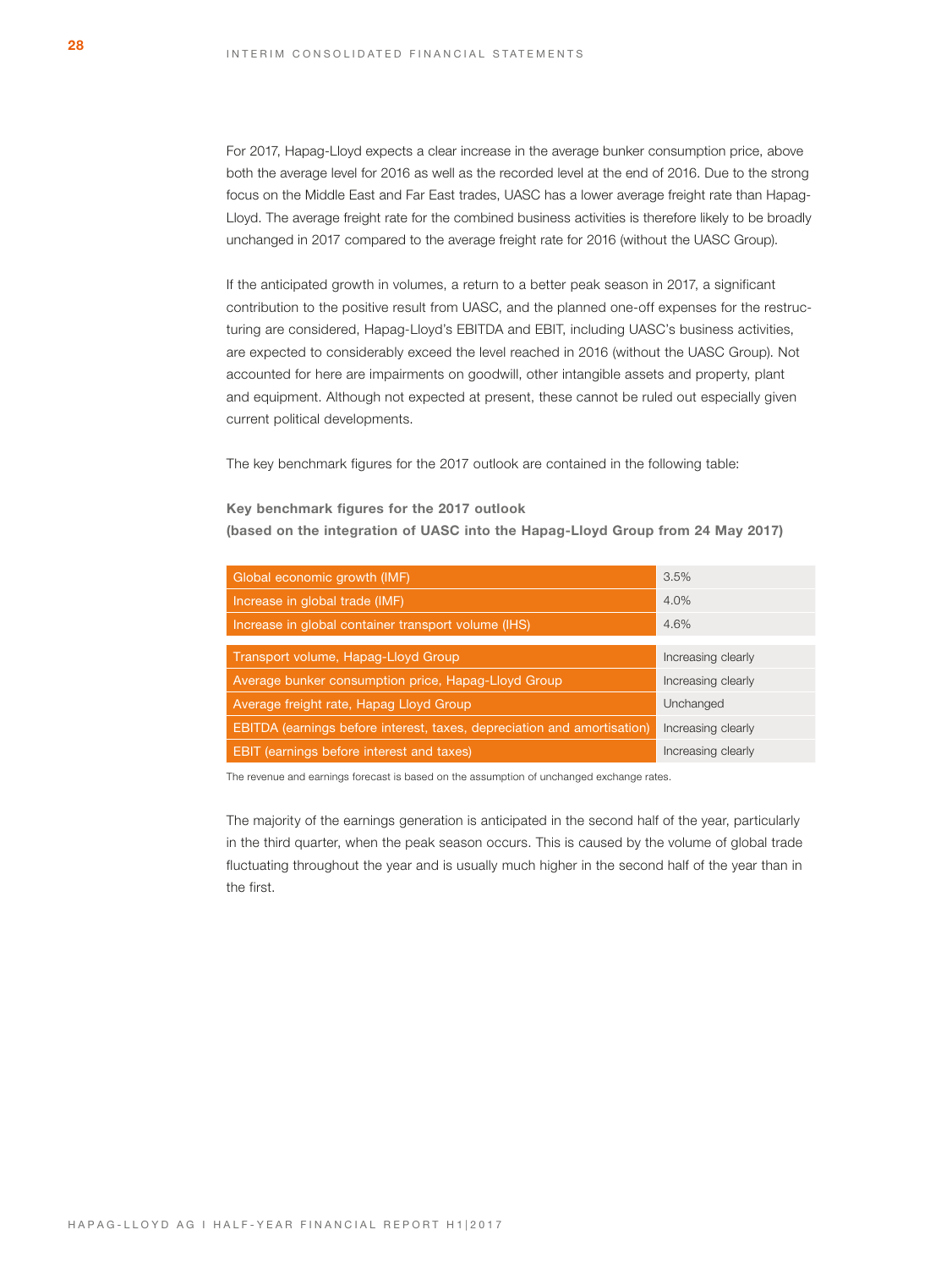Business developments at Hapag-Lloyd are subject to far-reaching risks in an industry environment dominated by volatile freight rates and stiff competition. The general risks are described in detail in the risk report in the Group management report of the 2016 annual report (page 110 ff.). Risks that may have an impact on the forecast for business development are also described in detail in the risk report. Significant risks for the Group's revenue and earnings development include a renewed slowdown in global economic and trade volume growth, a significant and lasting rise in bunker prices extending beyond the level seen from the start of 2017, a sharp increase in the euro against the US dollar and a stagnation or even a renewed reduction in freight rates. Additional risks could result from the further consolidation of the industry and its possible impact on Hapag-Lloyd's competitive position as well as from the changes in the composition of global alliances.

The occurrence of one or more of these risks could have a significant negative impact on the industry in 2017 and, by extension, on the further business development of Hapag-Lloyd in the current financial year.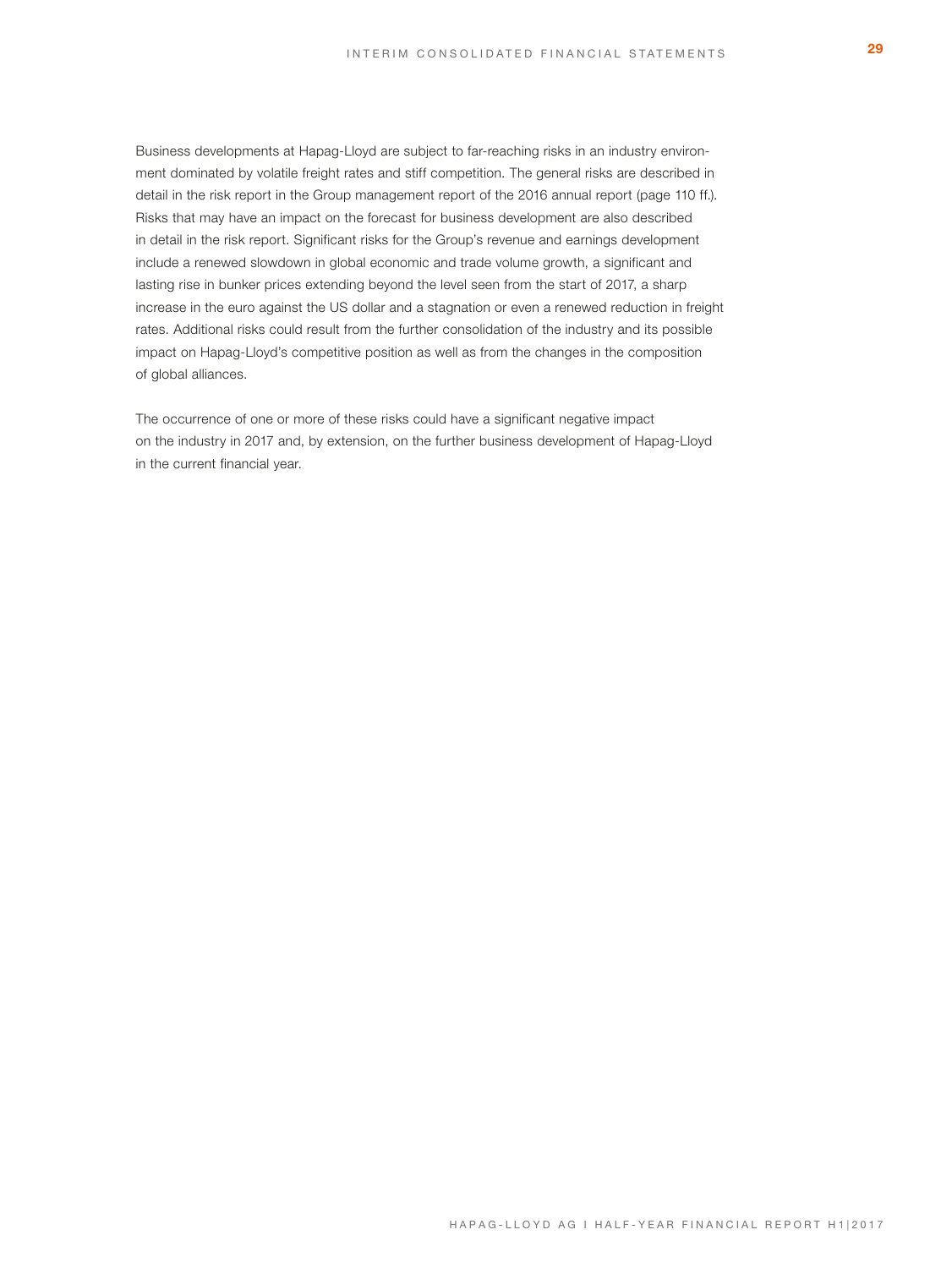# **INTERIM CONSOLIDATED FINANCIAL STATEMENTS**

# **CONSOLIDATED INCOME STATEMENT OF HAPAG-LLOYD AG**

**for the period 1 January to 30 June 2017**

| million EUR                                               | Q2 2017 | Q2 2016 | H1 2017 | H1 2016  |
|-----------------------------------------------------------|---------|---------|---------|----------|
| Revenue                                                   | 2,386.2 | 1,859.8 | 4,518.3 | 3,785.5  |
| Other operating income                                    | 77.6    | 36.1    | 103.9   | 58.6     |
| Transport expenses                                        | 1,933.2 | 1,608.6 | 3,722.3 | 3,200.6  |
| Personnel expenses                                        | 196.7   | 112.6   | 344.1   | 254.3    |
| Depreciation, amortisation and<br>impairment              | 145.3   | 117.8   | 273.1   | 236.4    |
| Other operating expenses                                  | 115.6   | 107.8   | 213.8   | 204.7    |
| <b>Operating result</b>                                   | 73.0    | $-50.9$ | 68.9    | $-51.9$  |
| Share of profit of equity-accounted<br>investees          | 10.8    | 6.3     | 18.4    | 12.1     |
| Other financial result                                    | 0.0     | 0.1     | 0.0     | 0.1      |
| <b>Earnings before interest and taxes</b><br>(EBIT)       | 83.8    | $-44.5$ | 87.3    | $-39.7$  |
| Interest income                                           | 4.5     | 1.5     | 6.1     | 2.7      |
| Interest expenses                                         | 64.1    | 48.3    | 127.5   | 92.6     |
| Earnings before income taxes                              | 24.2    | $-91.3$ | $-34.1$ | $-129.6$ |
| Income taxes                                              | 8.2     | 8.0     | 12.0    | 12.5     |
| Group profit/loss                                         | 16.0    | $-99.3$ | $-46.1$ | $-142.1$ |
| thereof attributable to shareholders<br>of Hapag-Lloyd AG | 14.4    | $-99.9$ | $-48.4$ | $-143.9$ |
| thereof attributable to non-controlling<br>interests      | 1.6     | 0.6     | 2.3     | 1.8      |
| Basic/diluted earnings per share<br>(in EUR)              | 0.11    | $-0.85$ | $-0.38$ | $-1.22$  |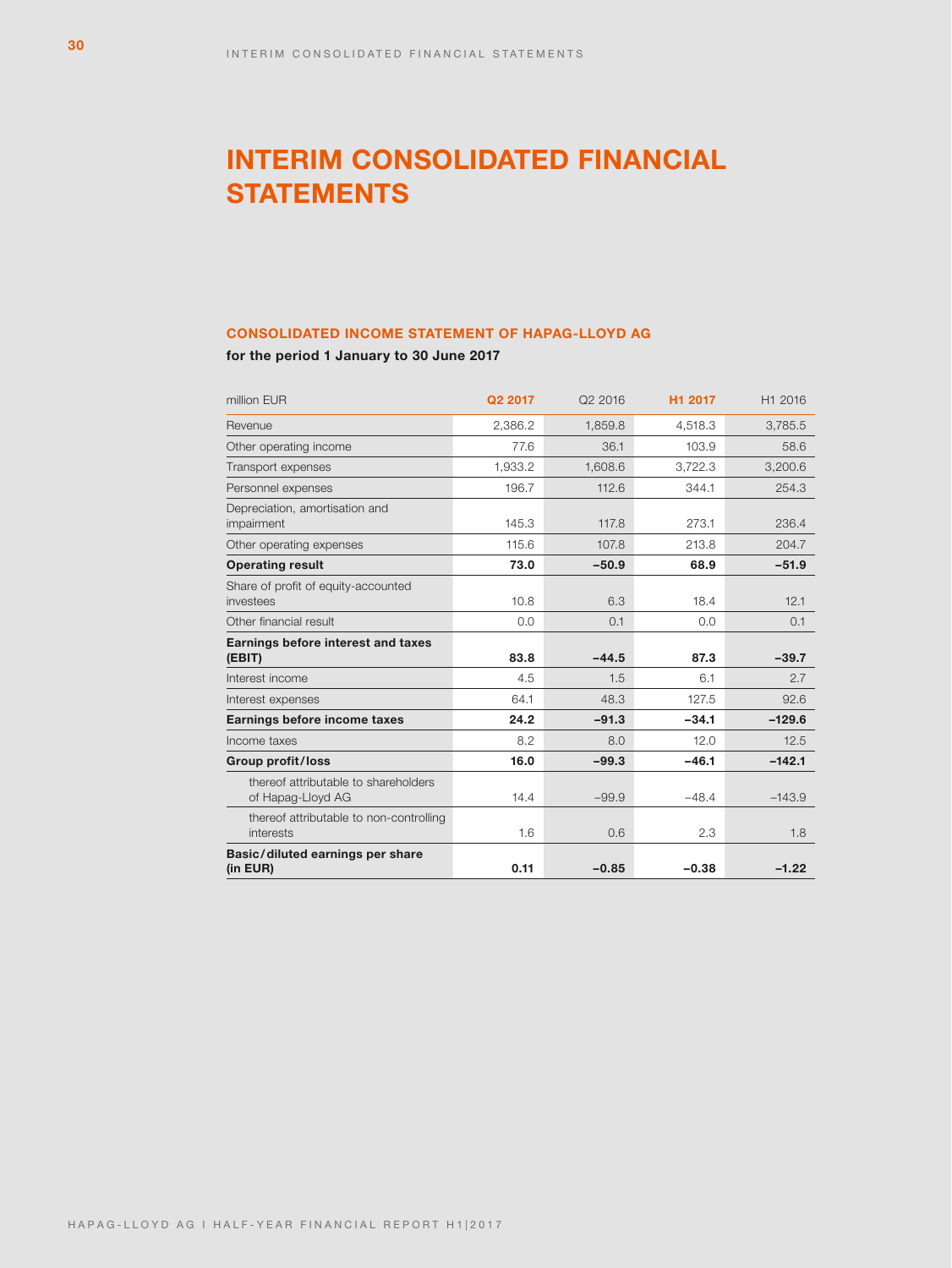# **CONSOLIDATED STATEMENT OF COMPREHENSIVE INCOME OF HAPAG-LLOYD AG**

**for the period 1 January to 30 June 2017**

| million EUR                                                | Q2 2017  | Q2 2016 | H1 2017  | H <sub>1</sub> 2016 |
|------------------------------------------------------------|----------|---------|----------|---------------------|
| <b>Group profit/loss</b>                                   | 16.0     | $-99.3$ | $-46.1$  | $-142.1$            |
| Items which will not be reclassified<br>to profit and loss | 5.4      | $-23.2$ | 10.0     | $-55.6$             |
| Remeasurements from defined benefit<br>plans after tax     | 5.4      | $-23.2$ | 10.0     | $-55.6$             |
| Remeasurements from defined<br>benefit plans before tax    | 5.6      | $-23.2$ | 10.2     | $-55.5$             |
| Tax effect                                                 | $-0.2$   | $-0.0$  | $-0.2$   | $-0.1$              |
|                                                            |          |         |          |                     |
| Items which may be reclassified<br>to profit and loss      | $-321.5$ | 95.8    | $-381.0$ | $-105.7$            |
| Cash flow hedges (no tax effect)                           | 2.5      | 2.1     | $-3.1$   | 1.8                 |
| Effective share of the changes<br>in fair value            | 65.2     | 39.5    | 64.4     | 13.2                |
| Reclassification to profit or loss                         | $-62.7$  | $-37.4$ | $-67.5$  | $-11.4$             |
| Currency translation (no tax effect)                       | $-324.0$ | 93.7    | $-377.9$ | $-107.5$            |
| Other comprehensive income<br>after tax                    | $-316.1$ | 72.6    | $-371.0$ | $-161.3$            |
| <b>Total comprehensive income</b>                          | $-300.1$ | $-26.7$ | $-417.1$ | $-303.4$            |
| thereof attributable to shareholders<br>of Hapag-Lloyd AG  | $-301.5$ | $-27.3$ | $-419.2$ | $-305.0$            |
| thereof attributable to non-controlling<br>interests       | 1.4      | 0.6     | 2.1      | 1.6                 |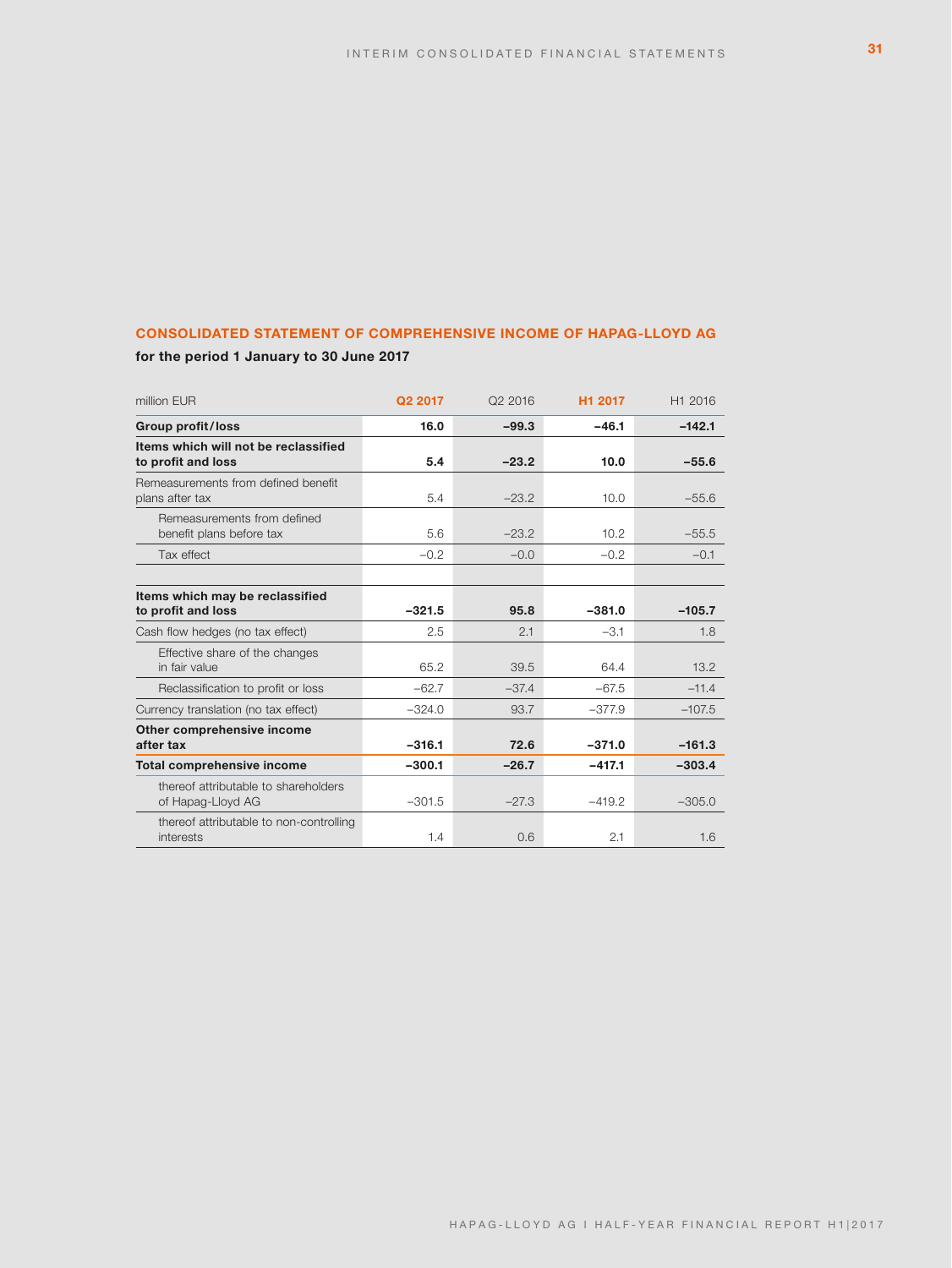# **CONSOLIDATED STATEMENT OF FINANCIAL POSITION OF HAPAG-LLOYD AG**

**as at 30 June 2017**

| <b>Assets</b>                             |           |            |
|-------------------------------------------|-----------|------------|
| million EUR                               | 30.6.2017 | 31.12.2016 |
| Goodwill                                  | 1,538.5   | 1,661.6    |
| Other intangible assets                   | 1,924.1   | 1,340.4    |
| Property, plant and equipment             | 9,519.1   | 6,315.6    |
| Investments in equity-accounted investees | 319.3     | 325.7      |
| Other assets                              | 167.0     | 27.0       |
| Derivative financial instruments          | 44.9      | 24.1       |
| Income tax receivables                    | 3.5       | 3.3        |
| Deferred tax assets                       | 24.5      | 25.2       |
| Non-current assets                        | 13,540.9  | 9,722.9    |
| Inventories                               | 192.0     | 124.5      |
| Trade accounts receivable                 | 942.2     | 677.6      |
| Other assets                              | 311.8     | 197.5      |
| Derivative financial instruments          | 22.0      | 13.5       |
| Income tax receivables                    | 27.5      | 24.7       |
| Cash and cash equivalents                 | 753.7     | 570.2      |
| Assets classified held for sale           | 13.2      |            |
| <b>Current assets</b>                     | 2,262.4   | 1,608.0    |
| <b>Total assets</b>                       | 15,803.3  | 11,330.9   |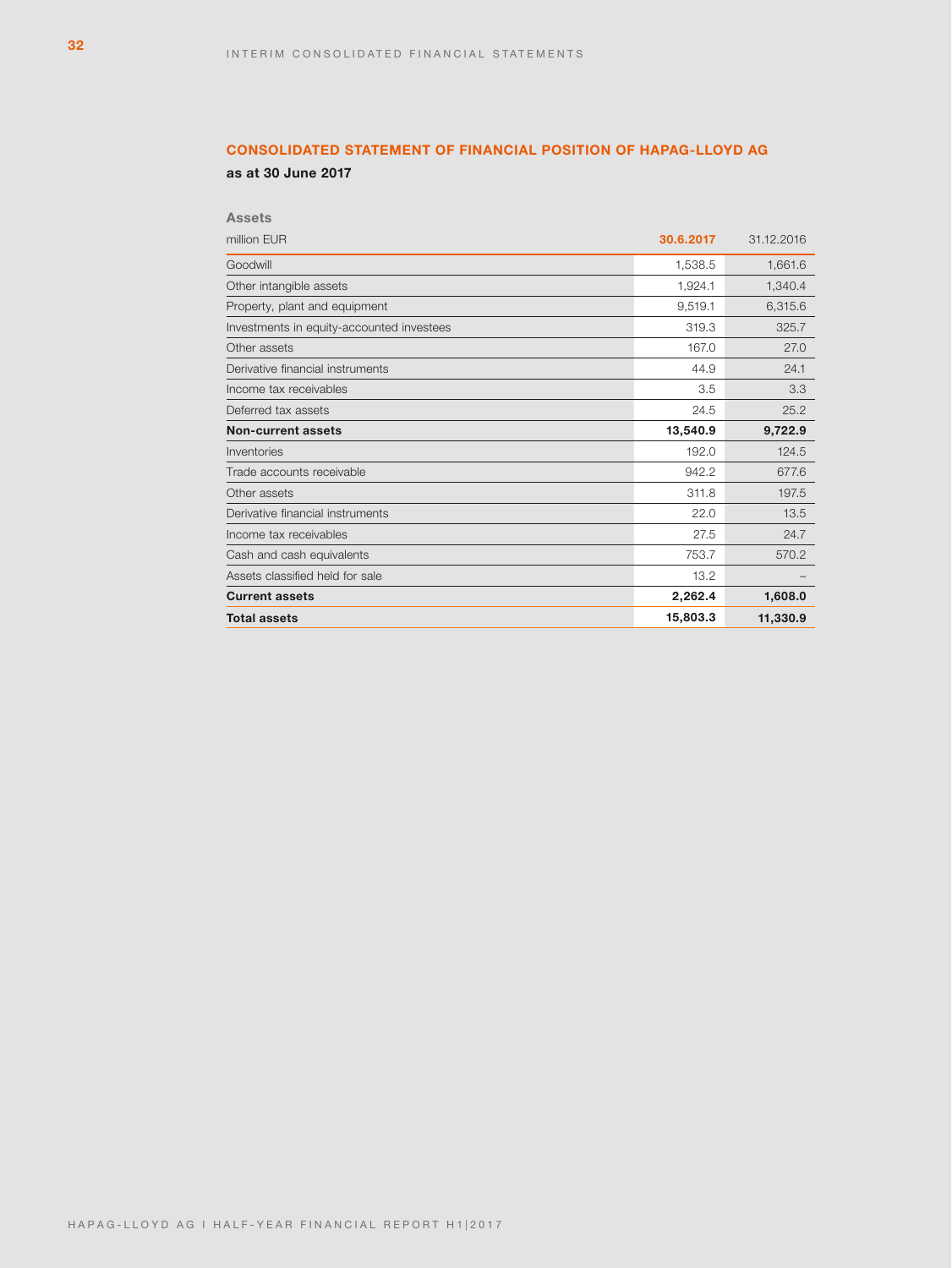# **Equity and liabilities**

| million EUR                                           | 30.6.2017 | 31.12.2016 |
|-------------------------------------------------------|-----------|------------|
| Subscribed capital                                    | 164.0     | 118.1      |
| Capital reserves                                      | 2.301.2   | 1,061.8    |
| Retained earnings                                     | 3,104.3   | 3,152.9    |
| Cumulative other equity                               | 350.8     | 721.8      |
| Equity attributable to shareholders of Hapag-Lloyd AG | 5,920.3   | 5,054.6    |
| Non-controlling interests                             | 9.7       | 3.8        |
| <b>Equity</b>                                         | 5,930.0   | 5,058.4    |
| Provisions for pensions and similar obligations       | 253.5     | 238.0      |
| Other provisions                                      | 100.6     | 114.0      |
| Financial debt                                        | 6,378.1   | 3,265.5    |
| Other liabilities                                     | 11.1      | 12.1       |
| Derivative financial instruments                      | 15.7      | 1.8        |
| Deferred tax liabilities                              | 3.3       | 1.8        |
| <b>Non-current liabilities</b>                        | 6,762.3   | 3,633.2    |
| Provisions for pensions and similar obligations       | 60.7      | 6.6        |
| Other provisions                                      | 297.1     | 211.2      |
| Income tax liabilities                                | 27.8      | 17.6       |
| Financial debt                                        | 933.8     | 915.2      |
| Trade accounts payable                                | 1,604.4   | 1,281.6    |
| Other liabilities                                     | 187.2     | 167.8      |
| Derivative financial instruments                      |           | 39.3       |
| <b>Current liabilities</b>                            | 3,111.0   | 2,639.3    |
| <b>Total equity and liabilities</b>                   | 15,803.3  | 11,330.9   |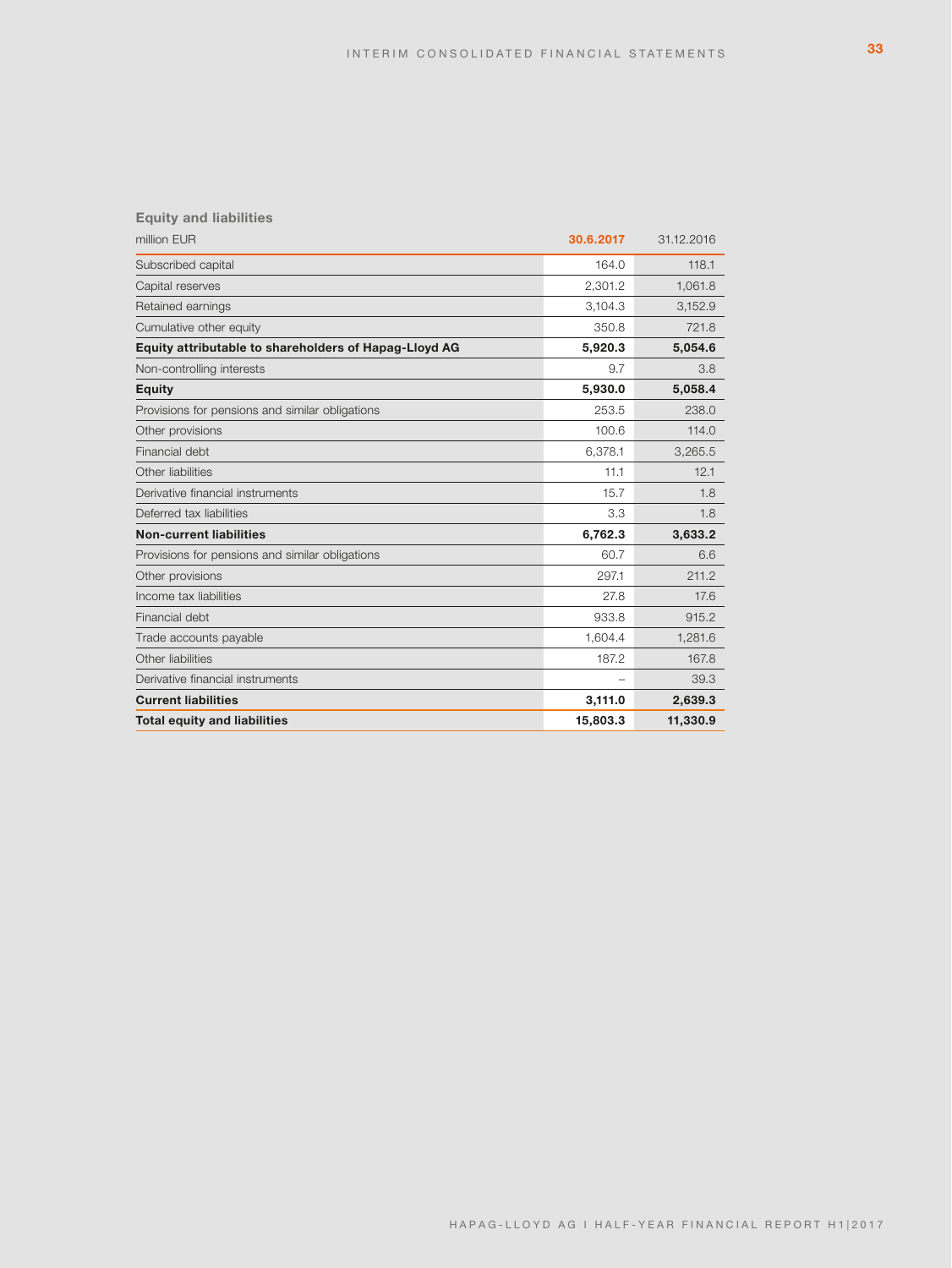# **CONSOLIDATED STATEMENT OF CASH FLOWS OF HAPAG-LLOYD AG**

# **for the period 1 January to 30 June 2017**

| million EUR                                                                                         | Q2 2017 | Q2 2016 | H1 2017  | H1 2016  |
|-----------------------------------------------------------------------------------------------------|---------|---------|----------|----------|
| Group profit/loss                                                                                   | 16.0    | $-99.3$ | $-46.1$  | $-142.1$ |
| Income tax expenses $(+)/$ income $(-)$                                                             | 8.2     | 8.0     | 12.0     | 12.5     |
| Interest result                                                                                     | 59.6    | 46.8    | 121.4    | 89.9     |
| Depreciation, amortisation and<br>impairment (+)/write-backs (-)                                    | 145.3   | 117.8   | 273.1    | 236.4    |
| Other non-cash expenses $(+)/$ income $(-)$                                                         | $-37.8$ | $-8.3$  | $-27.2$  | $-0.4$   |
| Profit $(-)/$ loss $(+)$ from hedges for<br>financial debt                                          | 3.6     | 0.3     | 3.6      | 0.3      |
| Profit (-)/loss (+) from disposals<br>of non-current assets and assets<br>held for sale             | $-0.2$  | $-0.8$  | $-0.8$   | $-1.2$   |
| Income (-)/expenses (+) from equity-<br>accounted investees and dividends from<br>other investments | $-10.7$ | $-6.4$  | $-18.4$  | $-12.2$  |
| Increase $(-)/$ decrease $(+)$ in inventories                                                       | $-12.4$ | $-16.7$ | $-31.0$  | $-9.9$   |
| Increase $(-)/$ decrease $(+)$ in receivables<br>and other assets                                   | $-59.6$ | 49.6    | $-70.7$  | 44.5     |
| Increase $(+)/$ decrease $(-)$ in provisions                                                        | 26.8    | $-59.6$ | 39.8     | $-62.3$  |
| Increase (+)/decrease (-) in liabilities<br>(excl. financial debt)                                  | 21.7    | 33.9    | 54.5     | 55.8     |
| Payments for income taxes                                                                           | $-2.9$  | $-3.7$  | $-5.2$   | $-8.7$   |
| Payments received for interest                                                                      | 0.8     | 0.3     | 1.5      | 0.5      |
| Cash inflow (+)/outflow (-) from<br>operating activities                                            | 158.4   | 61.9    | 306.5    | 203.1    |
| Payments received from disposals of<br>property, plant and equipment and<br>intangible assets       | 1.3     | 1.7     | 2.9      | 4.3      |
| Payments received from dividends                                                                    | 28.0    | 28.3    | 28.1     | 28.4     |
| Payments made for investments in<br>property, plant and equipment and<br>intangible assets          | $-71.8$ | $-95.5$ | $-186.0$ | $-206.1$ |
| Cash and cash equivalents received<br>from acquisitions                                             | 364.0   |         | 364.0    |          |
| Cash inflow (+)/outflow (-) from<br>investing activities                                            | 321.5   | $-65.5$ | 209.0    | $-173.4$ |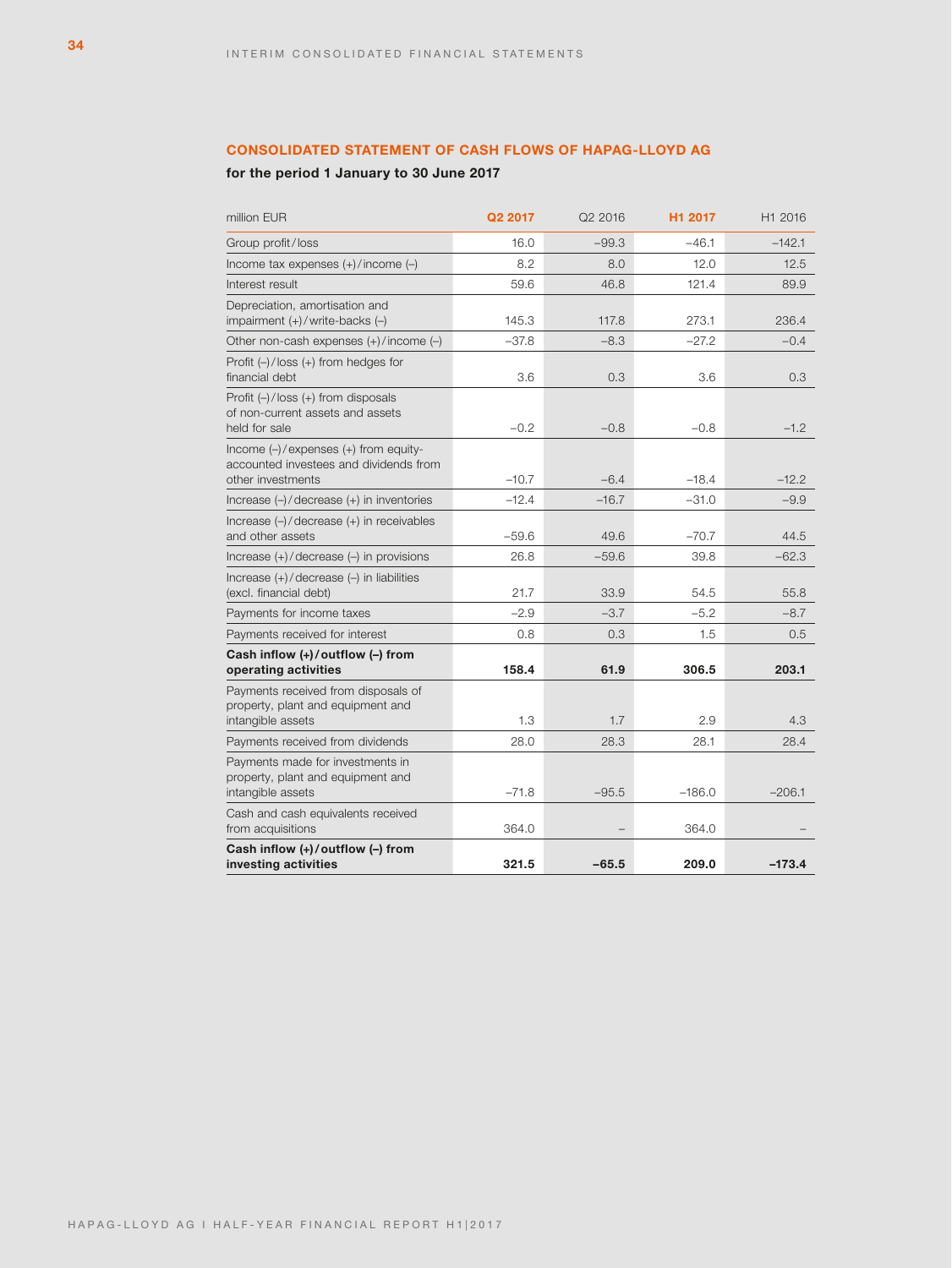| million EUR                                                              | Q2 2017  | Q2 2016 | H <sub>1</sub> 2017 | H1 2016  |
|--------------------------------------------------------------------------|----------|---------|---------------------|----------|
| Payments made for capital increases                                      | $-0.1$   |         | $-0.1$              |          |
| Payments made from changes in<br>ownership interests in subsidiaries     | $-0.3$   | $-0.3$  | $-0.3$              | $-0.3$   |
| Payments made for dividends                                              | $-0.7$   | $-0.2$  | $-1.5$              | $-2.3$   |
| Payments received from raising<br>financial debt                         | 275.6    | 141.4   | 909.0               | 264.4    |
| Payments made for the redemption<br>of financial debt                    | $-413.4$ | $-87.2$ | $-1,040.0$          | $-295.1$ |
| Payments made for interest and fees                                      | $-61.4$  | $-41.4$ | $-123.1$            | $-84.0$  |
| Payments received $(+)$ and made $(-)$ from<br>hedges for financial debt | $-4.8$   | $-0.3$  | $-4.8$              | $-0.3$   |
| Change in restricted cash                                                | $-2.7$   |         | $-26.7$             |          |
| Cash inflow (+)/outflow (-) from<br>financing activities                 | $-207.8$ | 12.0    | $-287.5$            | $-117.6$ |
| Net change in cash and cash<br>equivalents                               | 272.1    | 8.4     | 228.0               | $-87.9$  |
| Cash and cash equivalents at<br>beginning of period                      | 519.8    | 456.0   | 570.2               | 573.7    |
| Change in cash and cash equivalents due<br>to exchange rate fluctuations | $-38.2$  | 8.6     | $-44.5$             | $-12.8$  |
| Net change in cash and cash equivalents                                  | 272.1    | 8.4     | 228.0               | $-87.9$  |
| Cash and cash equivalents at end<br>of period                            | 753.7    | 473.0   | 753.7               | 473.0    |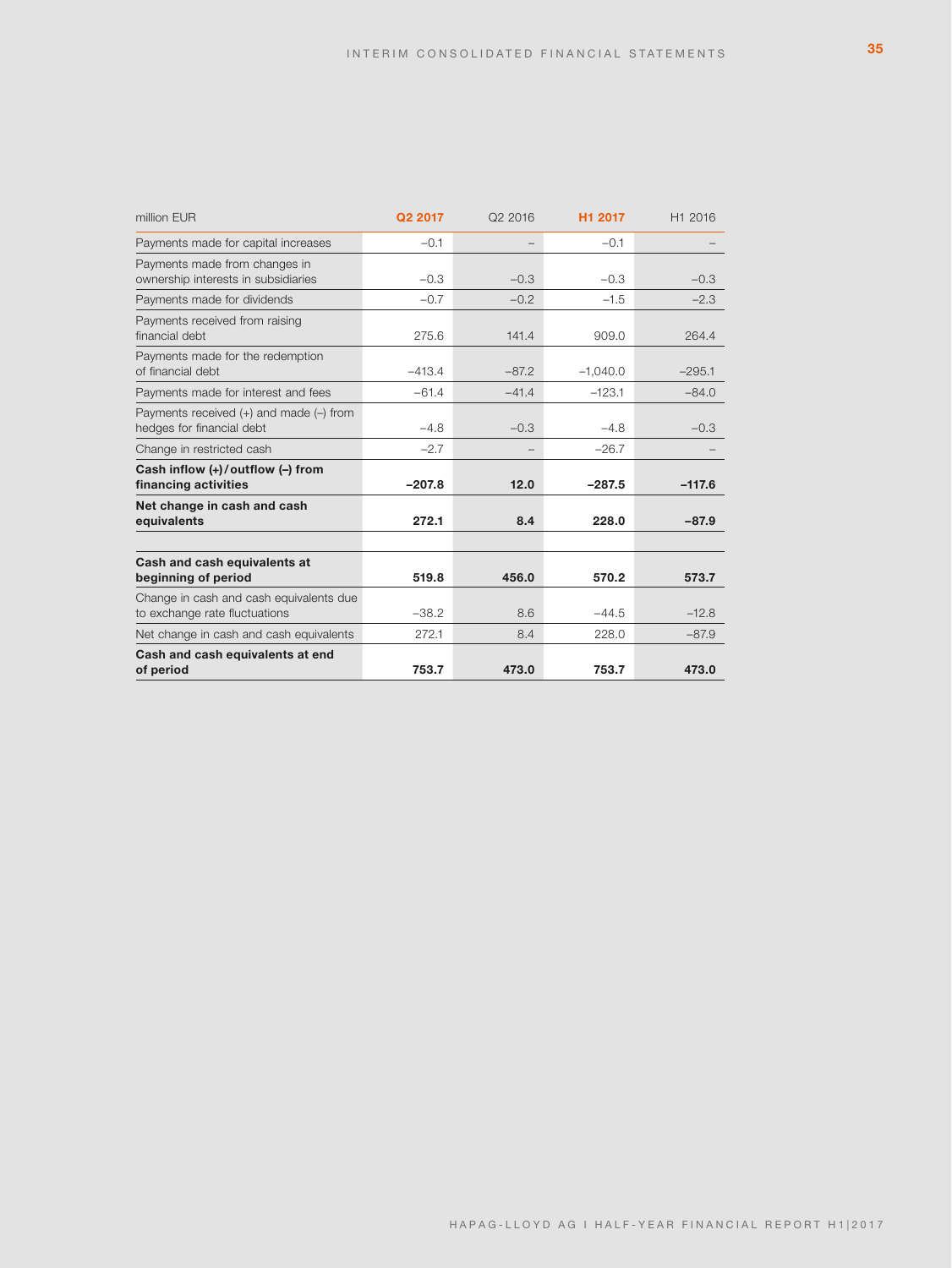# **CONSOLIDATED STATEMENT OF CHANGES IN EQUITY OF HAPAG-LLOYD AG**

**for the period 1 January to 30 June 2017**

|                                                                                   |                          | Equity attributable to shareholders |                                 |  |
|-----------------------------------------------------------------------------------|--------------------------|-------------------------------------|---------------------------------|--|
| million EUR                                                                       | Subscribed<br>capital    | Capital<br>reserves                 | Retained<br>earnings            |  |
| As at 1.1.2016                                                                    | 118.1                    | 1,263.2                             | 3,052.3                         |  |
| Total comprehensive income                                                        | $\overline{\phantom{a}}$ | $\overline{\phantom{a}}$            | $-143.9$                        |  |
| thereof                                                                           |                          |                                     |                                 |  |
| Group profit/loss                                                                 | $\overline{\phantom{m}}$ | $\overline{\phantom{a}}$            | $-143.9$                        |  |
| Other comprehensive income                                                        | $\overline{\phantom{m}}$ | $\overline{\phantom{a}}$            | $\overline{\phantom{a}}$        |  |
| <b>Transactions with shareholders</b>                                             | $\overline{\phantom{a}}$ | $\sim$                              | $\overline{\phantom{a}}$        |  |
| thereof                                                                           |                          |                                     |                                 |  |
| Acquisition of shares from non-controlling<br>interests without change of control |                          |                                     |                                 |  |
| Distribution to non-controlling interests                                         | $ \,$                    | $\hspace{0.1mm}-\hspace{0.1mm}$     | $\hspace{0.1mm}-\hspace{0.1mm}$ |  |
| Deconsolidation                                                                   | $\overline{\phantom{a}}$ | $\overline{\phantom{a}}$            | $-0.1$                          |  |
| As at 30.6.2016                                                                   | 118.1                    | 1,263.2                             | 2,908.3                         |  |
|                                                                                   |                          |                                     |                                 |  |
| As at 1.1.2017                                                                    | 118.1                    | 1,061.8                             | 3,152.9                         |  |
| Total comprehensive income                                                        | $\overline{\phantom{a}}$ | $\overline{\phantom{a}}$            | $-48.4$                         |  |
| thereof                                                                           |                          |                                     |                                 |  |
| Group profit/loss                                                                 | $\overline{\phantom{m}}$ | $\overline{\phantom{0}}$            | $-48.4$                         |  |
| Other comprehensive income                                                        | $\equiv$                 | $\overline{\phantom{a}}$            | $\hspace{0.1mm}-\hspace{0.1mm}$ |  |
| <b>Transactions with shareholders</b>                                             | 45.9                     | 1,239.4                             | $\overline{\phantom{a}}$        |  |
| thereof                                                                           |                          |                                     |                                 |  |
| First-time consolidation UASC                                                     | 45.9                     | 1,239.4                             | $\overline{\phantom{a}}$        |  |
| Anticipated acquisition of shares from non-controlling<br>interests               | $\overline{\phantom{a}}$ |                                     |                                 |  |
| Acquisition of shares from non-controlling interests<br>without change of control | $\overline{\phantom{m}}$ | $\overline{\phantom{a}}$            | $\hspace{0.1mm}-\hspace{0.1mm}$ |  |
| Distribution to non-controlling interests                                         | $\overline{\phantom{a}}$ | $\overline{\phantom{a}}$            | $\overline{\phantom{a}}$        |  |
| <b>Deconsolidation</b>                                                            | $\overline{\phantom{a}}$ | $\sim$                              | $-0.2$                          |  |
| As at 30.6.2017                                                                   | 164.0                    | 2,301.2                             | 3,104.3                         |  |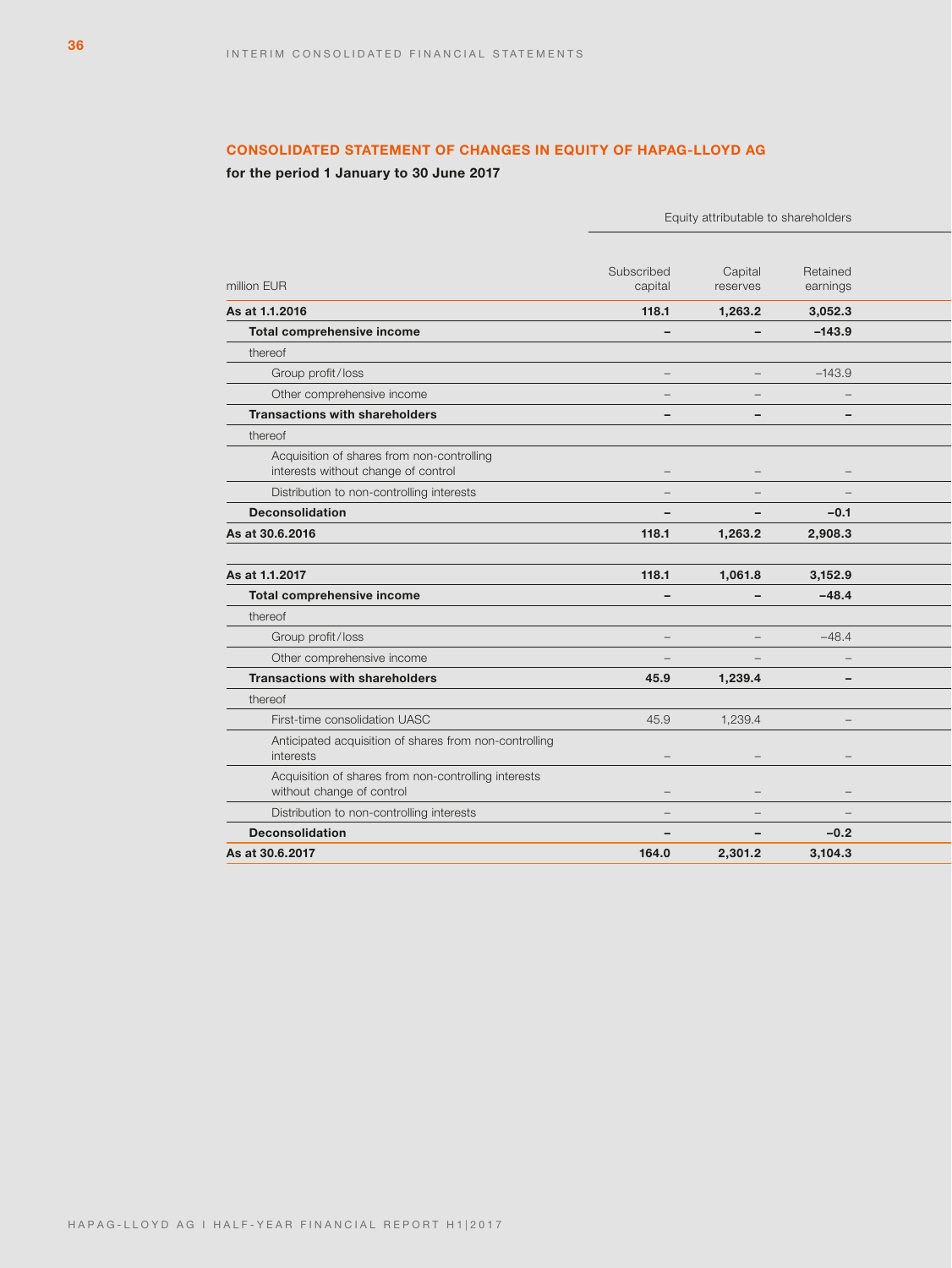|                                  |                          |                                 | Reserve for                                   |                                 |                                 | Remeasure-                      |
|----------------------------------|--------------------------|---------------------------------|-----------------------------------------------|---------------------------------|---------------------------------|---------------------------------|
| Non-con-<br>trolling             |                          | Cumulative                      | put options on<br>Translation non-controlling |                                 | Reserve for<br>cash flow        | ments from<br>defined benefit   |
| <b>Total equity</b><br>interests | <b>Total</b>             | other equity                    | interests                                     | reserve                         | hedges                          | plans                           |
| 5,046.2<br>7.8                   | 5,038.4                  | 604.8                           | $\sim$                                        | 678.8                           | 1.2                             | $-75.2$                         |
| 1.6<br>$-303.4$                  | $-305.0$                 | $-161.1$                        | $\sim$                                        | $-107.3$                        | 1.8                             | $-55.6$                         |
|                                  |                          |                                 |                                               |                                 |                                 |                                 |
| 1.8<br>$-142.1$                  | $-143.9$                 | $\hspace{0.1mm}-\hspace{0.1mm}$ | $\hspace{0.1mm}-\hspace{0.1mm}$               | $ \,$                           | $\hspace{0.1mm}-\hspace{0.1mm}$ | $\hspace{0.1mm}-\hspace{0.1mm}$ |
| $-161.3$<br>$-0.2$               | $-161.1$                 | $-161.1$                        | $\sim$                                        | $-107.3$                        | 1.8                             | $-55.6$                         |
| $-2.6$                           | $\sim$                   | $\sim$                          | $\overline{\phantom{a}}$                      | $\overline{\phantom{a}}$        | $\sim$                          | $\sim$                          |
|                                  |                          |                                 |                                               |                                 |                                 |                                 |
| $-0.3$                           | $ \,$                    |                                 | $\overline{\phantom{a}}$                      |                                 |                                 | $\overline{\phantom{m}}$        |
| $-2.3$                           | $\overline{\phantom{m}}$ | $\equiv$                        | $-$                                           | $ \,$                           | $\overline{\phantom{m}}$        | $ \,$                           |
| $\sim$                           | $-0.1$                   | $\sim$                          | $\overline{\phantom{a}}$                      | $\overline{\phantom{a}}$        | $\overline{\phantom{a}}$        | $\overline{\phantom{a}}$        |
| 6.8<br>4,740.1                   | 4,733.3                  | 443.7                           | $\sim$                                        | 571.5                           | 3.0                             | $-130.8$                        |
|                                  |                          |                                 |                                               |                                 |                                 |                                 |
| 3.8<br>5,058.4                   | 5,054.6                  | 721.8                           | $\sim$                                        | 835.3                           | 5.4                             | $-118.9$                        |
| 2.1<br>$-417.1$                  | $-419.2$                 | $-370.8$                        | $\sim$                                        | $-377.7$                        | $-3.1$                          | 10.0                            |
|                                  |                          |                                 |                                               |                                 |                                 |                                 |
| 2.3                              | $-48.4$                  | $\equiv$                        | $\equiv$                                      | $ \,$                           | $\hspace{0.1mm}-\hspace{0.1mm}$ | $\hspace{0.1mm}-\hspace{0.1mm}$ |
| $-0.2$<br>$-371.0$               | $-370.8$                 | $-370.8$                        | $\overline{\phantom{0}}$                      | $-377.7$                        | $-3.1$                          | 10.0                            |
| 1,288.7<br>3.8                   | 1,284.9                  | $-0.4$                          | $-0.4$                                        | $\sim$                          | $\overline{\phantom{a}}$        | $\sim$                          |
|                                  |                          |                                 |                                               |                                 |                                 |                                 |
| 7.1<br>1,292.4                   | 1,285.3                  | $\sim$                          | $ \,$                                         | $\overline{\phantom{a}}$        | $\hspace{0.1mm}-\hspace{0.1mm}$ | $-$                             |
| $-1.5$                           | $-0.4$                   | $-0.4$                          | $-0.4$                                        | $\hspace{0.1mm}-\hspace{0.1mm}$ |                                 | $\overline{\phantom{m}}$        |
|                                  |                          |                                 |                                               |                                 |                                 |                                 |
| $-0.3$                           | $\overline{\phantom{m}}$ | $\hspace{0.1mm}-\hspace{0.1mm}$ | $ \,$                                         | $\overline{\phantom{a}}$        | $\overline{\phantom{m}}$        | $ \,$                           |
| $-1.5$                           | $\equiv$                 | $\overline{\phantom{m}}$        | $ \,$                                         | $ \,$                           | $-$                             | $ \,$                           |
| $\sim$                           | $\sim$                   | 0.2                             | $\sim$                                        | 0.2                             | $\overline{\phantom{a}}$        | $\overline{\phantom{a}}$        |

**As at 30.6.2017 164.0 2,301.2 3,104.3 –108.9 2.3 457.8 –0.4 350.8 5,920.3 9.7 5,930.0**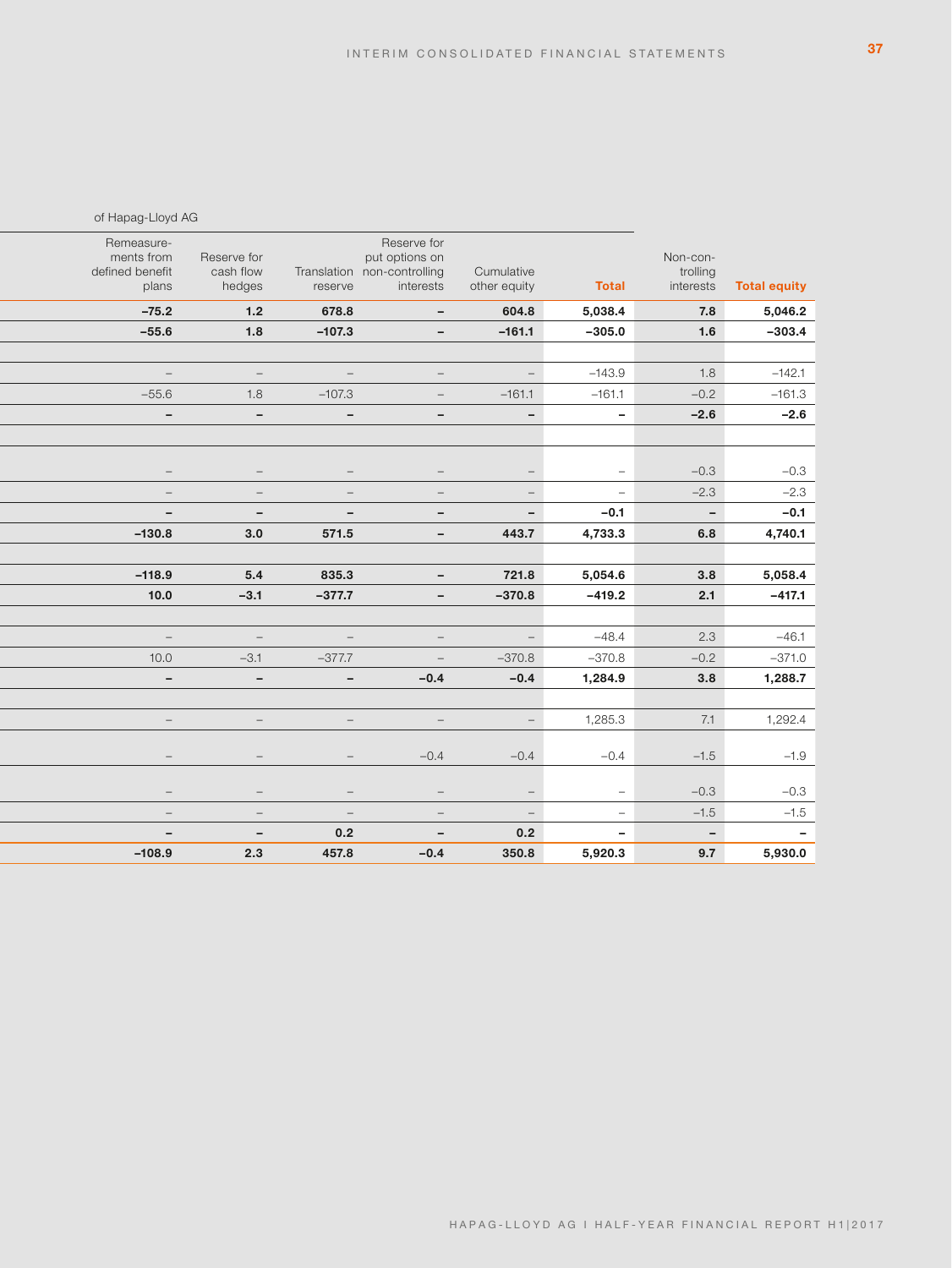# **CONDENSED NOTES TO THE INTERIM CONSOLIDATED FINANCIAL STATEMENTS**

# **FUNDAMENTAL ACCOUNTING PRINCIPLES**

## **General information**

Hapag-Lloyd AG, domiciled in Hamburg, Germany, is the parent company of the Hapag-Lloyd Group and a listed public limited company in accordance with German law. The Company's shares are traded on the Frankfurt and Hamburg Stock Exchanges. Hapag-Lloyd is an international container liner shipping group whose primary purpose is to provide ocean container liner shipping activities, logistical services and all other associated business operations and services.

Hapag-Lloyd AG and the Arab shipping company United Arab Shipping Company Ltd. (UASC) signed a business combination agreement on 15 July 2016. The legal merger came into effect as at 24 May 2017 in the form of a contribution in kind in exchange for the issuing of approximately 45.9 million Hapag-Lloyd shares. Following the capital increase in exchange for contributions in kind, UASC's former primary shareholders, Qatar Holding LLC (with 14.4%) and Public Investment Fund Saudi Arabia (PIF) (with 10.1%), are additional major shareholders in Hapag-Lloyd AG. The remaining UASC shareholders (Kuwait, Iraq, the United Arab Emirates and Bahrain) hold a combined total of 3.6% of Hapag-Lloyd's shares.

The interim consolidated financial statements cover the period 1 January 2017 to 30 June 2017 and are reported and published in euros (EUR). All amounts recognised for the financial year are reported in million euros (EUR million) unless otherwise stated.

The Executive Board authorised the publication of the condensed interim consolidated financial statements on 29 August 2017.

#### **Accounting principles**

The interim consolidated financial statements of Hapag-Lloyd AG and its subsidiaries were prepared in accordance with the International Financial Reporting Standards (IFRS) issued by the International Accounting Standards Board (IASB), including the interpretations of the IFRS Interpretations Committee, as they are to be applied in the European Union (EU). This interim report as at 30 June 2017 was prepared in compliance with the provisions of IAS 34. It is presented in condensed form. These condensed interim consolidated financial statements and the interim Group management report of Hapag-Lloyd AG have not been subject to an audit review nor have they been reviewed in accordance with Section 317 of the German Commercial Code (HGB).

The standards and interpretations valid in the EU since 1 January 2017 were applied during the preparation of the interim consolidated financial statements. As regards the possible effects of standards and interpretations that have already been adopted, but that are not yet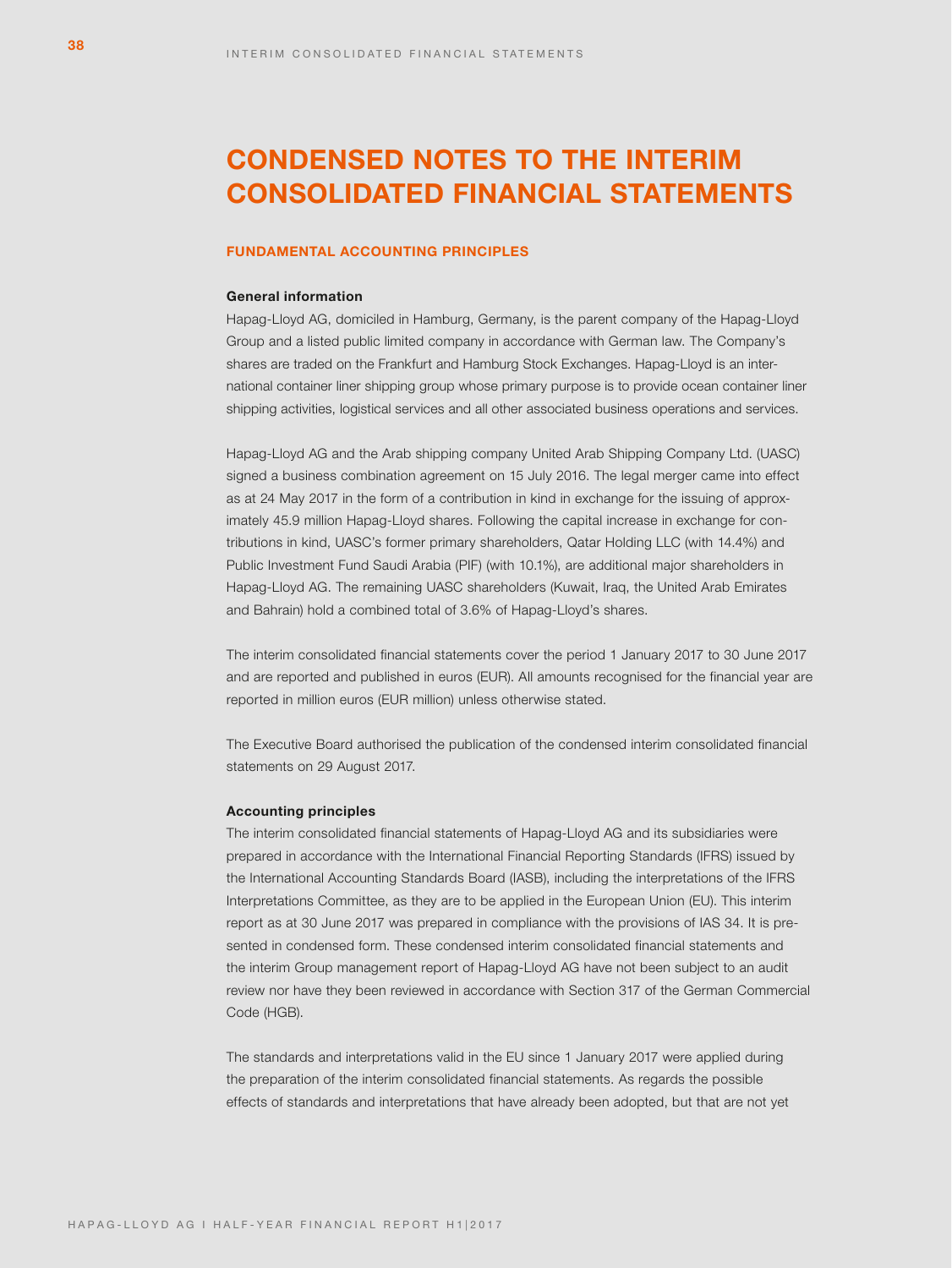mandatory, we refer to the explanations in the Notes to the consolidated financial statements as at 31 December 2016, which remain valid and have not changed. The project activities relating to implementation of IFRS 9 *Financial Instruments* and IFRS 15 *Revenue from Contracts with Customers* were continued in 2017. In this regard, there have thus far not been any significant new findings in comparison to 31 December 2016. The potential impact of the initial integration of the UASC Group into the Hapag-Lloyd Group on the existing accounting practices is currently being looked into. The statements made in the Notes to the consolidated financial statements as at 31 December 2016 regarding the likely impacts of the first-time application of these standards otherwise remain valid. This means the first-time application of IFRS 15 within the Hapag-Lloyd Group as at 1 January 2018 is still not expected to have any significant impact on the amount of revenue and when it is recognised. Likewise, the first-time application of IFRS 9 within the Hapag-Lloyd Group as at 1 January 2018 is not expected to have any significant impact on the existing accounting practices in accordance with IAS 39. Please note that the Hapag-Lloyd Group uses bunker options to hedge against fuel price risks, with only the intrinsic value being included in the hedging relationship. The resulting changes in fair value of EUR –3.6 million (31 December 2016: EUR 4.6 million) were therefore recognised immediately through profit or loss in the current financial statements under IAS 39. Under IFRS 9, these measurement gains would be recognised through other comprehensive income, as a result of which there would be lower measurement fluctuations in the income statement for the same amount.

The interim consolidated financial statements as at 30 June 2017 are to be read in conjunction with the audited and published IFRS consolidated financial statements as at 31 December 2016 and were prepared in compliance with the same accounting and measurement principles which formed the basis for these. Estimates and discretionary decisions were made in the same manner as in the previous year. The actual values may differ from the estimated values.

The functional currency of Hapag-Lloyd AG and all of its main subsidiaries is the US dollar. The reporting currency of Hapag-Lloyd AG is, however, the euro. For reporting purposes, the assets and liabilities of the Hapag-Lloyd Group are translated into euros using the mean exchange rate on the balance sheet date (closing rate). The cash flows listed in the consolidated statement of cash flows and the expenses, income and result shown in the consolidated income statement are translated at the average exchange rate for the reporting period. The resulting differences are recognised in other comprehensive income.

As at 30 June 2017, the closing US dollar/ euro exchange rate was quoted as USD 1.1405 /EUR (31 December 2016: USD 1.0560 /EUR). For the first half of 2017, the average US dollar/ euro exchange rate was USD 1.0826 /EUR (prior year period: USD 1.1127 /EUR). The average US dollar/ euro exchange rate relating to the incorporated UASC Group was USD 1.1237 /EUR for the period from the acquisition date.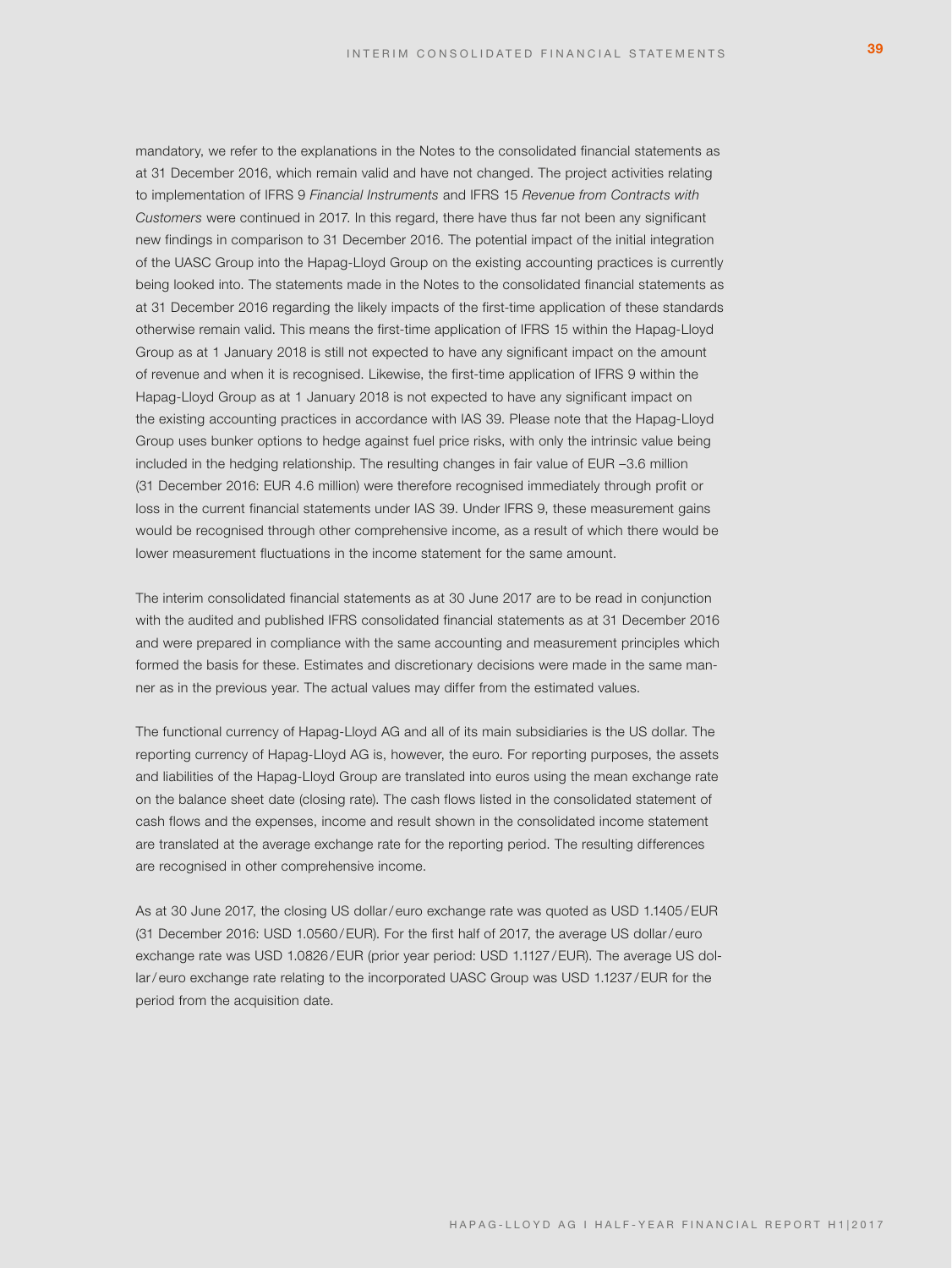#### **Group of consolidated companies**

The consolidated financial statements include all significant subsidiaries and equity-accounted investments. In addition to Hapag-Lloyd AG, the group of consolidated companies comprised 172 (31 December 2016: 78) fully consolidated companies and nine (31 December 2016: four) equity-accounted investees as at 30 June 2017. Six companies have been deconsolidated since 31 December 2016 on the grounds of immateriality and are therefore no longer part of the group of consolidated companies. There were no material effects on the net result from deconsolidation.

With the incorporation of the UASC Group into the Hapag-Lloyd Group as at 24 May 2017, 100 fully consolidated companies and five equity-accounted investees were included in the group of consolidated companies.

#### **Company acquisition**

On 24 May 2017, Hapag-Lloyd acquired 100% of the shares and voting rights in UASC. With a fleet of 58 ships and a capacity of 0.6 million TEU (as at 30 June 2017), UASC is the biggest container liner shipping company in the Middle East. The shares in UASC are not publicly traded. The merger between Hapag-Lloyd and UASC strengthens Hapag-Lloyd's market position in an industry which is continuing to consolidate. As a result of the integration, Hapag-Lloyd operates one of the biggest container ship fleets in the world with 219 ships and total capacity of 1.6 million TEU (as at 30 June 2017). It gives Hapag-Lloyd access to UASC's customer relationships. The merger is expected to result in annual synergies of USD 435 million starting in 2019.

UASC's shareholders were granted 45,932,023 new ordinary shares as consideration for the share acquisition. The consideration had a fair value of EUR 1,286.1 million. In return for this transfer, the sellers received 28% of the shares in Hapag-Lloyd AG, the parent company of the Hapag-Lloyd Group. The fair value of the ordinary shares issued was based on the share price of Hapag-Lloyd AG on 24 May 2017 of EUR 28.00 per share.

Hapag-Lloyd and UASC operated an alliance (hereinafter referred to as the "mini alliance") from 1 April to 24 May 2017 in order to incorporate UASC's ships into the network of the THE Alliance. The THE Alliance is an alliance of autonomous container shipping companies. The mini alliance operated at market conditions.

Costs were incurred for Hapag-Lloyd in the amount of EUR 16.3 million in relation to the business combination, which were recognised as other operating expenses and mainly result from consultancy fees. Of this, EUR 8.6 million was accrued in the 2016 financial year and EUR 7.7 million in the current financial year. The costs of EUR 0.8 million relating to the issue of the new ordinary shares transferred as a consideration were accounted for as a deduction from equity.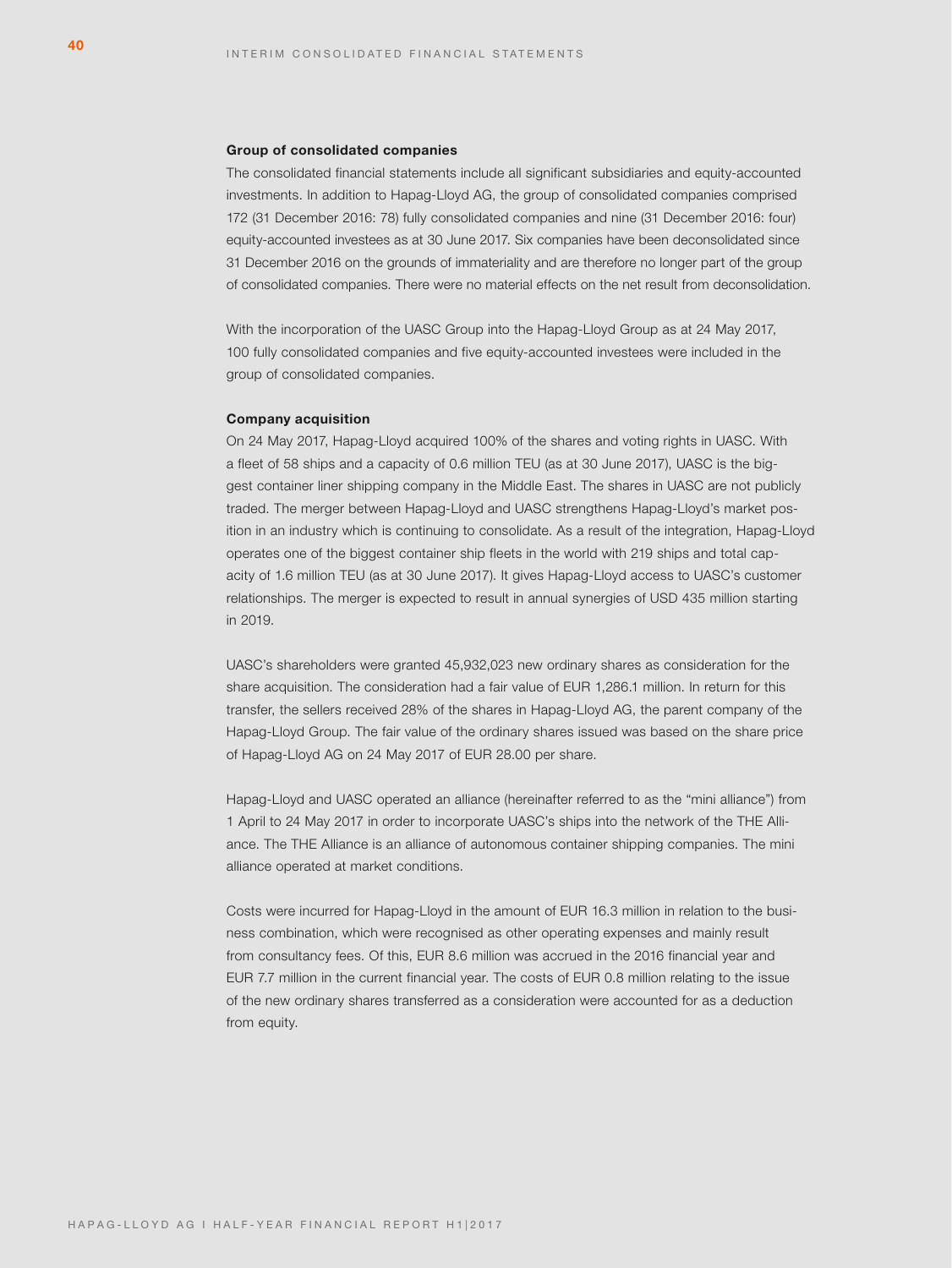The fair values recognised for the acquired assets and liabilities at the time of acquisition are summarised below. The amounts are preliminary measurements:

**Provisional fair values as at the date of acquisition**

| million EUR                                                     |         |
|-----------------------------------------------------------------|---------|
| <b>Assets</b>                                                   |         |
| Other intangible assets                                         | 734.2   |
| Property, plant and equipment                                   | 3,783.9 |
| Investments in equity-accounted investees                       | 3.8     |
| Financial assets                                                | 0.0     |
| Other assets and receivables                                    | 137.4   |
| Derivative financial instruments                                | 0.0     |
| Deferred tax assets                                             | 0.4     |
| <b>Non-current assets</b>                                       | 4,659.7 |
| Inventories                                                     | 48.3    |
| Trade account receivables                                       | 238.0   |
| Other assets and receivables                                    | 139.3   |
| Cash and cash equivalents                                       | 366.3   |
| Non-current assets held for sale                                | 13.4    |
| <b>Current assets</b>                                           | 805.3   |
| <b>Total assets</b>                                             | 5,465.0 |
|                                                                 |         |
| <b>Equity and liabilities</b>                                   |         |
| Provisions for pensions and similar obligations                 | 17.8    |
| Other provisions                                                | 6.1     |
| Financial debt                                                  | 3,099.0 |
| Derivative financial instruments                                | 19.2    |
| Deferred tax liabilities                                        | 0.7     |
| <b>Non-current liabilities</b>                                  | 3,142.8 |
| Provisions for pensions and similar obligations                 | 65.1    |
| Other provisions                                                | 59.6    |
| Income tax liabilities                                          | 9.1     |
| Financial debt                                                  | 452.3   |
| Trade account payables                                          | 391.1   |
| Other liabilities and non-controlling interests                 | 12.1    |
| <b>Current liabilities</b>                                      | 989.3   |
| <b>Total equity and liabilities</b>                             | 4,132.1 |
|                                                                 |         |
| Acquired net assets attributable to Hapag-Lloyd AG shareholders | 1,332.9 |
| Consideration transferred                                       | 1,286.1 |
| Gain from bargain purchase                                      | $-46.8$ |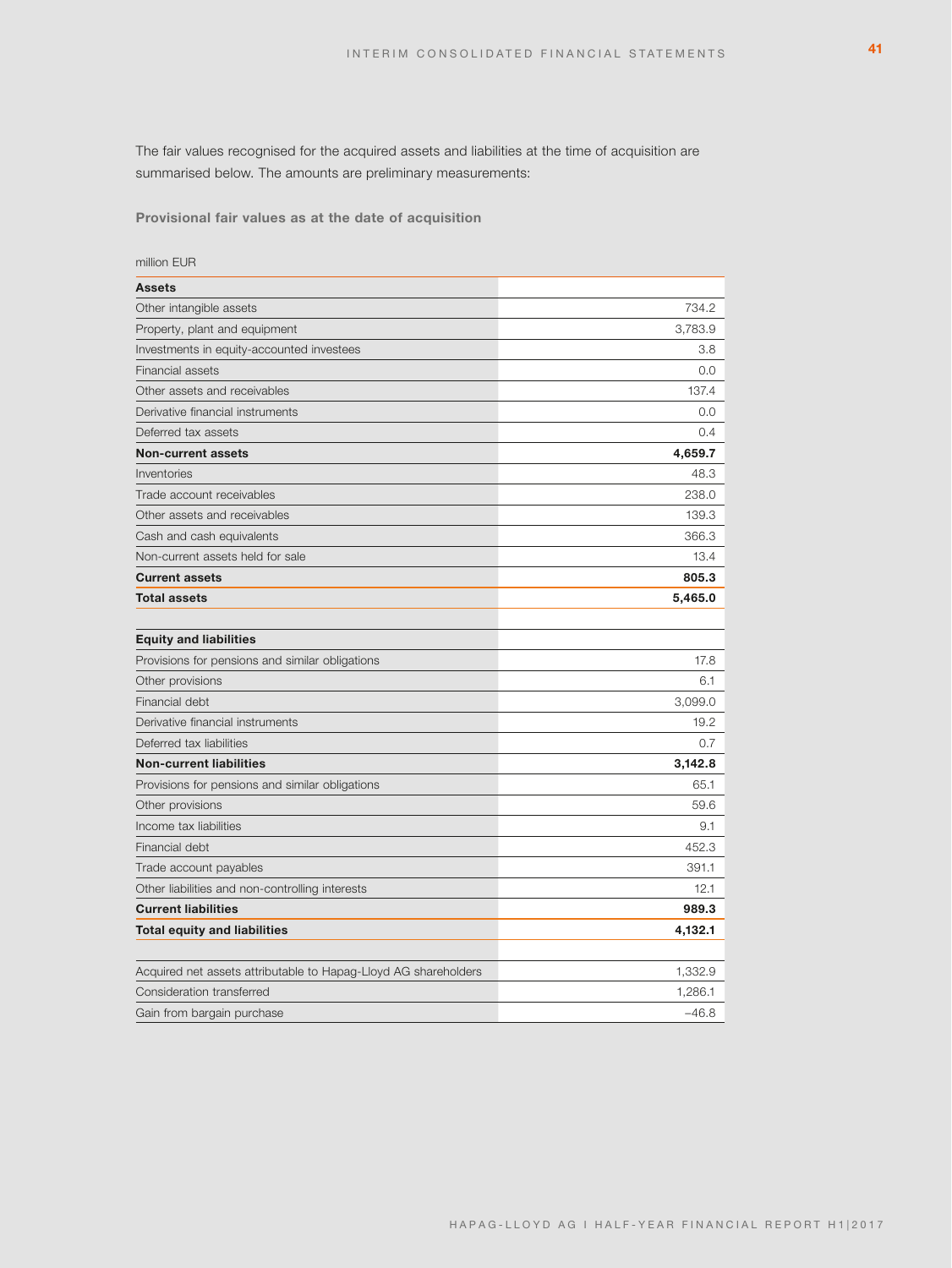Pursuant to the requirements of IFRS 3, all acquired assets, liabilities and contingent liabilities are to be measured at fair value. The valuation methods used to determine the fair values of the main assets are as follows:

**Relief from royalty method:** The relief from royalty method considers the discounted estimated payments of royalties that may be saved by owning the brand. This method was used for brand valuation.

**Residual value method:** The residual value method considers the present value of expected net cash flows generated by the customer relationships, with the exception of all cash flows that are linked to supporting assets. This method was used to evaluate customer relationships.

**Incremental cash flow method:** In the incremental cash flow method, expected cash flows are compared to alternative values (market value conditions). This method was used for the measurement of advantageous and disadvantageous contracts.

**Market comparison method:** This valuation method considers the listed market prices of similar objects if these are available and, if applicable, depreciated replacement costs. Depreciated replacement costs reflect changes relating to physical deterioration as well as functional overhauling and economic obsolescence. This method was used for the valuation of the owned ships, software and inventories.

Measurement of the assets acquired and liabilities assumed as part of the acquisition of UASC depends on estimates and assumptions. Existing uncertainties were suitably applied to measurement during the purchase price allocation. All the estimates and assumptions are based on relationships and assessments as at the date of acquisition. There were no changes to these estimates and assumptions as at the reporting date.

The assumptions and estimates that could have a material impact on the carrying amounts of assets and liabilities relate mainly to the following cases:

- Setting the parameters for determining the fair value of the assets acquired and liabilities assumed (e. g. assumptions regarding business development, operating margins and market conditions [charter rates, lease rates] and assumptions used to determine capital costs).
- Determining the useful life of intangible assets (e.g. brand, customer relationships and software).
- Measurement of tax and legal risks.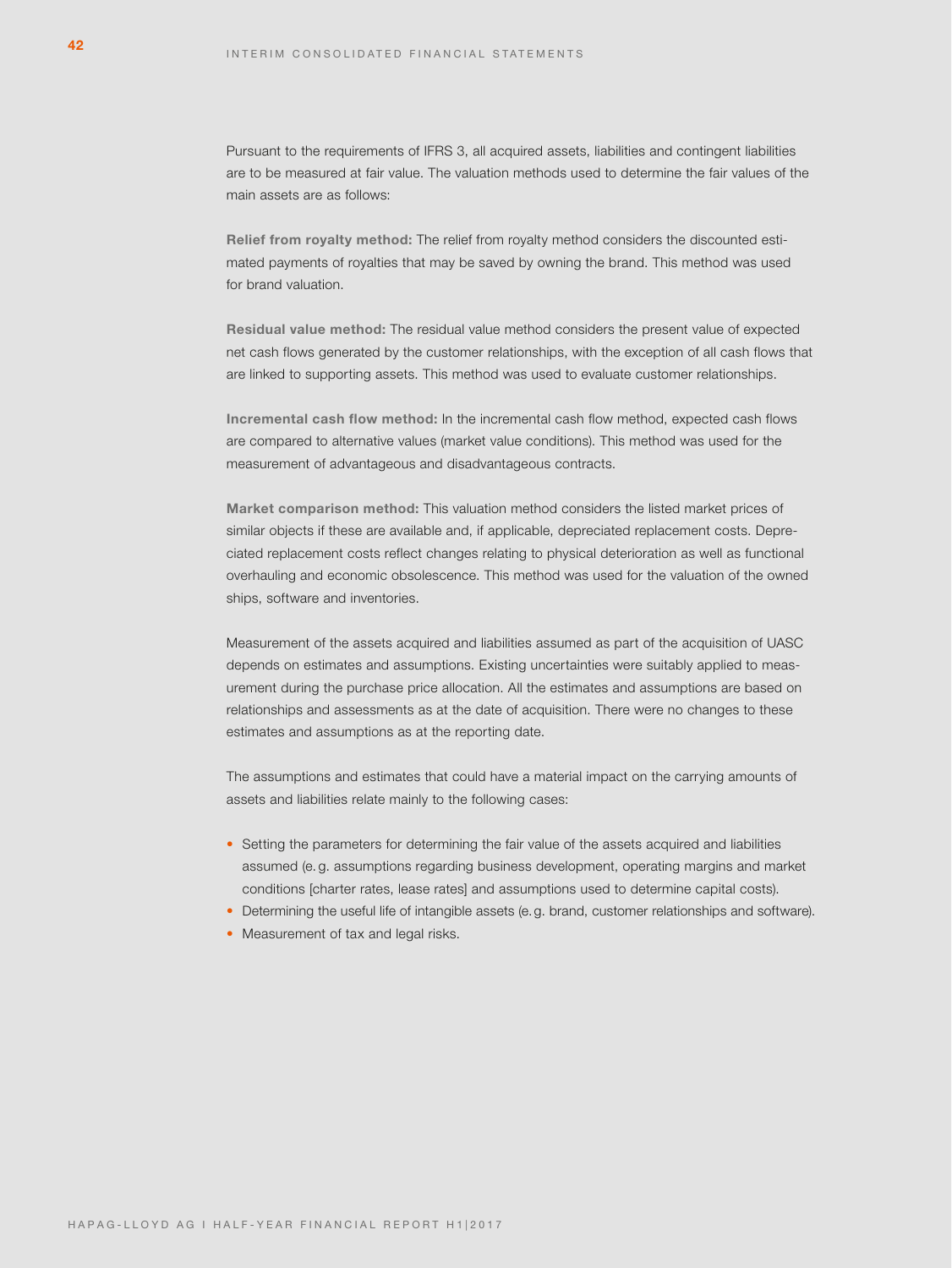#### **Provisional nature of purchase price allocation**

The valuation of all acquired assets and transferred liabilities at the acquisition date is provisional due to the short time between the time of acquisition and the reporting date. If facts and circumstances become known within one year of the date of acquisition that existed on the date of acquisition and that would have resulted in changes to the amounts indicated above, the accounting of the company acquisition will be amended accordingly.

The provisional purchase price allocation resulted in a profit from the acquisition of UASC (EUR –46.8 million) which had been recognised in other operating income. The profit from the acquisition of UASC can be economically attributed to the participation of the seller in the expected positive share price performance, as the purchaser and the seller believe that the equity of container shipping companies is undervalued by the market.

The following table presents the net cash inflow resulting from the company acquisition:

#### million EUR

| Acquired net assets                              | 1,332.9 |
|--------------------------------------------------|---------|
| Gain from bargain purchase                       | $-46.8$ |
| Consideration transferred                        | 1.286.1 |
| - Acquisition through issuance of shares         | 1,286.1 |
| In 2017 cash-effective acquisition-related costs | 2.3     |
| + Acquired cash                                  | 366.3   |
| Net payments received from acquisitions          | 364.0   |

In the course of the acquisition, receivables with a fair value of EUR 490.6 million were recognised, EUR 238.0 million of which related to trade accounts receivable. The gross amount was EUR 520.6 million, EUR 268.0 million of which related to trade accounts receivable. Of this amount, EUR 30.0 million is likely to be uncollectable. At the time of acquisition, contingent liabilities in the amount of EUR 15.2 million were recognised relating to tax risks. The settlement amount was determined on the basis of internal estimates. It is currently not possible to determine a fixed utilisation date.

Since the date of acquisition, revenue of EUR 199.0 million and earnings (EBIT) of EUR 4.8 million taking into account the purchase price allocation are related to UASC.

Had the acquisition taken place on 1 January 2017 (pro forma consideration), Group revenue would have come to EUR 5,638.4 million and earnings (EBIT) would have totalled EUR 131.5 million. The Hapag-Lloyd Group for the period 1 January 2017 to 30 June 2017 together with the UASC Group for the period 1 January 2017 to 24 May 2017, accounted for in accordance with the accounting principles of Hapag-Lloyd, served as the starting point for the preparation of the pro forma figures. The pro forma consideration was calculated including the effects of the purchase price allocation, while effects from transactions which were contractually required before the time of acquisition were not included. Furthermore, in calculating these amounts, it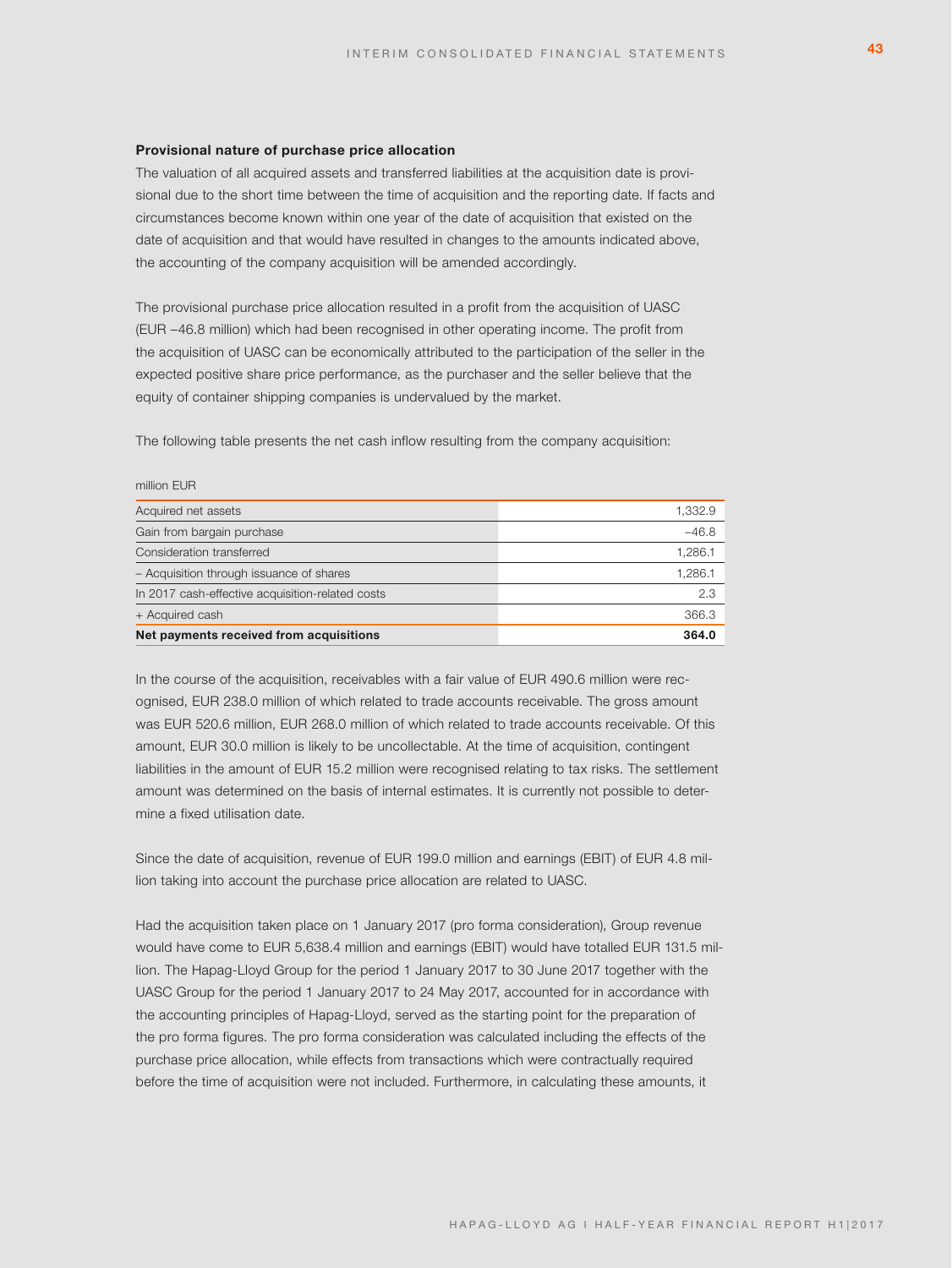was assumed that the provisional adjustments made to the fair values at the time of acquisition would also have been valid if the acquisition had occurred on 1 January 2017. The required pro forma adjustments are based on the available information.

Based on the outlined assumptions, the presented pro forma net result does not necessarily equate to the Group net result that the Group would have generated had the acquisition of UASC in fact been completed on 1 January 2017. Additionally, commenting on the future development of the Group net result is only possible with some uncertainty. Influencing factors which can result in deviations from expectations comprise not only macroeconomic factors such as exchange rates, interest rates and bunker prices, but also the future development of container shipping.

# **SEGMENT REPORTING**

The Hapag-Lloyd Group is managed by the Executive Board as a single, global business unit with one sphere of activity. The primary performance indicators are freight rates and transport volume by trade as well as EBIT and EBITDA at the Group level.

The allocation of resources (use of ships and containers) and the management of the sales market and of key customers are done on the basis of the entire liner service network and deployment of all the maritime assets. The Group generates its revenue solely through its activities as a container liner shipping company. The revenue comprises income from transporting and handling containers and from related services and commissions, all of which are generated globally. As the Hapag-Lloyd Group operates with the same product around the world throughout its entire liner service network, the Executive Board has decided that there is no appropriate measure with which assets, liabilities, EBIT and EBITDA as the key performance indicators can be allocated to different trades. All of the Group's assets, liabilities, income and expenses are thus only allocable to the one segment, container liner shipping. The figures given per trade are the transport volume and freight rate, as well as the revenue allocable to the respective trades.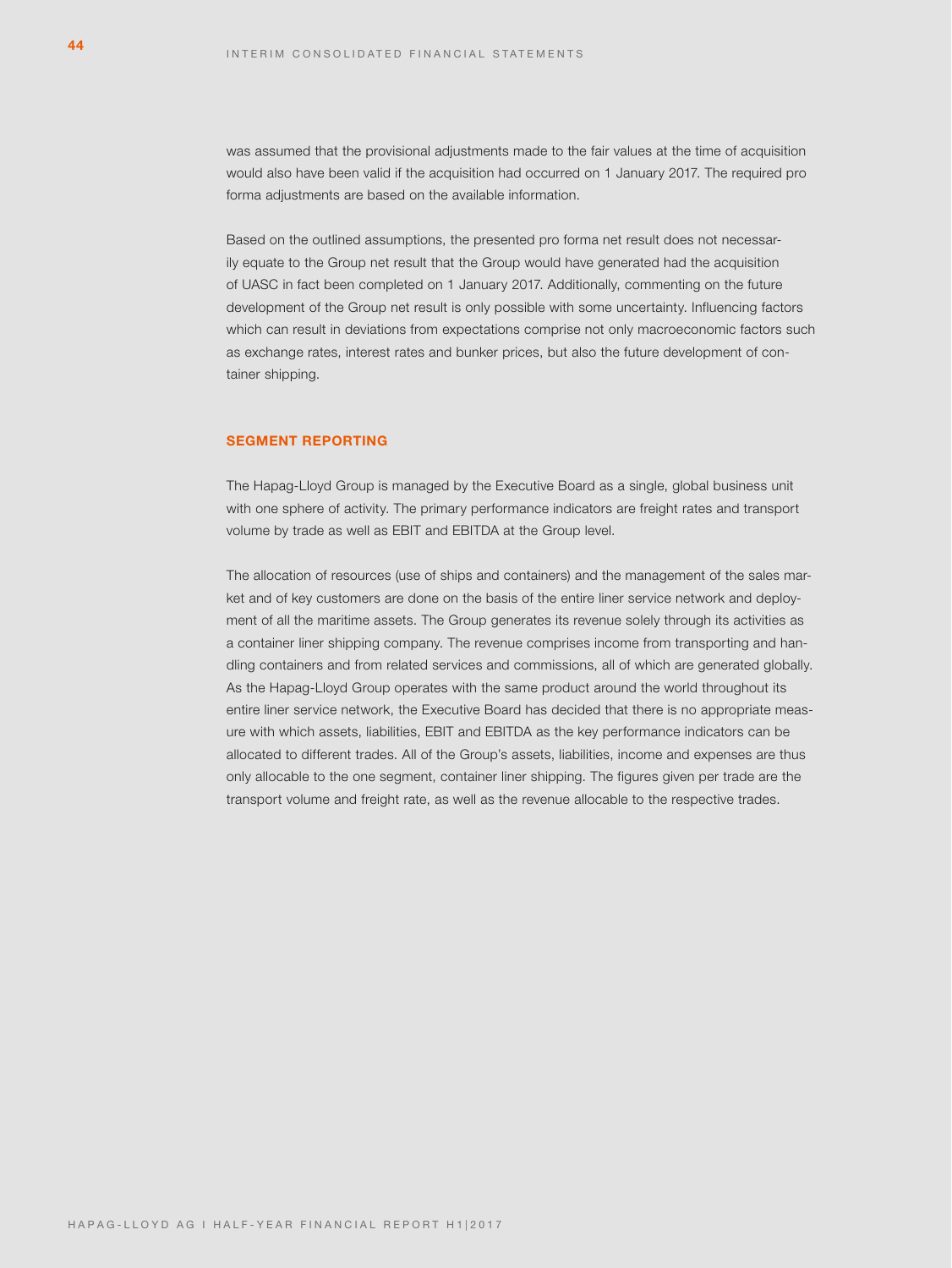# **Transport volume per trade \***

| <b>TTEU</b>                                             | Q2 2017 | Q2 2016 | H <sub>1</sub> 2017 | H1 2016 |
|---------------------------------------------------------|---------|---------|---------------------|---------|
| Atlantic                                                | 422     | 398     | 811                 | 774     |
| Transpacific                                            | 374     | 365     | 760                 | 712     |
| Far East                                                | 234     | 201     | 449                 | 412     |
| Middle East                                             | 119     | 114     | 242                 | 223     |
| Intra-Asia                                              | 158     | 157     | 310                 | 287     |
| Latin America                                           | 604     | 551     | 1,156               | 1,087   |
| <b>EMAO</b><br>(Europe-Mediterranean-Africa-Oceania)    | 128     | 106     | 245                 | 208     |
| <b>Total Hapag-Lloyd excluding</b><br><b>UASC Group</b> | 2,039   | 1,892   | 3,973               | 3,703   |
| <b>UASC Group</b>                                       | 248     | N/A     | 248                 | N/A     |
| <b>Total</b>                                            | 2,287   | 1,892   | 4,221               | 3,703   |

\* In connection with the merger of the UASC Group, the trades have been restructured and the assignment of individual services amended. The prior period figures have been amended accordingly.

# **Freight rates per trade \***

| USD/TEU                                                                    | Q2 2017 | Q2 2016 | H <sub>1</sub> 2017 | H1 2016 |
|----------------------------------------------------------------------------|---------|---------|---------------------|---------|
| Atlantic                                                                   | 1,292   | 1,319   | 1,293               | 1,350   |
| Transpacific                                                               | 1,272   | 1,223   | 1,245               | 1,285   |
| Far East                                                                   | 1,007   | 719     | 955                 | 757     |
| Middle East                                                                | 1,017   | 689     | 902                 | 695     |
| Intra-Asia                                                                 | 607     | 563     | 573                 | 570     |
| Latin America                                                              | 1,008   | 965     | 1,012               | 963     |
| <b>EMAO</b><br>(Europe-Mediterranean-Africa-Oceania)                       | 1.048   | 1,064   | 1,030               | 1,071   |
| <b>Total Hapag-Lloyd excluding</b><br><b>UASC Group (weighted average)</b> | 1,087   | 1,019   | 1,068               | 1,042   |
| <b>UASC Group</b>                                                          | 870     | N/A     | 870                 | N/A     |
| Total (weighted average)                                                   | 1,064   | 1,019   | 1,056               | 1,042   |

\* In connection with the merger of the UASC Group, the trades have been restructured and the assignment of individual services amended. The prior period figures have been amended accordingly.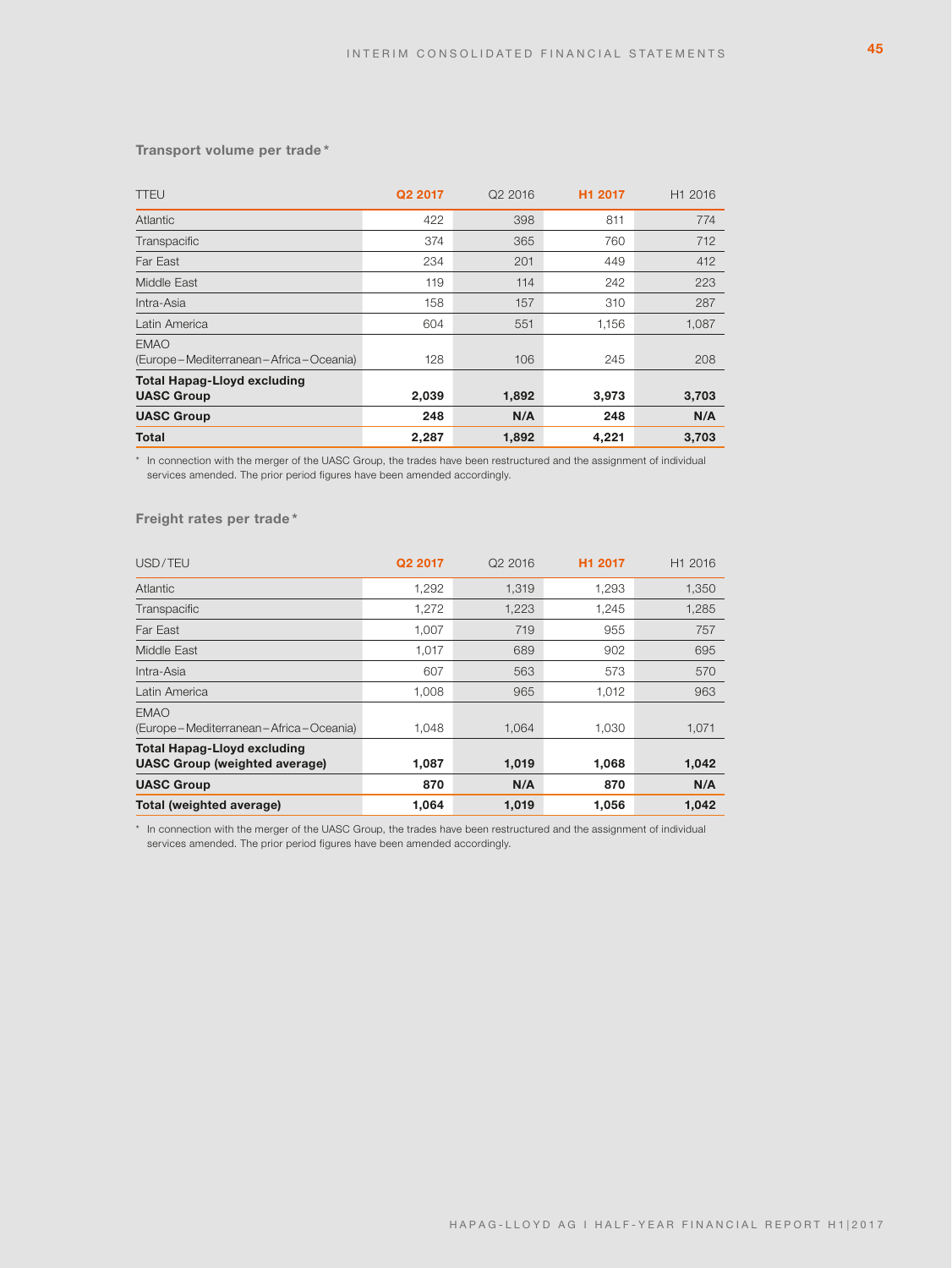| <b>Total</b>                                            | 2,386.2 | 1,859.8 | 4,518.3             | 3,785.5 |
|---------------------------------------------------------|---------|---------|---------------------|---------|
| <b>UASC Group</b>                                       | 199.0   | N/A     | 199.0               | N/A     |
| <b>Total Hapag-Lloyd excluding</b><br><b>UASC Group</b> | 2,187.2 | 1,859.8 | 4,319.3             | 3,785.5 |
| Revenue not assigned to trades                          | 170.0   | 142.8   | 401.2               | 316.2   |
| <b>EMAO</b><br>(Europe-Mediterranean-Africa-Oceania)    | 122.8   | 100.4   | 233.3               | 200.6   |
| Latin America                                           | 554.3   | 474.6   | 1,080.8             | 941.2   |
| Intra-Asia                                              | 86.9    | 78.8    | 164.0               | 147.2   |
| Middle East                                             | 109.6   | 70.0    | 201.2               | 138.9   |
| Far East                                                | 215.1   | 128.9   | 396.0               | 280.5   |
| Transpacific                                            | 432.3   | 398.2   | 874.0               | 822.6   |
| Atlantic                                                | 496.2   | 466.1   | 968.8               | 938.3   |
| million EUR                                             | Q2 2017 | Q2 2016 | H <sub>1</sub> 2017 | H1 2016 |

## **Revenue per trade \***

\* In connection with the merger of the UASC Group, the trades have been restructured and the assignment of individual services amended. The prior period figures have been amended accordingly.

Operating earnings before interest, taxes, depreciation and amortisation (EBITDA) are calculated on the basis of the Group's earnings before interest and taxes (EBIT) as presented in the following table. Earnings before income taxes (EBT) and the share of profits of the segment's equityaccounted investees correspond to those of the Group.

# **EBITDA**

| million EUR                                                                   | Q <sub>2</sub> 2017 | Q2 2016 | H <sub>1</sub> 2017 | H1 2016  |
|-------------------------------------------------------------------------------|---------------------|---------|---------------------|----------|
| Earnings before interest, taxes,<br>depreciation and amortisation<br>(EBITDA) | 229.1               | 73.3    | 360.4               | 196.7    |
| Depreciation, amortisation and<br>impairment                                  | 145.3               | 117.8   | 273.1               | 236.4    |
| Earnings before interest and taxes<br>(EBIT)                                  | 83.8                | $-44.5$ | 87.3                | $-39.7$  |
| Earnings before income taxes (EBT)                                            | 24.2                | $-91.3$ | $-34.1$             | $-129.6$ |
| Share of profit of equity-accounted<br>investees                              | 10.8                | 6.3     | 18.4                | 12.1     |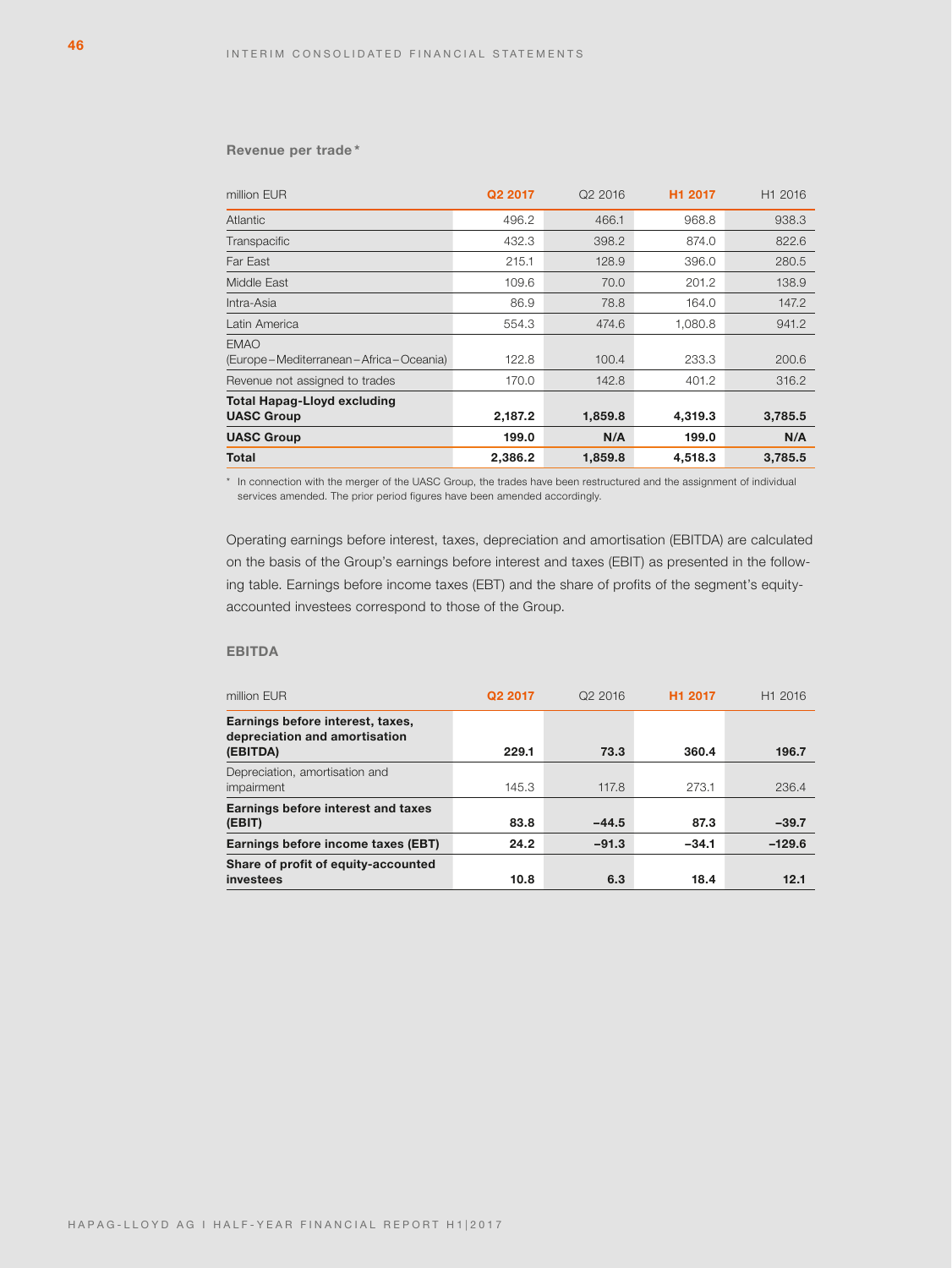# **SELECTED NOTES TO THE CONSOLIDATED INCOME STATEMENT**

Detailed notes to the income statement are contained in the interim management report in the chapter "Group earnings position".

**Earnings per share**

|                                                                              | Q <sub>2</sub> 2017 | Q <sub>2</sub> 2016 | H <sub>1</sub> 2017 | H <sub>1</sub> 2016 |
|------------------------------------------------------------------------------|---------------------|---------------------|---------------------|---------------------|
| Profit/loss attributable to shareholders<br>of Hapag-Lloyd AG in million EUR | 14.4                | $-99.9$             | $-48.4$             | $-143.9$            |
| Weighted average number of shares<br>in million                              | 137.0               | 118.1               | 127.5               | 118.1               |
| Basic earnings per share in EUR                                              | 0.11                | $-0.85$             | $-0.38$             | $-1.22$             |

The new number of shares resulting from the capital increase during the year led to different weightings in the periods under review. This in turn resulted in different earnings per share in the two quarters compared with the half-year period as a whole.

There were no dilutive effects in the first half of 2017 or in the corresponding prior year period.

# **SELECTED NOTES TO THE CONSOLIDATED STATEMENT OF FINANCIAL POSITION**

The inclusion of UASC in the Hapag-Lloyd Group means that the acquired container shipping activities were included in the consolidated statement of financial position as at 30 June 2017 from the first-time consolidation date of 24 May 2017. As such, the figures in the consolidated statement of financial position as at 30 June 2017 can only be compared with those of previous years to a limited extent.

# **Goodwill and other intangible assets**

Other intangible assets increased by EUR 734.2 million primarily as a result of the first-time consolidation of UASC in the Group as a whole. In addition, the goodwill and intangible assets were reduced by EUR 234.3 million compared with 31 December 2016 due to currency translation effects and by EUR 41.0 million due to the amortisation of other intangible assets.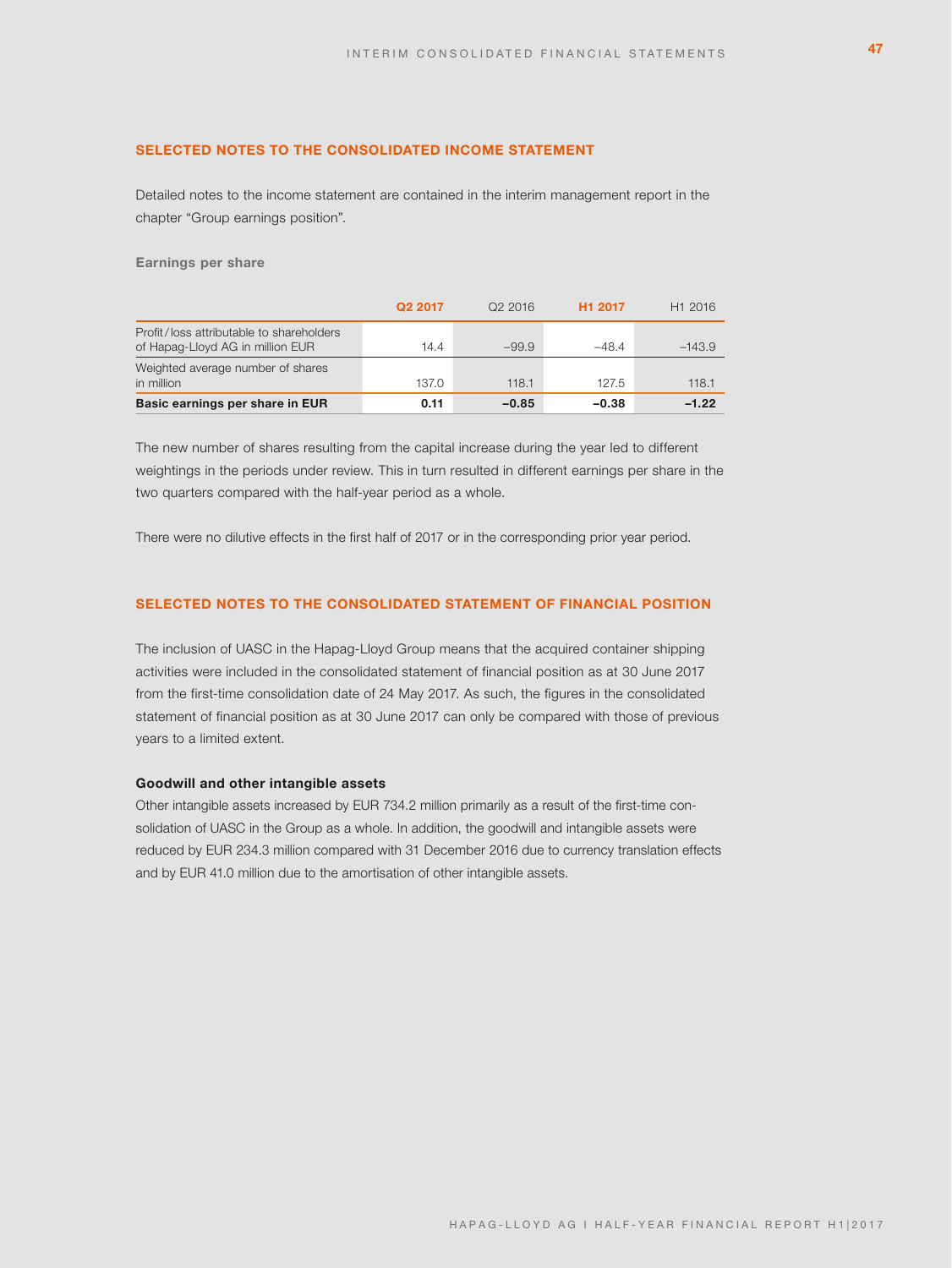#### **Property, plant and equipment**

| million EUR                                          | 30.6.2017 | 31.12.2016 |
|------------------------------------------------------|-----------|------------|
| Vessels                                              | 7.522.2   | 5,024.5    |
| Container                                            | 1.660.4   | 998.3      |
| Other equipment                                      | 149.6     | 132.0      |
| Prepayments on account and assets under construction | 186.9     | 160.8      |
| <b>Total</b>                                         | 9,519.1   | 6,315.6    |

Property, plant and equipment increased primarily due to the inclusion of assets of EUR 3,783.9 million following the first-time consolidation of UASC in the Group as a whole. Above all, investments in ocean-going vessels in the amount of EUR 178.3 million prompted the change in fixed assets. By contrast, the carrying amounts were reduced by depreciation in the amount of EUR 232.1 million and currency effects at the reporting date of EUR 530.3 million.

Fixed assets of EUR 269.7 million were recognised in conjunction with finance lease contracts (31 December 2016: EUR 181.6 million). Of this, EUR 180.4 million was attributable to ships (31 December 2016: EUR 81.2 million) and EUR 89.3 million to containers (31 December 2016: EUR 100.4 million).

# **Non-current assets held for sale**

The Executive Board of Hapag-Lloyd AG has decided to sell three older vessels of the UASC Group during the financial year 2017. Pursuant to IFRS 5, the assets were reported separately as non-current assets held for sale at the time of first-time consolidation of the UASC Group as at 24 May 2017.

The carrying amount of the ships to be sold totalled EUR 13.2 million as at 30 June 2017.

#### **Cash and cash equivalents**

| million EUR              | 30.6.2017 | 31.12.2016 |
|--------------------------|-----------|------------|
| Cash at bank             | 747.5     | 565.9      |
| Cash in hand and cheques | 6.2       | 4.3        |
| <b>Total</b>             | 753.7     | 570.2      |

As at 30 June 2017, a sum totalling EUR 77.8 million was deposited in pledged accounts (31 December 2016: EUR 12.7 million) and was therefore subject to a limitation on disposal. The intention as at 30 June 2017 was to make an early repayment to free up funds totalling EUR 58.5 million. This early repayment has since been effected. The other mentioned amounts are subject to a maturity of three months.

Due to local restrictions, the Hapag-Lloyd Group has limited access to cash and cash equivalents of EUR 1.4 million (31 December 2016: EUR 3.9 million) at individual subsidiaries.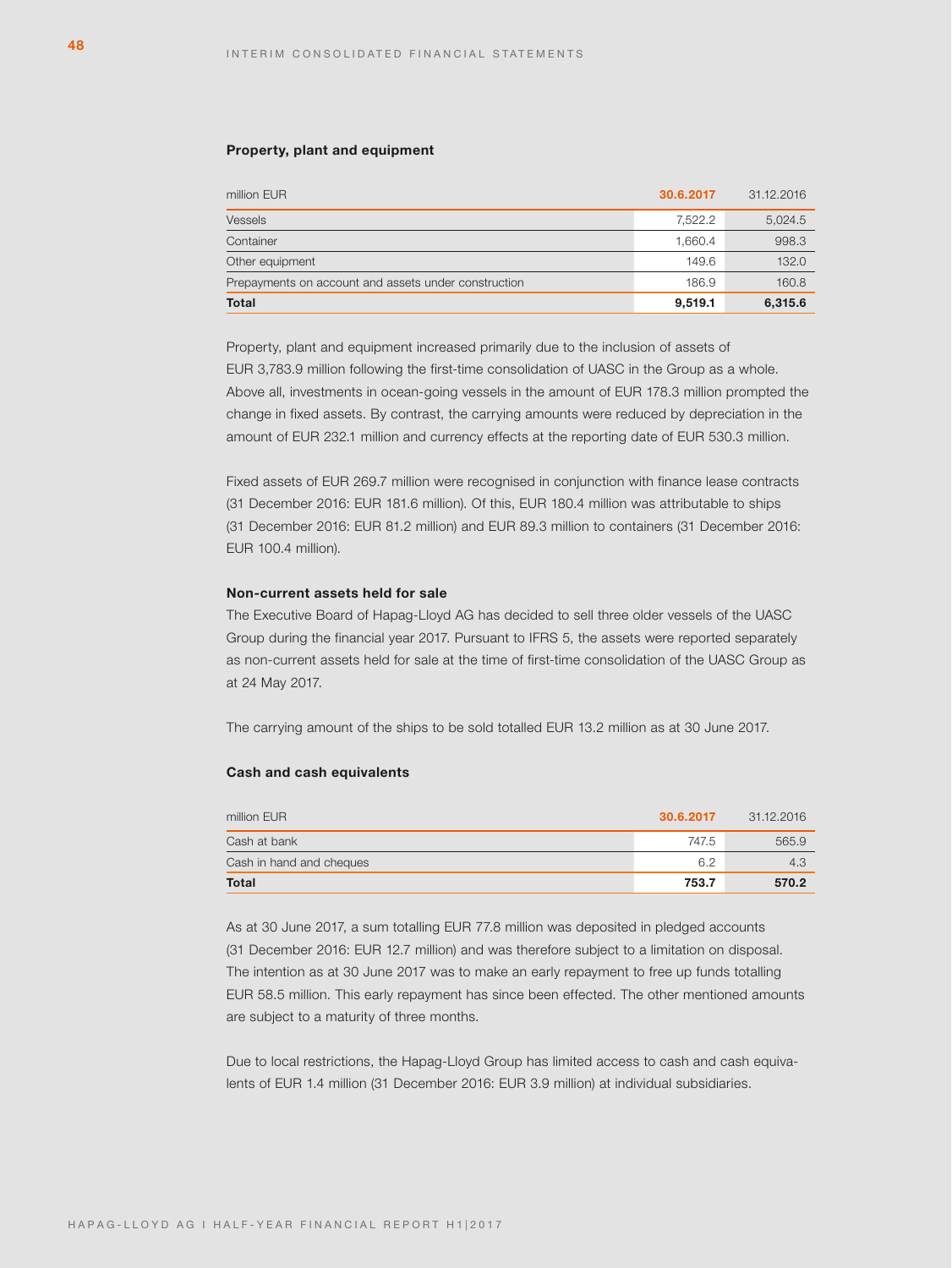#### **Cumulative other equity**

Cumulative other equity comprises the reserve for remeasurements relating to defined benefit pension plans, the reserve for cash flow hedges, the translation reserve and the reserve for put options on non-controlling interests.

The cumulative expenses and earnings from the remeasurement of pension obligations as recognised in other comprehensive income are presented under the reserve for remeasurements relating to defined benefit pension plans (30 June 2017: EUR –108.9 million; 31 December 2016: EUR –118.9 million). Remeasurement effects in the case of defined benefit pension obligations result from changes in estimates relating to actuarial assumptions regarding measurement of the gross pension obligations and the difference between the standard (anticipated) and the actual return on plan assets.

The reserve for cash flow hedges contains changes in market value from hedging transactions that are recognised in other comprehensive income and amounted to EUR 2.3 million as at 30 June 2017 (31 December 2016: EUR 5.4 million).

The currency effects of EUR –377.7 million recognised in the first half of 2017 (prior year period: EUR –107.3 million) were due to the translation of the financial statements of Hapag-Lloyd AG and its subsidiaries into the reporting currency. The translation reserve amounted to EUR 457.8 million as at the end of the first half of 2017 (31 December 2016: EUR 835.3 million).

## **Put options on non-controlling interests**

Put options written involving a commitment to buy non-controlling interests when exercised are recognised as a financial liability in the amount of the present value of the exercise price pursuant to IAS 32. This entails application of the anticipated acquisition method which is founded on the assumption that acquisition of the non-controlling interests has already occurred: a financial obligation to acquire own equity instruments is carried as a liability. The non-controlling interests are derecognised in equity and the difference between the non-controlling interests and the likely purchase price is recognised in the remaining equity. Changes in the value of the financial liability are subsequently recognised directly in equity.

The anticipated acquisition of non-controlling interests was disclosed separately in the statement of changes in equity.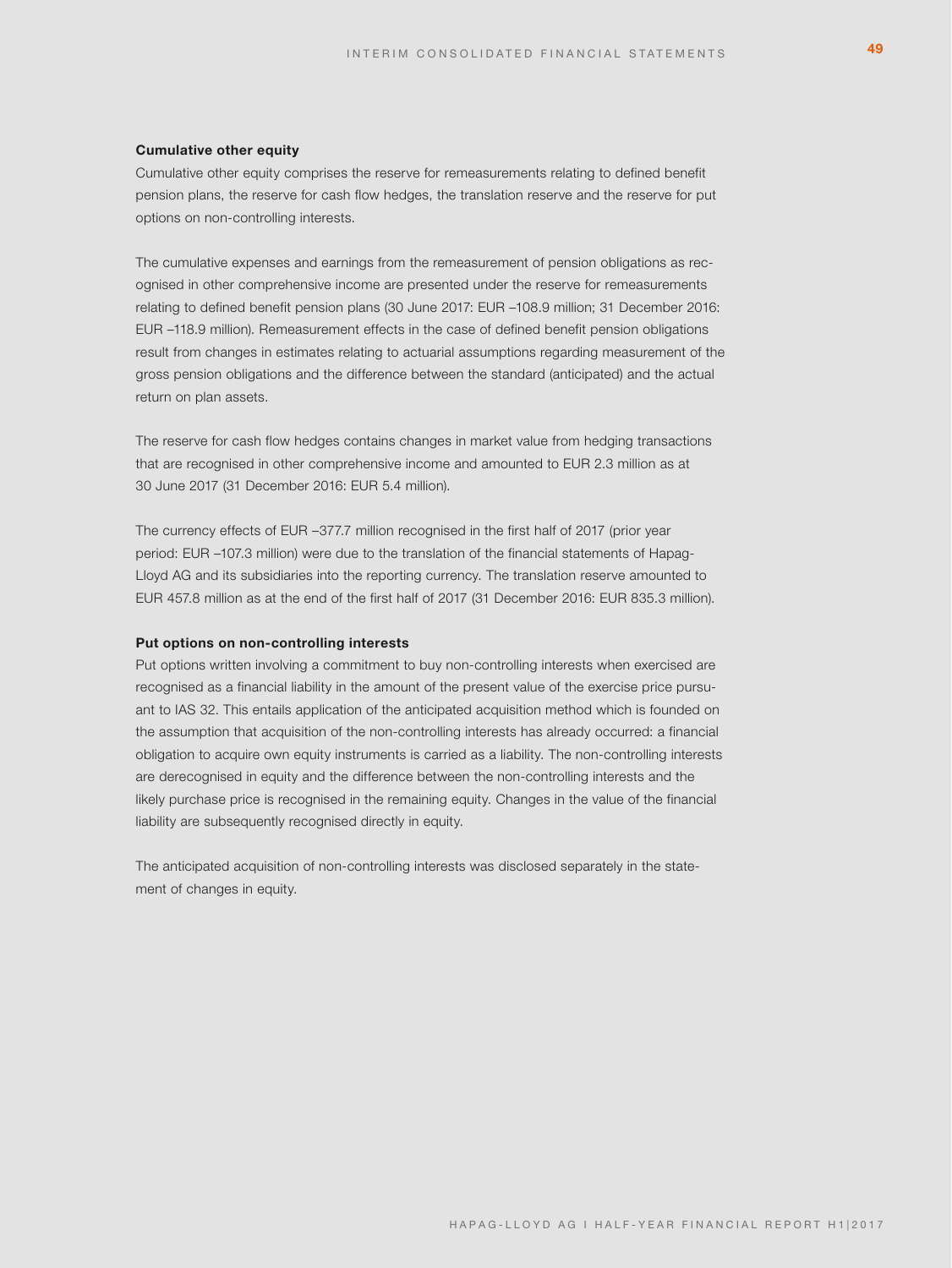A put option measured at fair value in the amount of EUR 1.8 million was recognised under other liabilities as at 30 June 2017. This developed as follows:

| million EUR                                                                              | <b>Put option</b> |
|------------------------------------------------------------------------------------------|-------------------|
| Opening balance at 1.1.2017                                                              |                   |
| Addition by granting put options                                                         | 1.7               |
| Unrealised losses recognised in the reserve for put options                              | 0.2               |
| Currency translation differences recognised in the translation<br>reserve within the OCI | $-0.1$            |
| Closing balance at 30.6.2017                                                             | 1.8               |

Measurement of the put option with the aid of the discounted cash flow method above all takes into account the anticipated net cash flows, which are discounted at a rate of 10.6%.

The fair value of the put option would increase (decrease) if the anticipated net cash flows were higher (lower) or if the discount rate was lower (higher).

# **Provisions**

As part of the incorporation of the UASC Group on 24 May 2017 and the associated implementation of the Group's new organisational structure, a restructuring provision of EUR 34.0 million was created. The Executive Board of the Hapag-Lloyd Group decided on a restructuring plan at the end of the first half of 2017. Following the announcement of the plan and the start of its implementation, the Group recognised a provision for expected restructuring costs, including estimated costs occurring for claims arising following the termination of agent contracts and termination benefits for employees.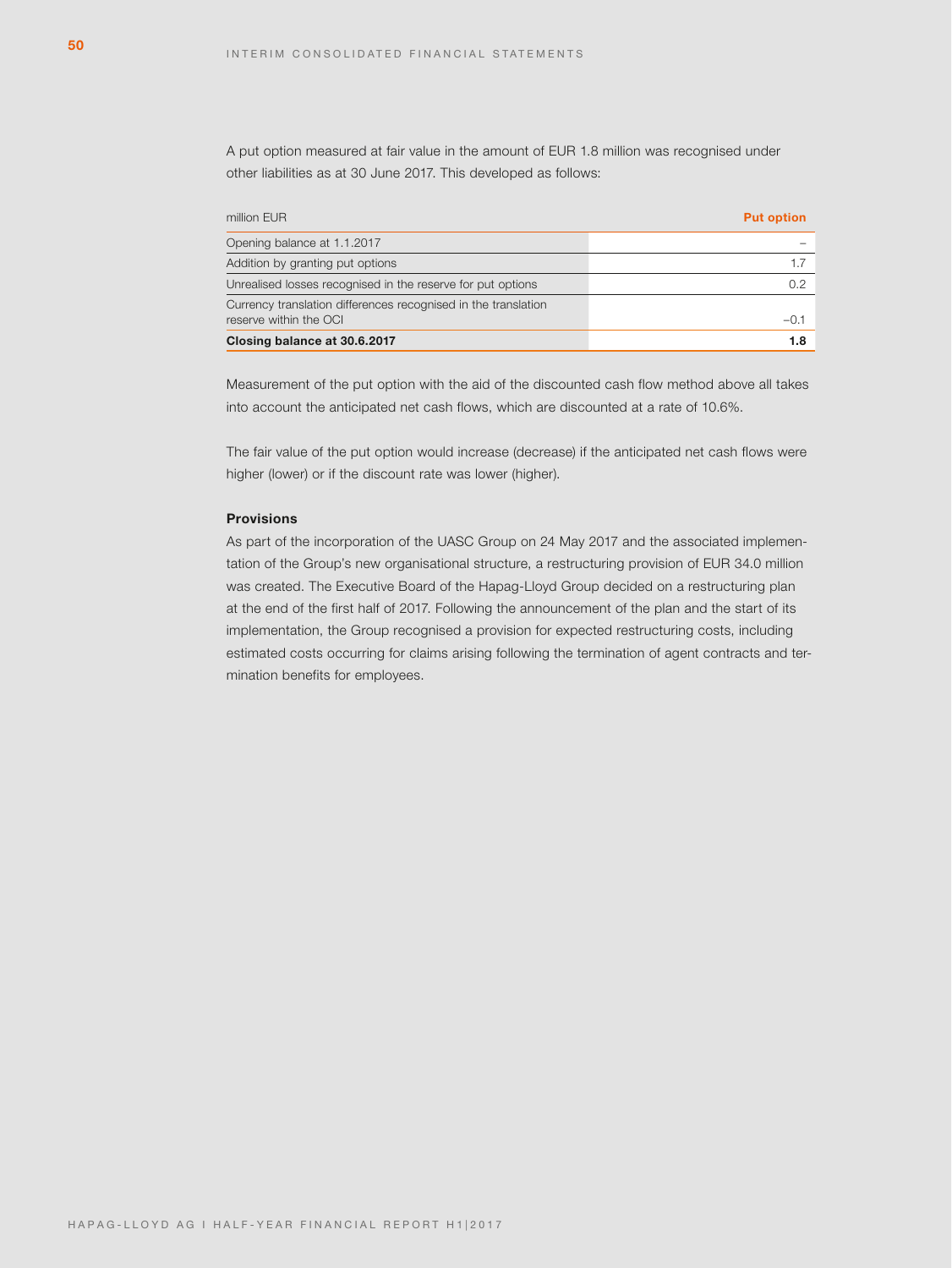# **Financial instruments**

The carrying amounts and fair values of the financial instruments as at 31 December 2016 are presented in the table below.

| Carrying amount |                                     | Fair value               |
|-----------------|-------------------------------------|--------------------------|
| <b>Total</b>    | thereof<br>financial<br>instruments | Financial<br>instruments |
|                 |                                     |                          |
| 677.6           | 677.6                               | 677.6                    |
| 224.5           | 126.2                               | 126.2                    |
| 33.0            | 33.0                                | 33.0                     |
| 6.7             | 6.7                                 | 6.7                      |
| 26.3            | 26.3                                | 26.3                     |
| 4.6             | 4.6                                 | 4.6                      |
| 4.6             | 4.6                                 | 4.6                      |
| 570.2           | 570.2                               | 570.2                    |
|                 |                                     |                          |
| 4,043.5         | 4,043.5                             | 4,082.2                  |
| 137.2           | 137.2                               | 143.6                    |
| 1,281.6         | 1,281.6                             | 1,281.6                  |
| 41.1            | 41.1                                | 41.1                     |
| 41.1            | 41.1                                | 41.1                     |
| 179.9           | 50.7                                | 50.7                     |
|                 |                                     |                          |

\* Part of financial debt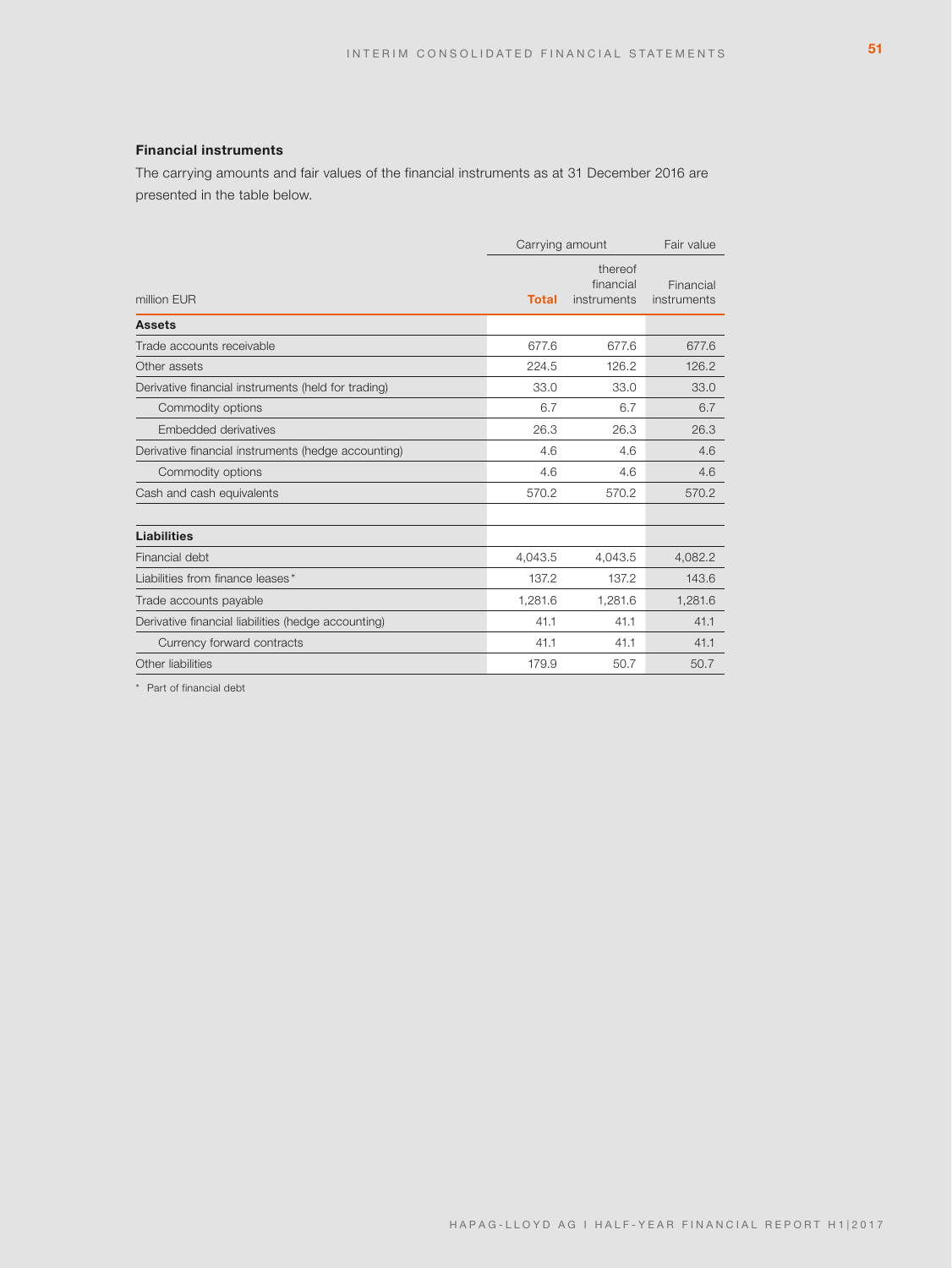The carrying amounts and fair values of the financial instruments as at 30 June 2017 are presented in the table below.

|                                                     |              | Carrying amount                     |                          |
|-----------------------------------------------------|--------------|-------------------------------------|--------------------------|
| million EUR                                         | <b>Total</b> | thereof<br>financial<br>instruments | Financial<br>instruments |
| <b>Assets</b>                                       |              |                                     |                          |
| Trade accounts receivable                           | 942.2        | 942.2                               | 942.2                    |
| Other assets                                        | 478.8        | 317.2                               | 317.2                    |
| Derivative financial instruments (held for trading) | 45.4         | 45.4                                | 45.4                     |
| Commodity options                                   | 0.5          | 0.5                                 | 0.5                      |
| Embedded derivatives                                | 44.9         | 44.9                                | 44.9                     |
| Derivative financial instruments (hedge accounting) | 21.5         | 21.5                                | 21.5                     |
| Currency forward contracts                          | 21.5         | 21.5                                | 21.5                     |
| Commodity options                                   |              |                                     |                          |
| Cash and cash equivalents                           | 753.7        | 753.7                               | 753.7                    |
| <b>Liabilities</b>                                  |              |                                     |                          |
| Financial debt                                      | 7,165.7      | 7,165.7                             | 7,840.6                  |
| Liabilities from finance leases*                    | 146.2        | 146.2                               | 157.3                    |
| Trade accounts payable                              | 1,604.4      | 1,604.4                             | 1,604.4                  |
| Derivative financial liabilities (hedge accounting) | 15.7         | 15.7                                | 15.7                     |
| Interest rate swaps                                 | 15.7         | 15.7                                | 15.7                     |
| Currency forward contracts                          |              |                                     |                          |
| Other liabilities                                   | 198.3        | 50.9                                | 50.9                     |

\* Part of financial debt

The derivative financial instruments were measured at fair value. Since the business combination with UASC, they also include interest rate swaps used to hedge against interest rate risks. Their fair value is calculated as the present value of the anticipated future cash flows. The estimates of future cash flows from variable interest payments are based on quoted swap rates and interbank interest rates. The estimate of the fair value is adjusted by the credit risk of the Group and the counterparty.

The liabilities from bonds included within financial debt, which due to the quotation on an active market are allocated to level 1 of the fair value hierarchy, have a fair value of EUR 1,081.6 million (31 December 2016: EUR 786.7 million). The fair values indicated for the remaining financial debt, derivative financial instruments and liabilities from finance leases are assigned to level 2 of the fair value hierarchy. This means that the instruments are measured using methods which are based on factors derived directly or indirectly from observable market data.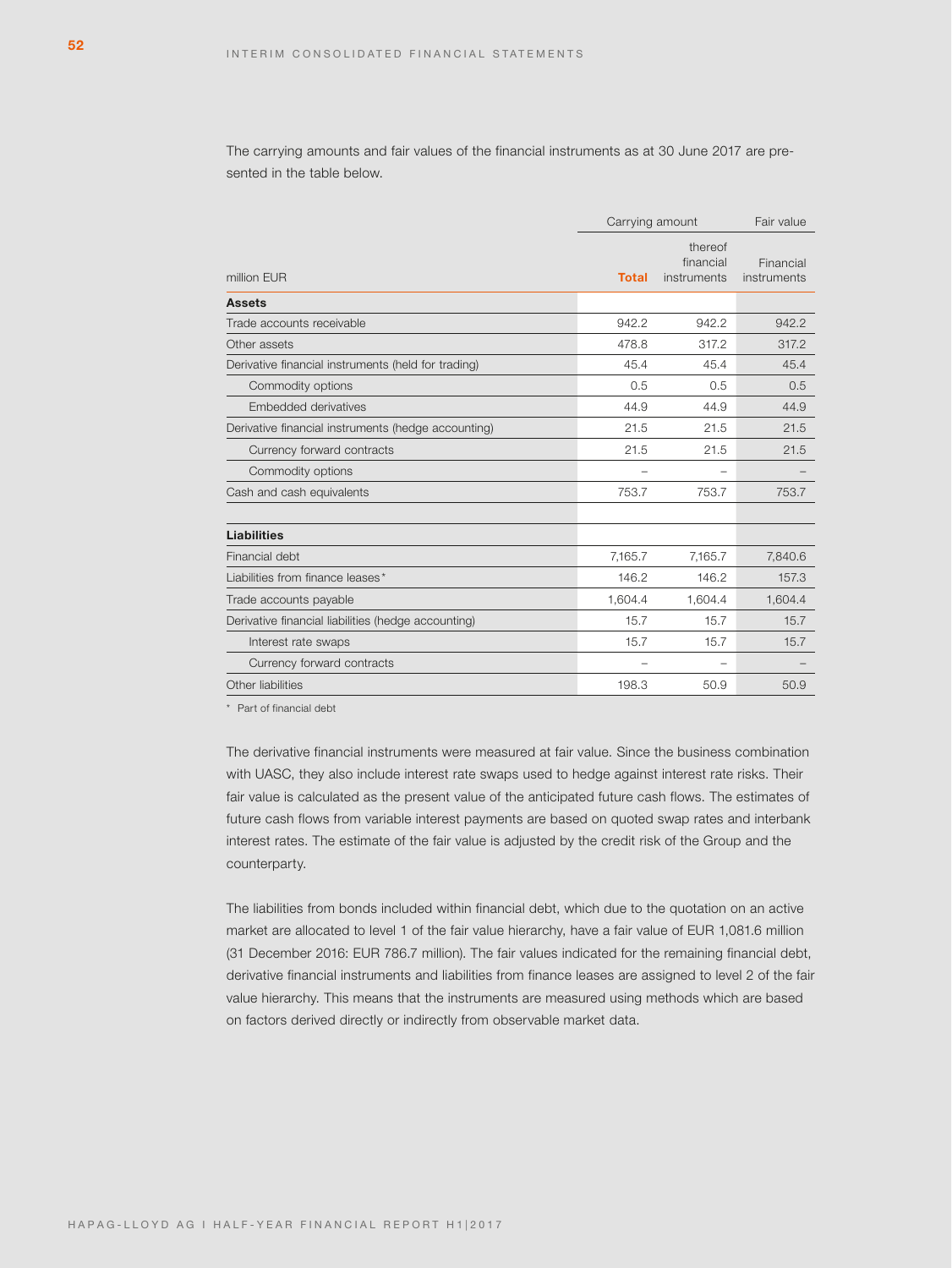The put options recognised under other liabilities with a fair value corresponding to the carrying amount of EUR 1.8 million belong to level 3 of the fair value hierarchy. The main non-observable input factors used for measurement of the liability are the anticipated net cash flows and the discount rate as determined internally.

The carrying amounts of all other level 2 financial instruments are a suitable approximation of the fair values.

There were no transfers between levels 1, 2 and 3 in the first six months of 2017.

# **Financial debt**

The following tables contain the carrying amounts for the individual categories of financial debt.

**Financial debt**

| million EUR                              | 30.6.2017 | 31.12.2016 |
|------------------------------------------|-----------|------------|
| Liabilities to banks                     | 5.851.9   | 3,050.1    |
| <b>Bonds</b>                             | 927.2     | 785.2      |
| Liabilities from finance lease contracts | 146.2     | 137.2      |
| Other financial debt                     | 386.6     | 208.2      |
| <b>Total</b>                             | 7,311.9   | 4,180.7    |

# **Financial debt by currency**

| million EUR                                             | 30.6.2017 | 31.12.2016 |
|---------------------------------------------------------|-----------|------------|
| Financial debt denoted in USD (excl. transaction costs) | 6.019.1   | 3,394.0    |
| Financial debt denoted in EUR (excl. transaction costs) | 1.087.0   | 819.0      |
| Financial debt denoted in SAR (excl. transaction costs) | 228.1     |            |
| Interest liabilities                                    | 36.3      | 37.4       |
| <b>Transaction costs</b>                                | $-58.6$   | $-69.7$    |
| Total                                                   | 7.311.9   | 4.180.7    |

The EUR 3,131.2 million increase in financial debt was primarily due to the inclusion of UASC in the Group as a whole. UASC accounted for USD 3,910.6 million (EUR 3,428.9 million) of the Hapag-Lloyd Group's total financial debt.

Hapag-Lloyd has drawn down long-term loan agreements for a total of USD 223.4 million (EUR 195.9 million) in connection with three 10,500 TEU ships delivered in the first half of 2017.

In January 2017, a sale and leaseback transaction was entered into involving used containers and containers held by the Company. The lease agreement has a term of four years and comprises a volume of USD 44.1 million (EUR 41.3 million). The lease contract is essentially a form of borrowing, with the containers transferred by way of security. The Company will remain the beneficial owner of the containers and the disposal of the containers will have no effect on earnings.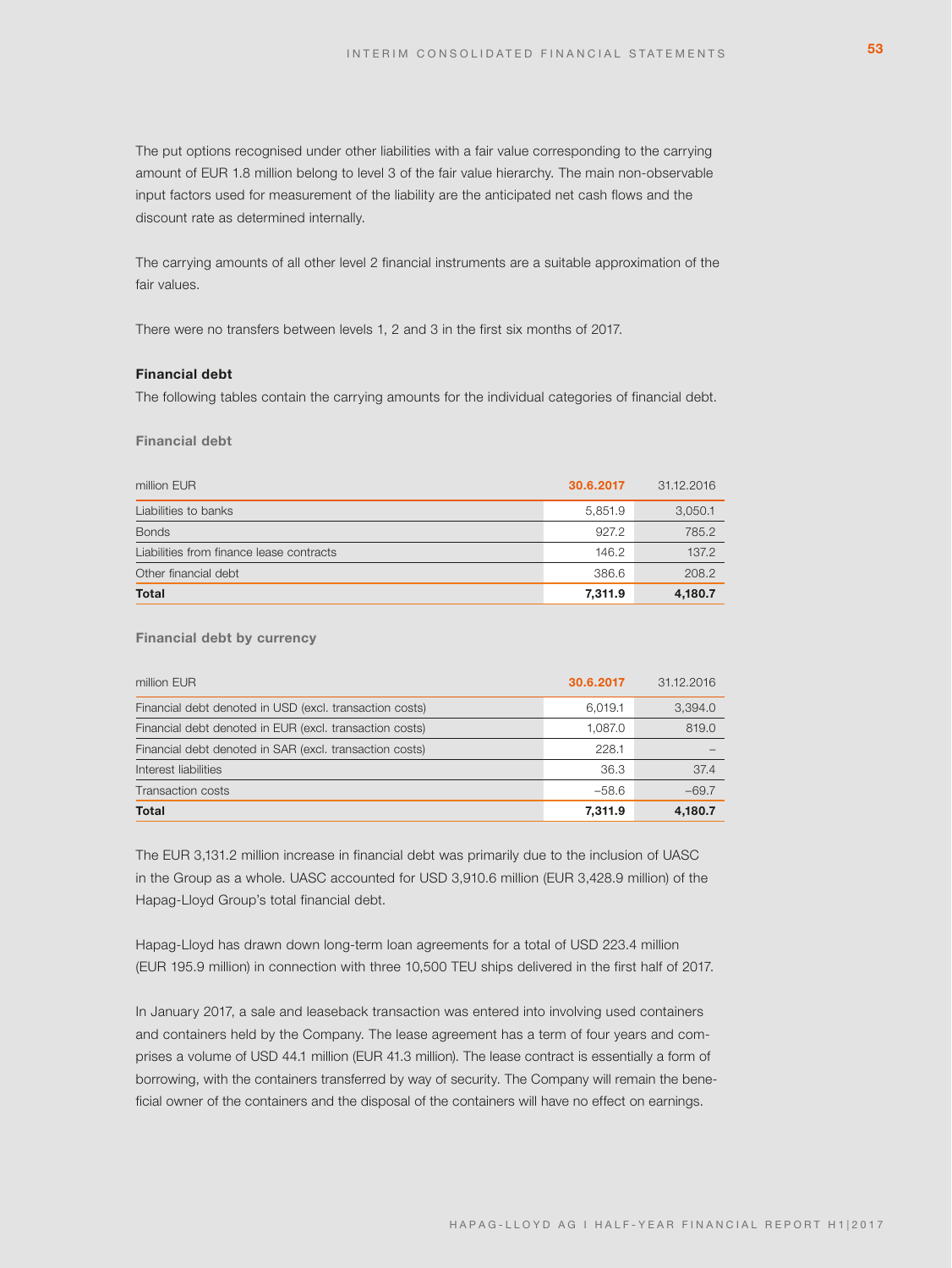On 1 February 2017, Hapag-Lloyd issued a new corporate bond with a coupon of 6.75% and a maturity of five years at an issue price of 100.00%. Due to the high level of demand, the originally planned issue volume of EUR 150.0 million was increased to EUR 250.0 million. In the same month, some of the proceeds from the issue were used for the early repayment of the USD bond with an outstanding amount of USD 125.0 million.

On 15 February 2017, EUR 200.0 million was added to the corporate bond issued previously, taking the total amount to EUR 450.0 million. The issue generated additional proceeds of EUR 204.8 million (issue price: 102.375%), of which EUR 200.0 million were used for the partial repayment of an existing EUR bond.

Developments in used market prices for container ships resulted in deficits in the loan-to-value ratios in the fourth quarter of 2016. In the first half of 2017, Hapag-Lloyd made early repayments in the amount of USD 51.3 million (EUR 45.0 million) as requested by the financing banks.

A sale and leaseback transaction was entered into in the first half of 2017 to refinance an existing ship portfolio. The lease contract amounts to USD 205.0 million (EUR 179.7 million) and has a maturity of ten years. The Group remains the beneficial owner of the ship portfolio, and the disposal of the ocean-going vessels had no effect on earnings. The loan liability of USD 151.7 million (EUR 133.0 million) associated with the ship portfolio was repaid in full at the end of the first half of 2017.

The credit facility utilised as at 31 December 2016 to finance container investments of USD 260.0 million (EUR 228.0 million) as well as an additional unused credit facility of USD 8.5 million (EUR 7.5 million) was also repaid in the first half of 2017.

The Hapag-Lloyd Group had total available credit facilities of EUR 403.3 million as at 30 June 2017 (31 December 2016: EUR 189.4 million).

# **OTHER NOTES**

#### **Legal disputes**

Subpoenas were served to company representatives attending the twice-yearly conference of the International Council of Containership Operators (known as the "Box Club") in San Francisco on 15 March 2017, ordering them to attend a hearing by the U.S. Department of Justice Antitrust Division ("DoJ"). Concrete allegations have not been made at present. However, the subpoenas have been issued in connection with the DoJ investigation into the global container liner shipping industry. Hapag-Lloyd will cooperate with the authorities in full. A quantification of a possible risk that may result from the investigations still cannot be made at the time of reporting.

Authorities in a number of jurisdictions launched investigations into possible breaches of competition law in the 2015 / 2016 financial year. All of these investigations have been largely concluded, and no significant financial effects are to be expected.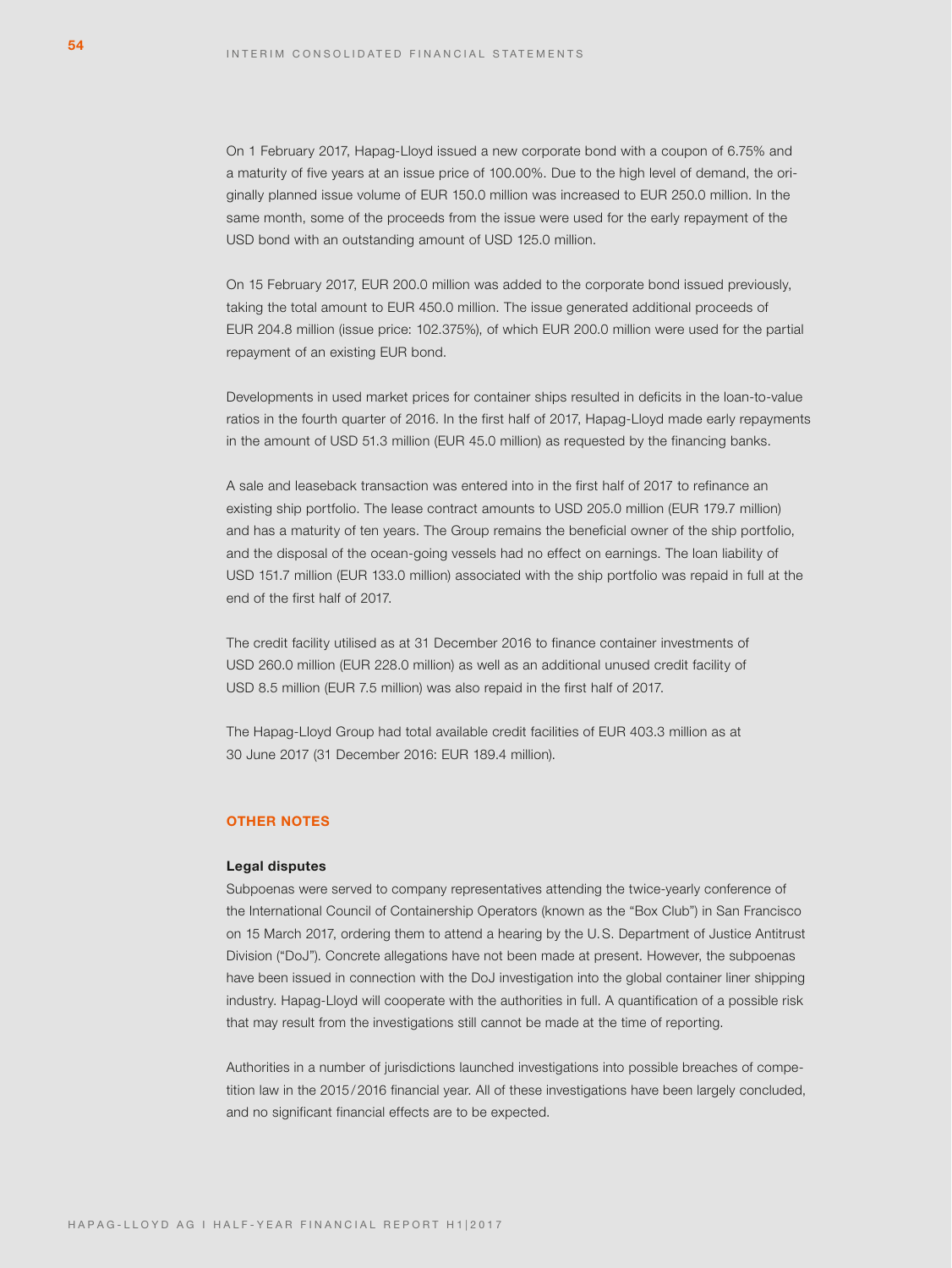As at the reporting date, there were EUR 138.7 million in contingent liabilities from tax risks not classified as probable (31 December 2016: EUR 128.4 million).

# **Obligations from operating lease contracts**

The Group's obligations from operating lease contracts above all relate to charter and lease agreements for ships and containers, and rental agreements for business premises. Charter agreements for ships are always structured as time charter contracts, i. e. in addition to the capital costs, the charterer bears part of the ship operating costs, which are reimbursed as part of the charter rate.

In the first half of 2017, lease payments of EUR 491.4 million were posted to expenses (prior year period: EUR 535.5 million).

Total future minimum lease payments from non-cancellable operating lease contracts consist of the following:

| million EUR              | 30.6.2017 | 31.12.2016 |
|--------------------------|-----------|------------|
| Ships and containers     | 693.6     | 682.7      |
| Administrative buildings | 105.7     | 103.9      |
| Other                    | 240.6     | 239.2      |
| <b>Total</b>             | 1,039.6   | 1,025.8    |

# **Other financial obligations**

The Group's other financial obligations as at 30 June 2017 pertained to a purchase obligation for investments in container ships amounting to EUR 44.8 million (31 December 2016: EUR 151.7 million), which are due within one year.

#### **Related party disclosures**

In carrying out its ordinary business activities, the Hapag-Lloyd Group maintained indirect or direct relationships with related companies and individuals and with its own subsidiaries included in the consolidated financial statements. These supply and service relationships are transacted at market prices. The volume of these supply and service relationships has increased compared to 31 December 2016 due to the first time incorporation of the UASC Group as at 24 May 2017. As a result, no significant changes in these supply and service relationships have arisen since 31 December 2016. The contractual relationships with related parties described in the remuneration report from page 80 onwards of the 2016 annual report also remain unchanged, but are not of material importance to the Group.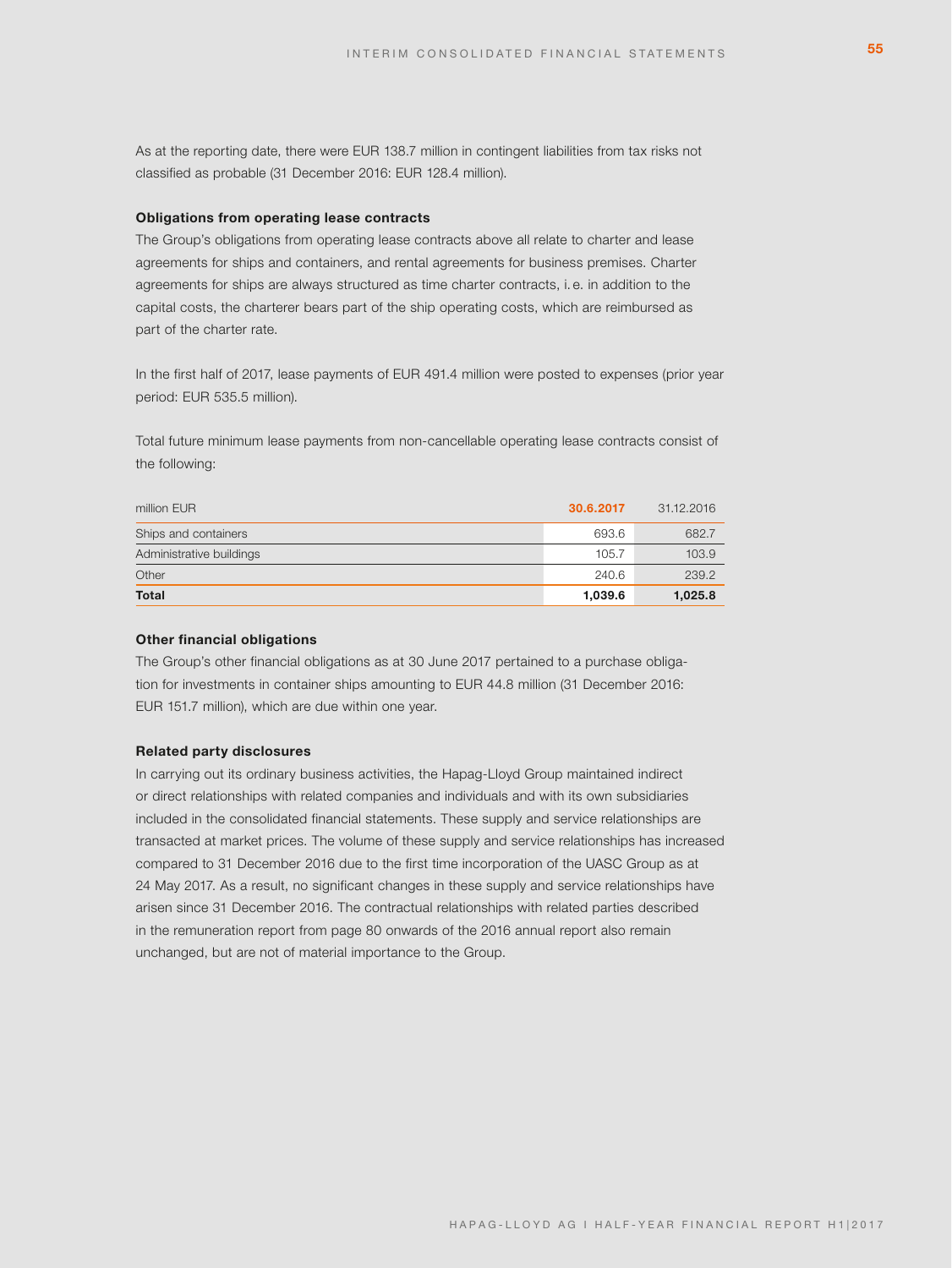# **SIGNIFICANT EVENTS AFTER THE BALANCE SHEET DATE**

Hapag-Lloyd issued a EUR bond with a volume of EUR 450.0 million on 18 July 2017. The bond has a maturity of seven years and a coupon of 5.125%. The purpose of the issue proceeds is to service Hapag-Lloyd's existing 7.75% and 7.50% EUR bonds which fall due in 2018 and 2019.

On 19 July 2017, 42.7 million shares assigned to UASC's existing shareholders in the course of the merger between Hapag-Lloyd and UASC went into circulation.

On 27 July 2017, Hapag-Lloyd launched the MV Afif, a ship with a transport capacity of 15,000 TEU. The last instalment of EUR 22.4 million (USD 25.5 million) for the construction work was paid to the shipyard upon delivery. The ship is financed with a long-term loan in the amount of EUR 83.1 million (USD 94.8 million), which had already been utilised in full upon delivery.

Hamburg, 29 August 2017

**Hapag-Lloyd Aktiengesellschaft** Executive Board

Rolf Habben Jansen

Nicolás Burr **Anthony J. Firmin** Thorsten Haeser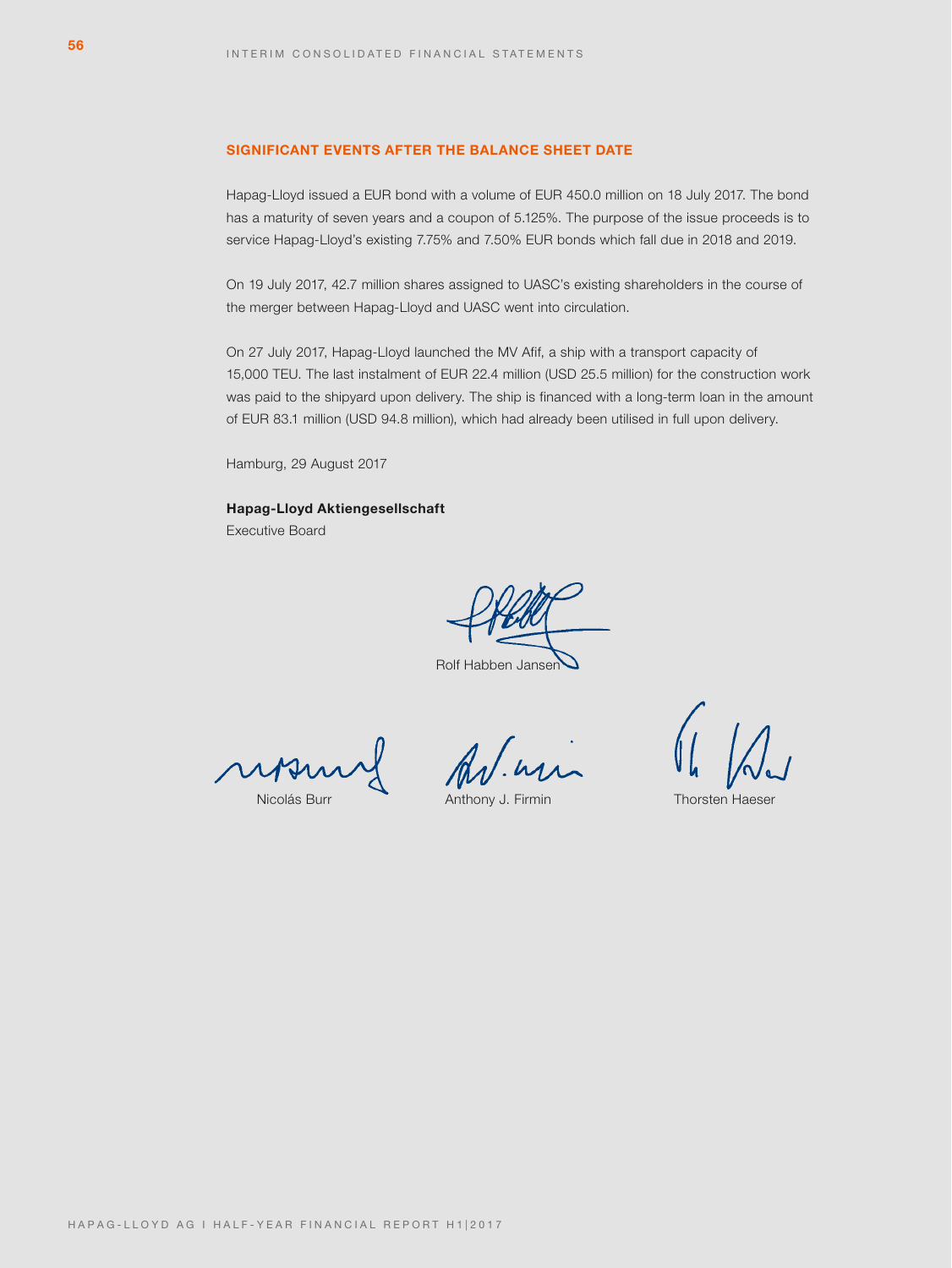# **RESPONSIBILITY STATEMENT PURSUANT TO SECTION 297 (2) AND SECTION 315 (1) OF THE GERMAN COMMERCIAL CODE (HGB) (RESPONSIBILITY STATEMENT)**

We confirm that, to the best of our knowledge and in accordance with the applicable accounting principles, the interim consolidated financial statements give a true and fair view of the net asset, financial and earnings position of the Group and that the interim Group management report includes a fair view of the development and performance of the business and the position of the Group, together with a description of the principal opportunities and risks that it faces in the remainder of the financial year.

Hamburg, 29 August 2017

# **Hapag-Lloyd Aktiengesellschaft**

Executive Board

Rolf Habben Jansen

Nicolás Burr **Anthony J. Firmin** Thorsten Haeser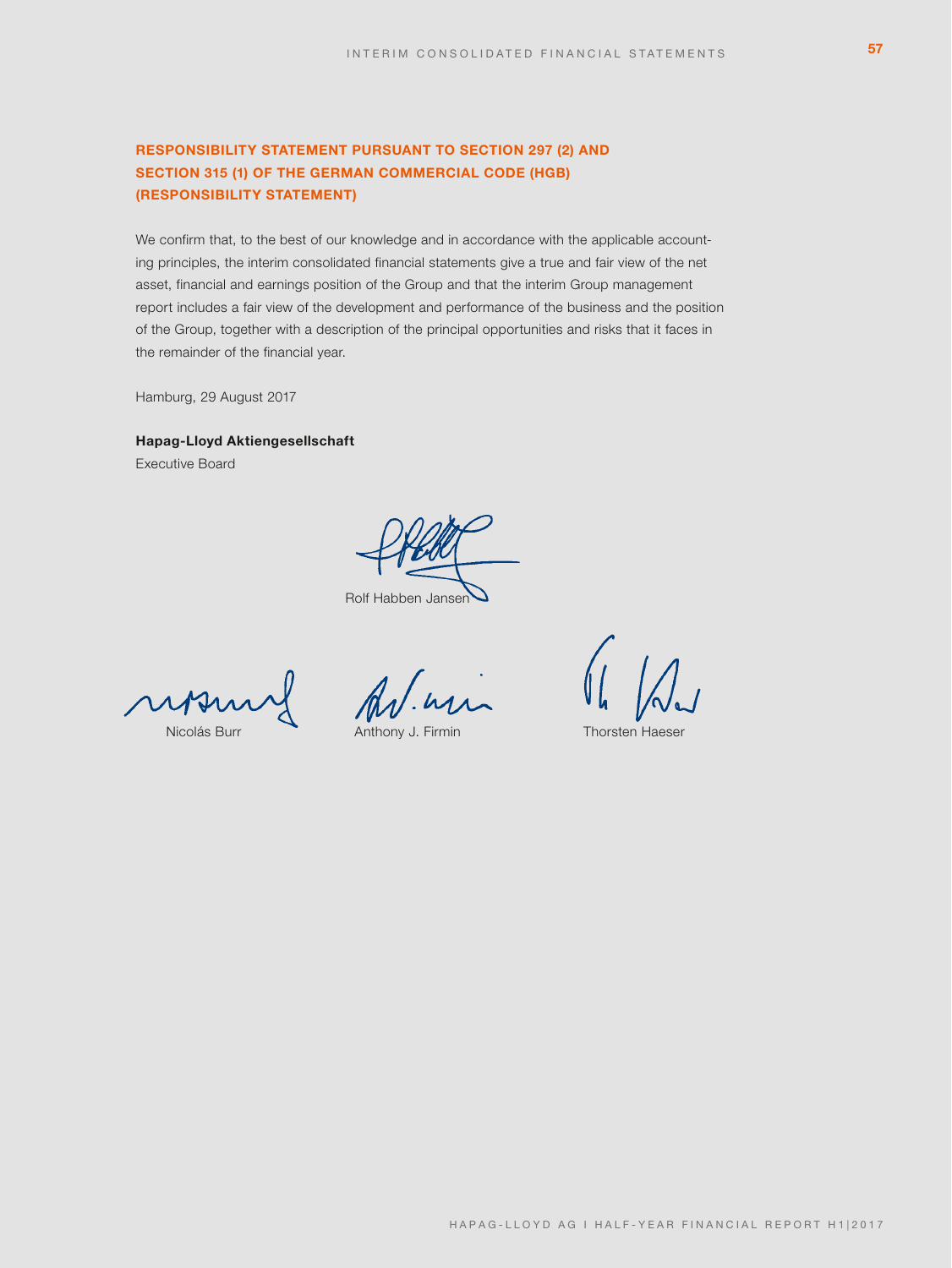# **PRELIMINARY FINANCIAL CALENDAR 2017**

# **14 NOVEMBER 2017**

Publication of the Financial Report 9M of 2017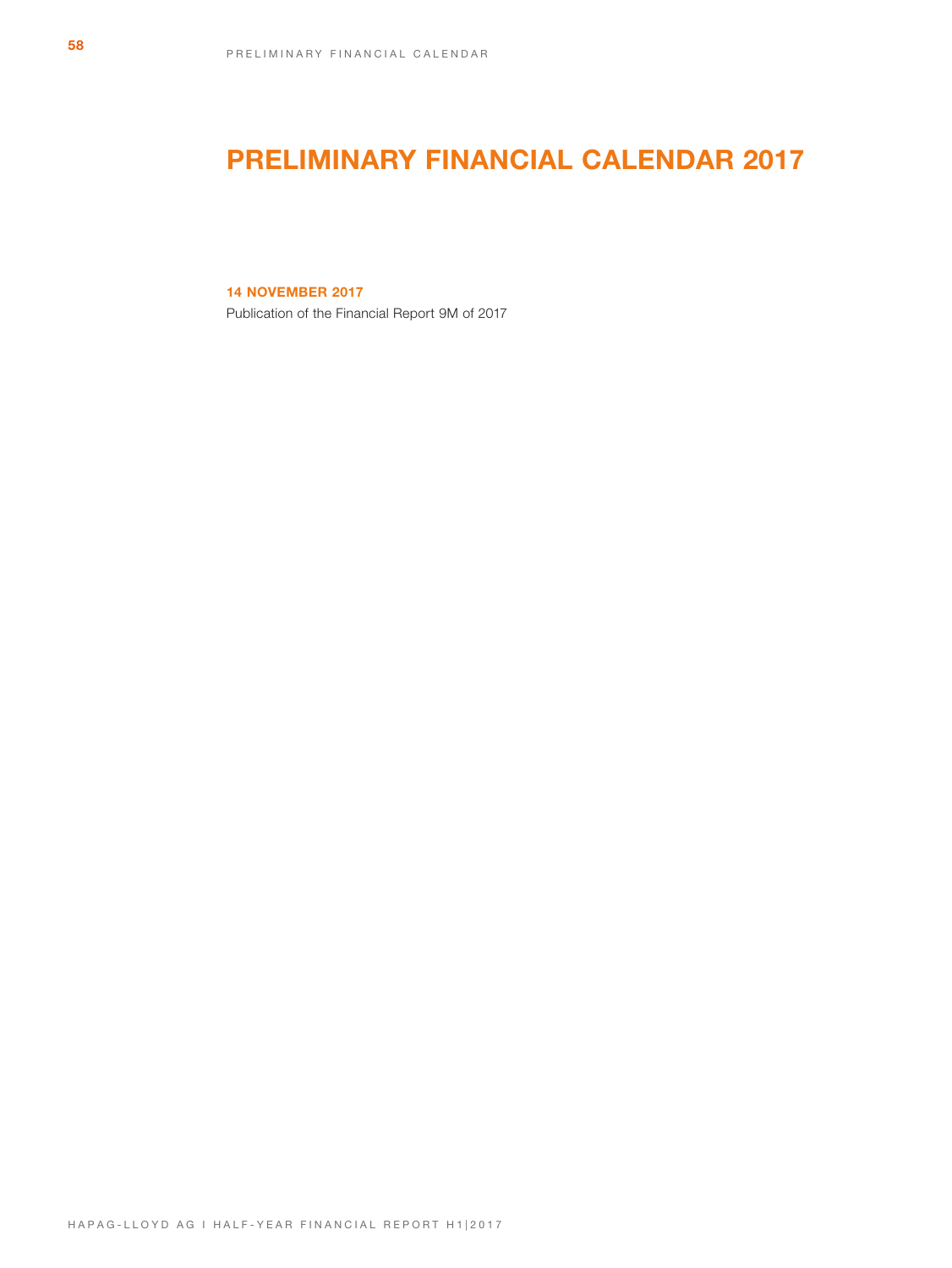# **IMPRINT**

Hapag-Lloyd AG Ballindamm 25 20095 Hamburg, Germany

# **Investor Relations**

Phone: +49 40 3001 - 2334 Fax: +49 40 3001 - 72896

# **Corporate Communications**

Phone: +49 40 3001 - 2529 Fax: +49 40 335360 www.hapag-lloyd.com

# **Consulting, concept and layout**

Hapag-Lloyd Konzernkommunikation Silvester Group